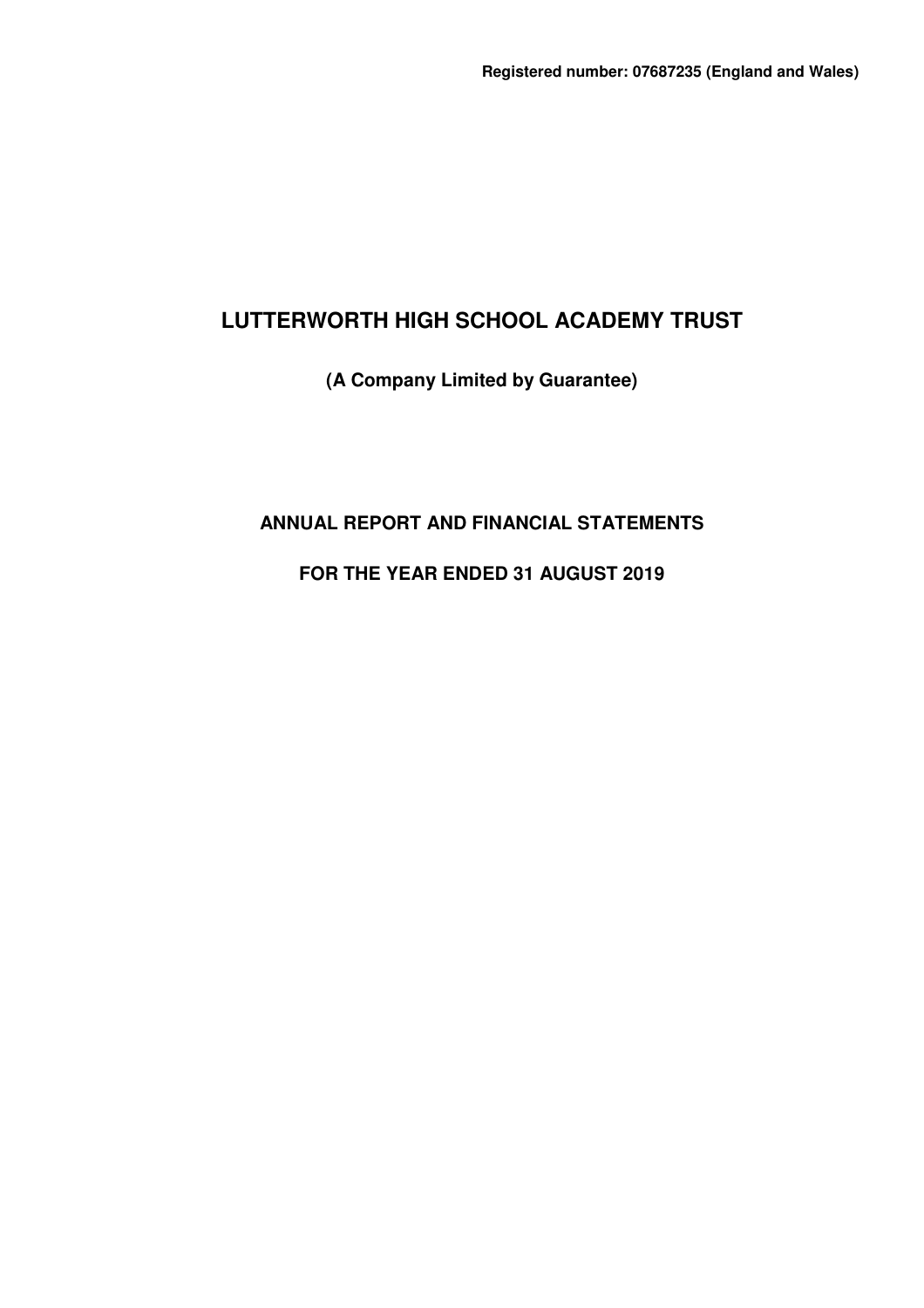**(A Company Limited by Guarantee)** 

## **CONTENTS**

|                                                                                | Page      |
|--------------------------------------------------------------------------------|-----------|
| <b>Reference and Administrative Details</b>                                    | $1 - 2$   |
| <b>Trustees' Report</b>                                                        | $3 - 12$  |
| <b>Governance Statement</b>                                                    | $13 - 16$ |
| <b>Statement on Regularity, Propriety and Compliance</b>                       | 17        |
| <b>Statement of Trustees' Responsibilities</b>                                 | 18        |
| Independent Auditor's Report on the Financial Statements                       | $19 - 21$ |
| <b>Independent Reporting Accountant's Report on Regularity</b>                 | $22 - 23$ |
| Statement of Financial Activities incorporating Income and Expenditure Account | 24        |
| <b>Balance Sheet</b>                                                           | 25        |
| <b>Statement of Cash Flows</b>                                                 | 26        |
| <b>Notes to the Financial Statements</b>                                       | $27 - 51$ |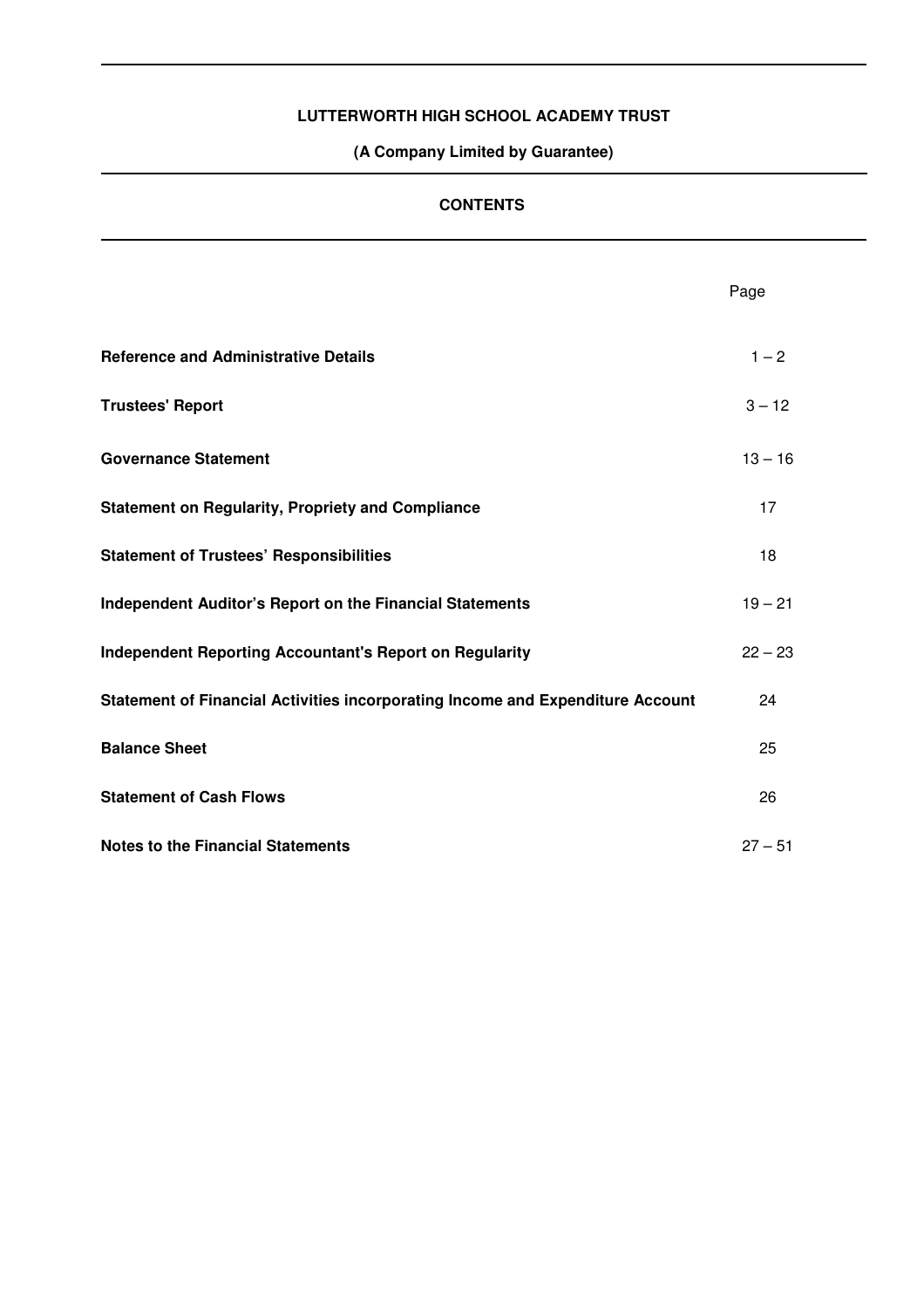### **REFERENCE AND ADMINISTRATIVE DETAILS FOR THE YEAR ENDED 31 AUGUST 2019**

#### **Members**

Janet Jones Stephen Bettles Richard Holding Philippa Clare Joanne Holyland

### **Trustees**

Janet Jones (Chair) Philippa Clare (Vice-chair) Stephen Bettles Julian Kirby (Headteacher & Accounting Officer) Richard Holding Penny Walker-Barber Joanne Holyland Duncan Haworth Carmella Hunt Susan Campbell Malcolm Maguire Kay Cowling

### **Company Secretary**

Shirley Thompson

#### **Senior Management Team**

Headteacher Julian Kirby<br>Deputy Headteacher Amy Hunter Deputy Headteacher<br>Assistant Headteacher Nicole Ayres (Retired 31 August 2019) Assistant Headteacher **Richard Salter** Assistant Headteacher Natalie Tebbatt Assistant Headteacher Kay Cowling (Appointed 27 August 2019) Operations Manager **Shirley Thompson**<br>
School Business Manager (Finance) Helene Chadwick School Business Manager (Finance)

### **Company Name**

Lutterworth High School Academy Trust

#### **Principal and Registered Office**

Woodway Road Lutterworth Leicestershire LE17 4QH

### **Company Registered Number**

07687235 (England and Wales)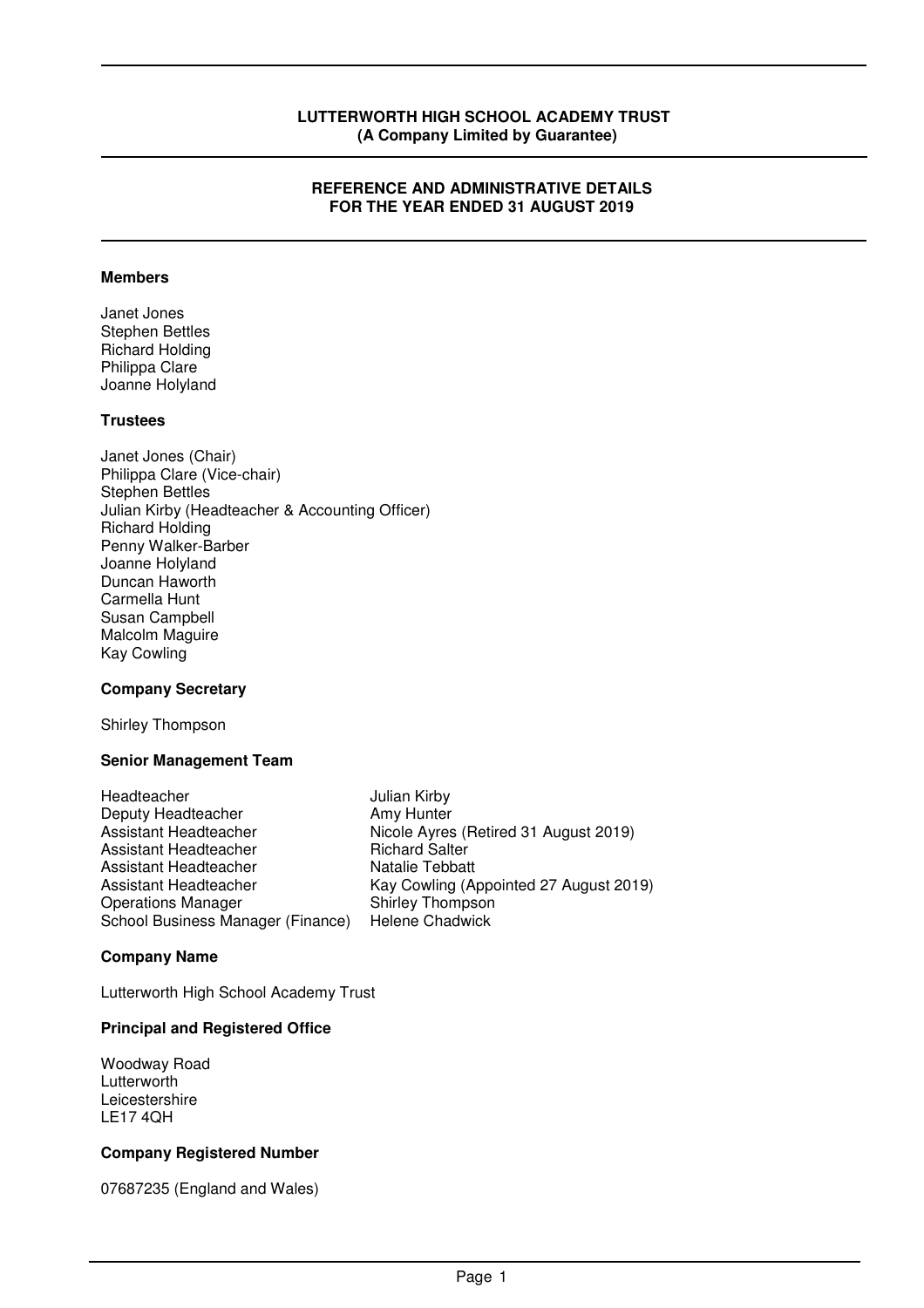#### **REFERENCE AND ADMINISTRATIVE DETAILS (continued) FOR THE YEAR ENDED 31 AUGUST 2019**

### **Independent Auditor**

MHA MacIntyre Hudson Chartered Accountants Statutory Auditors 11 Merus Court Meridian Business Park Leicester LE19 1RJ

### **Bankers**

Lloyds Banking Group 4 Bell Street Lutterworth Leicestershire LE17 4DW

## **Solicitors**

Brown Jacobson Victoria Square House Victoria Square Birmingham B2 4BU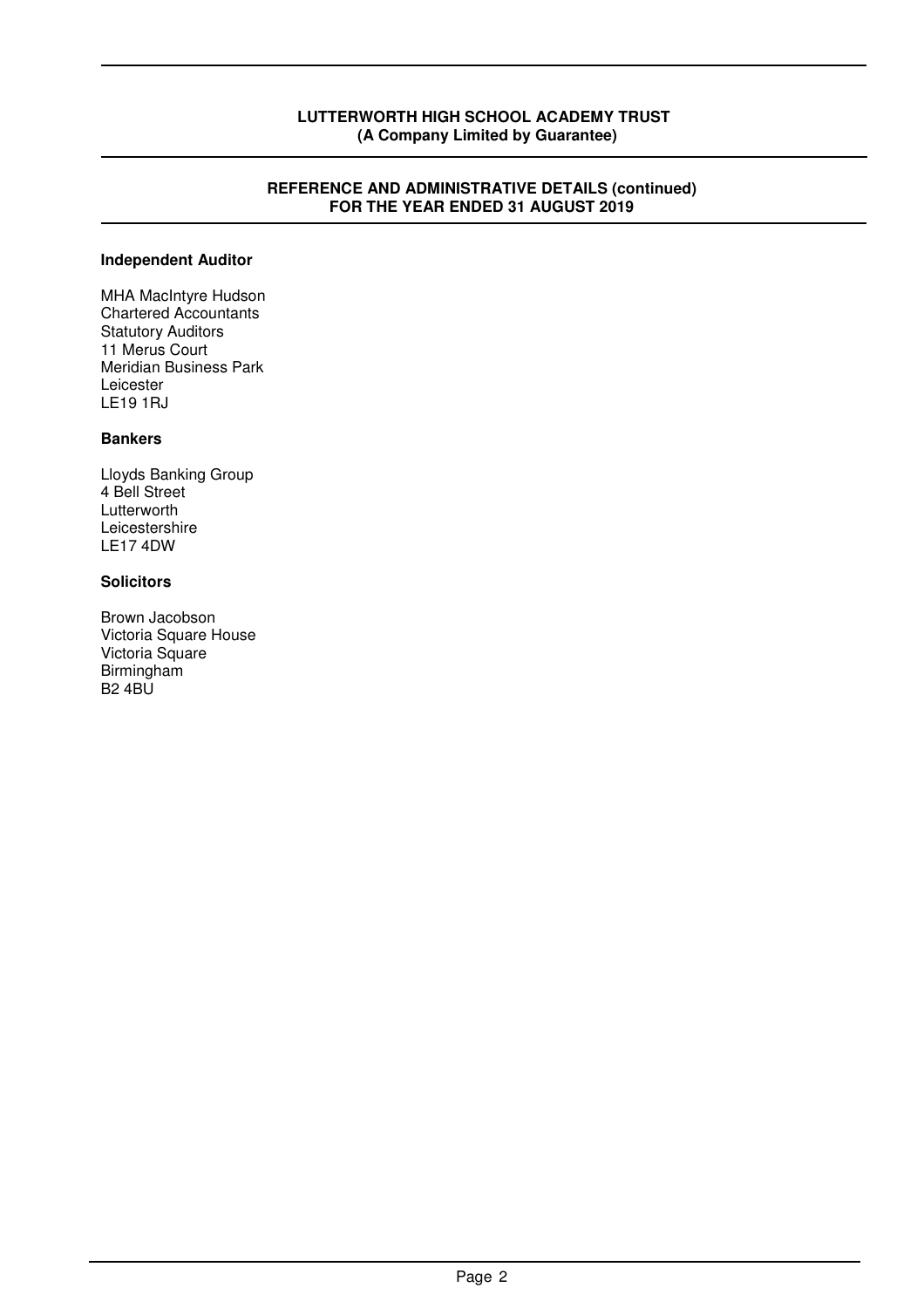#### **TRUSTEES' REPORT FOR THE YEAR ENDED 31 AUGUST 2019**

The Trustees present their Annual Report together with the Financial Statements and Auditor's Report of the charitable company for the year 1 September 2018 to 31 August 2019**.** The Annual Report serves the purposes of both a Trustees' Report, and a Directors' Report under company law.

The Academy Trust operates an Academy for pupils aged 11 to 16 serving a catchment area covering Lutterworth Town and the outlying villages, including borders of Warwickshire and Northamptonshire. It has a pupil capacity of 771 and had a roll of 812 in the school census October 2019.

### **STRUCTURE, GOVERNANCE AND MANAGEMENT**

### **Constitution**

Lutterworth High School Academy Trust is a company limited by guarantee and an exempt charity. The charitable company's Memorandum and Articles of Association are the primary governing documents of the Academy Trust.

The Trustees of Lutterworth High School Academy Trust are also the Directors of the charitable company for the purposes of company law. The charitable company operates as Lutterworth High School.

Details of the Trustees who served during the year, and to the date these accounts are approved are included in the Reference and Administrative Details on page 1.

### **Members' Liability**

Each member of the charitable company undertakes to contribute to the assets of the charitable company in the event of it being wound up while they are a member, or within one year after they cease to be a member, such amount as may be required, not exceeding £10, for the debts and liabilities contracted before they ceased to be a member.

### **Trustees' Indemnities**

Trustees benefit from indemnity insurance to cover the liability of the Trustees which by virtue of any rule of law would otherwise attach to them in respect of any negligence, default or breach of trust or breach of duty of which they may be guilty in relation to the Academy Trust. The cost of this insurance in the year was £715 (2018 - £729) and provides cover up to £3,000,000.

### **Method of Recruitment and Appointment or Election of Trustees**

Members may agree unanimously to appoint additional members as they see fit and they may unanimously in writing agree to remove members other than a member appointed by the Secretary of State. Recruitment of Trustees is outlined in the Articles of Association. Members may appoint up to 6 Trustees. Trustees may Co-opt up to 3 Trustees. The appointment of staff Trustees is via a process of a staff ballot/election. Appointment of Parent Trustees is made via parent election.

### **Policies and Procedures Adopted for the Induction and Training of Trustees**

The training and induction of Trustees will depend on the skills and experience of each individual Trustee. The Academy has a contract with the Local Authority Governor Development Service (GDS) which provides Trustee training including induction training for new Trustees. GDS also offer bespoke onsite training to suit the needs of Trustees. Trustees also have access to an information resource – The Key, in addition to the weekly updates from GDS. The Academy has delegated the responsibility for Trustee training to a nominated Trustee, Janet Jones. A full log of Trustee training is maintained by the Clerk and feedback on training is shared with the Board of Trustees.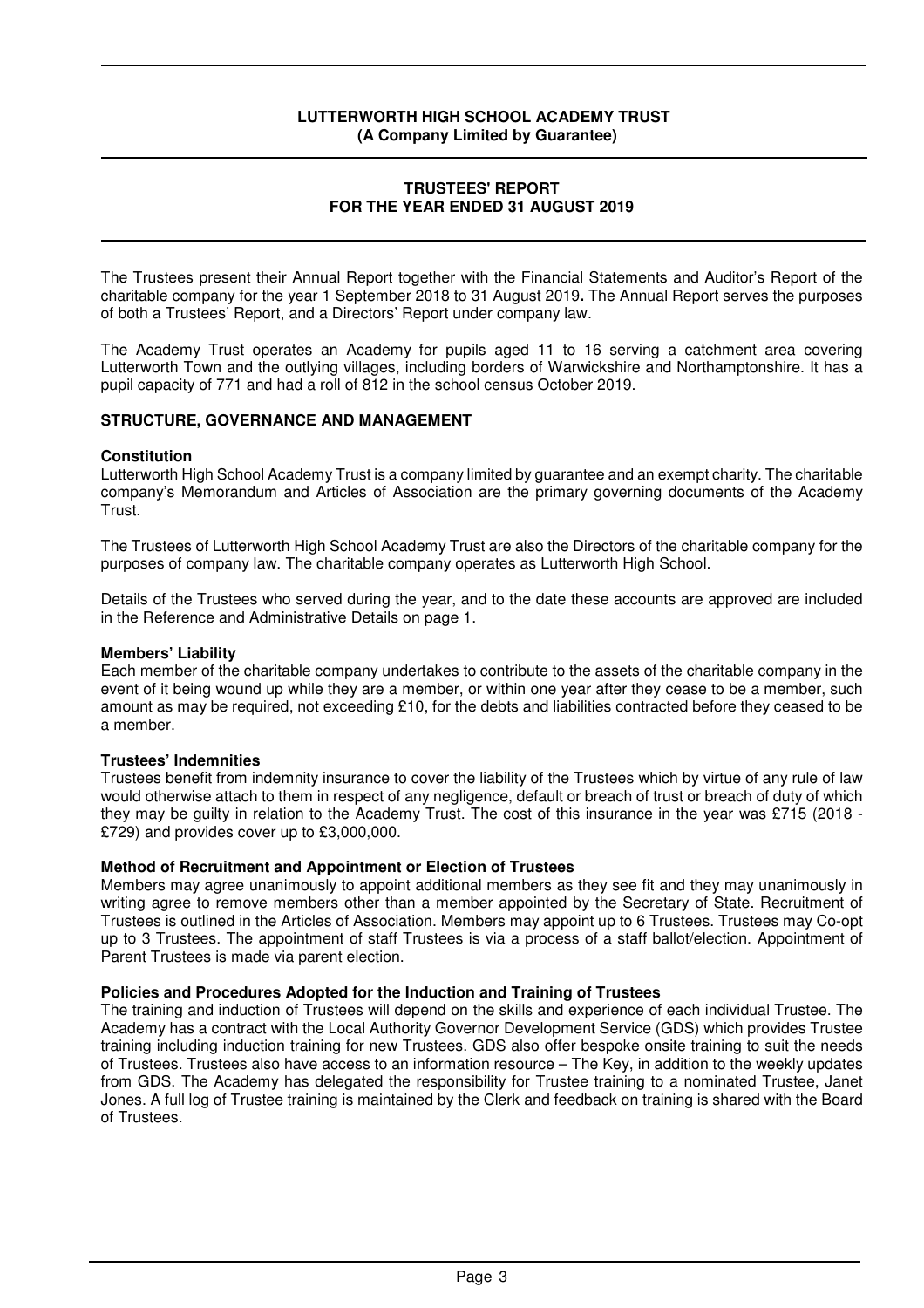### **TRUSTEES' REPORT (continued) FOR THE YEAR ENDED 31 AUGUST 2019**

### **Organisational Structure**

The Board meet at least annually to appoint new Members and to receive the annual accounts. The Board of Trustees meet at least 3 times per year and at each meeting they receive the minutes and reports of the following sub committees:

- 1. Personnel and Finance Committee which meets at least 3 times per year
- 2. Health and Safety Committee which meets at least 3 times per year
- 3. Achievement and Attainment Committee –which meets 3 times per year
- 4. Pay Committee meets once per year to discuss Teachers progression and Headteacher's pay

The day-to-day management of the school is delegated to the Headteacher who has appointed a Senior Management Team who meet weekly to discuss both strategic and day-to-day responsibilities.

The Senior Management Leadership Team comprises the Headteacher (Accounting Officer), Deputy Headteacher, 3 Assistant Headteachers and the Operations Manager. The Business Manager works 2 days a week and supports the Senior Management Team, meeting both with the Headteacher and Deputy on a monthly basis to discuss the financial affairs of the Academy. The Senior Management Team direct the Academy at an executive level implementing policies agreed by the Trustees and reporting back to them.

Heads of Department are responsible for the day-to-day operation of curriculum subject areas and organisation of their teaching staff, capitation resources, facilities and students.

All staff within the management structure have delegated responsibility for line managing budget holders and their area spending.

The Academy continues its discussions and partnership working with a Cross-Authority MAT. The finance structure will continue until such changes occur.

A scheme of delegation has been approved which provides a clear line of delegation at all levels.

### **Arrangements for setting pay and remuneration of key management personnel**

A Pay Committee supported by an external School Improvement Partner review the pay and remuneration of key personnel. This exercise is reviewed on an annual basis. The school Pay policy sets a clear framework for pay and remuneration and is reviewed annually.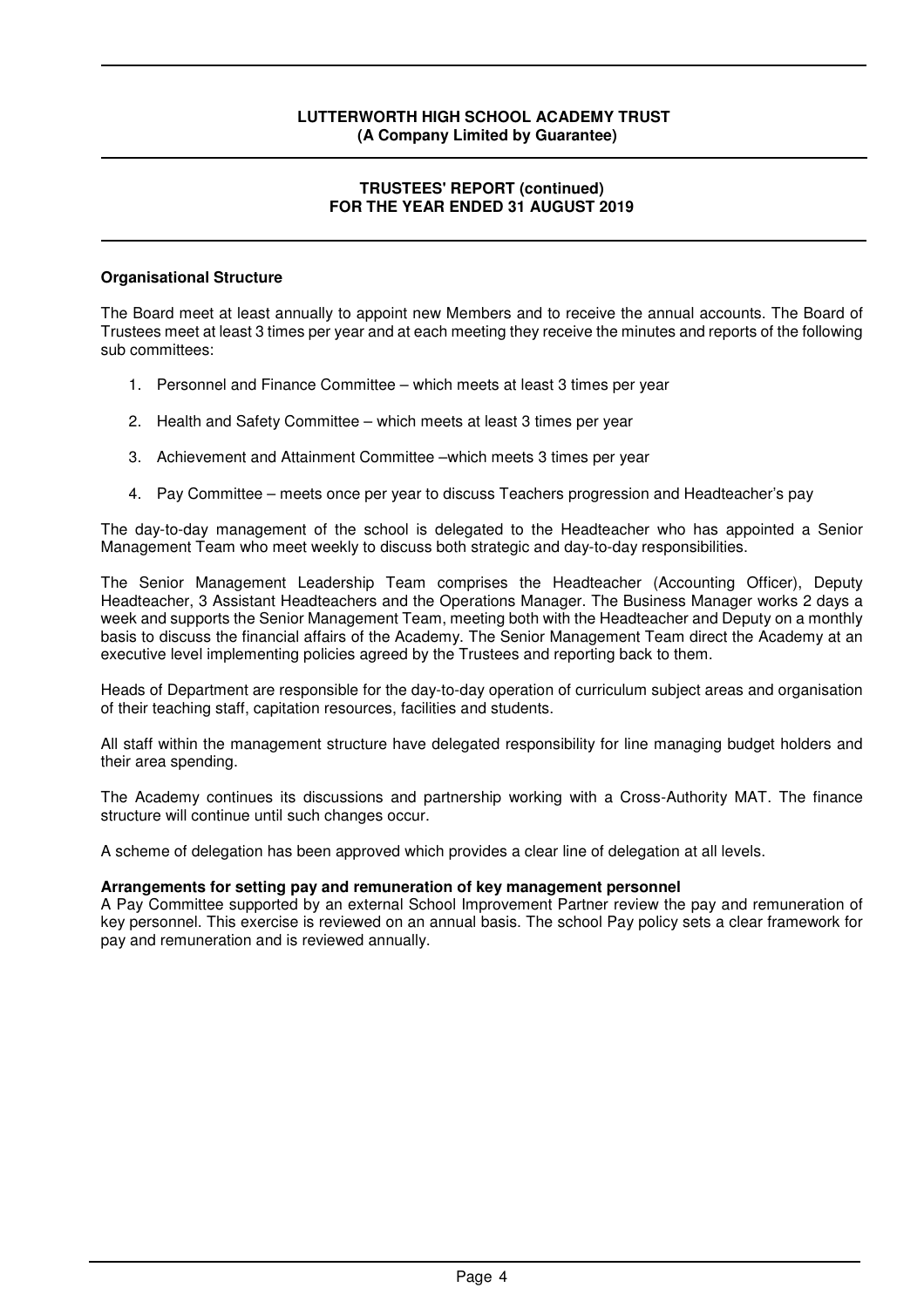### **TRUSTEES' REPORT (continued) FOR THE YEAR ENDED 31 AUGUST 2019**

### **Trade union facility time**

Under the provisions of the Trade Union (Facility Time Publication Requirements) Regulations 2017, Lutterworth High School Academy Trust has to report information included in Schedule 2 of the Regulations, as an employer with more than 49 full time employees.

#### **Relevant union officials**

| Number of employees who were relevant union   Full-time equivalent employee number<br>officials during the relevant period |  |
|----------------------------------------------------------------------------------------------------------------------------|--|
|                                                                                                                            |  |

#### **Percentage of time spent on facility time**

| Percentage of time | Number of employees |
|--------------------|---------------------|
| $0\%$              |                     |
| 1% - 50%           | N/A                 |
| 51% - 99%          | N/A                 |
| 100%               | N/A                 |

### **Percentage of pay bill spent on facility time**

| Total cost of facility time                                                                                                                | N/A   |
|--------------------------------------------------------------------------------------------------------------------------------------------|-------|
| Total pay bill                                                                                                                             | N/A   |
| Percentage of the total bill spent on facility time,<br>calculated as:<br>(total cost of facility time $\div$ total pay bill) $\times$ 100 | I N/A |

#### **Paid trade union activities**

| Time spent on paid trade union activities such as a   N/A<br>percentage of total paid facility time hours calculated<br>as:                                        |  |
|--------------------------------------------------------------------------------------------------------------------------------------------------------------------|--|
| (total hours spent on paid trade union activities by<br>relevant union officials during the relevant period $\div$<br>total paid facility time hours) $\times$ 100 |  |

### **Related Parties and other Connected Charities and Organisations**

Lutterworth High School Academy Trust will continue to work in partnership with other schools through The Griffin Teaching Alliance, Partnership Plus, Excellence Group and Learning South Leicestershire.

## **OBJECTIVES AND ACTIVITIES**

#### **Objective and Aims**

The Academy mission statement "Where learning comes first" encapsulates the ethos of the Academy and they do everything in their power to ensure the best learning experience for all students, regardless of age, gender or ability, both inside and outside of the classroom.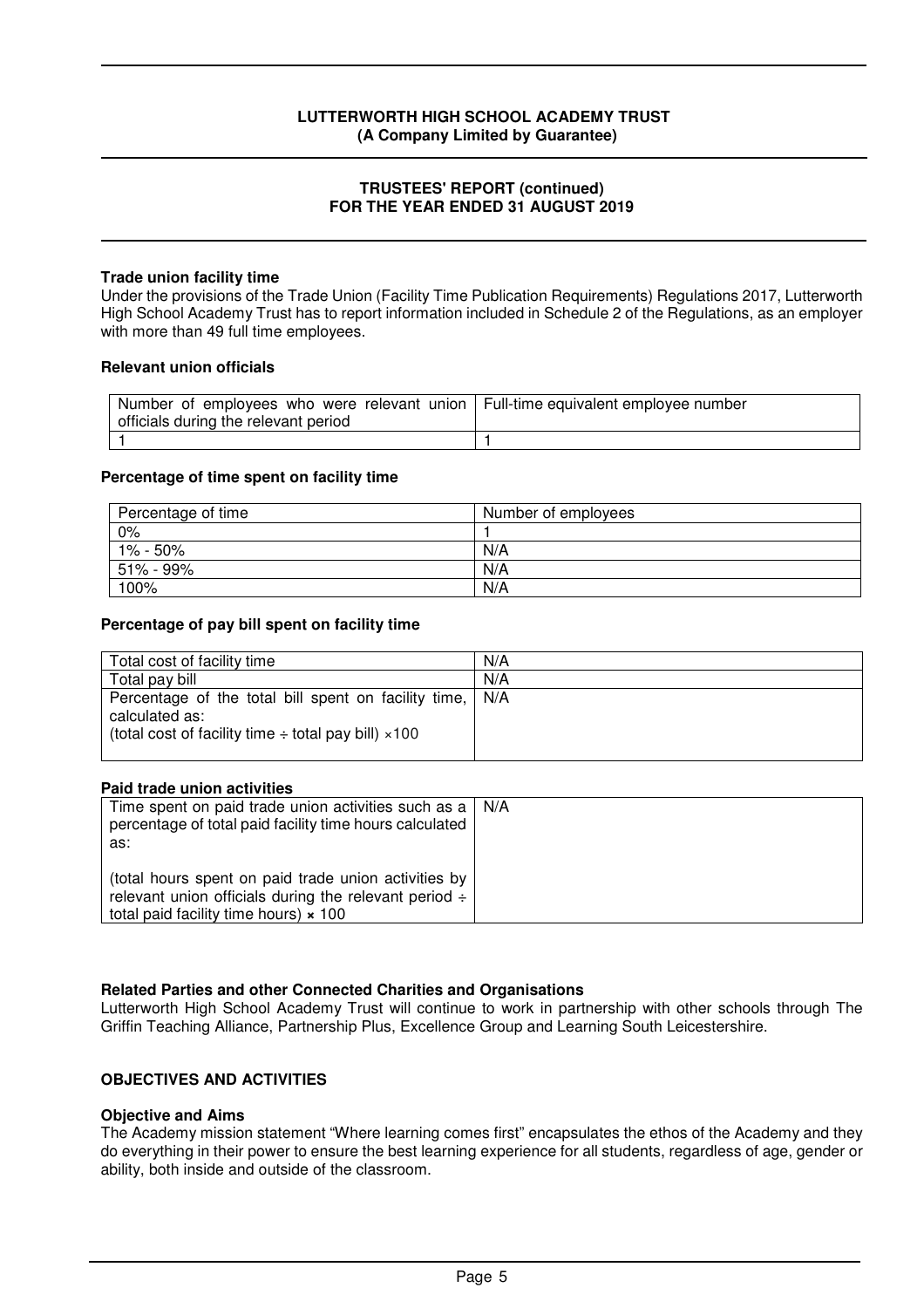### **TRUSTEES' REPORT (continued) FOR THE YEAR ENDED 31 AUGUST 2019**

### **Objectives, Strategies and Activities**

The key priority areas for Lutterworth High School in 2018/2019 were:

- Coaching triads develop teaching best practice and lead to increased challenge and innovation in the classroom;
- Establish marking protocols to ensure consistently high standards and quality feedback across subjects so students know how to improve;
- Promote a culture of reading and literacy;
- Students receive a regular diet of quality homework which reinforces and deepens learning;
- Interventions are strategically planned to enable students to catch up, keep up and extend learning;
- Selective and effective use of data to personalise learning and ensure rapid progress;
- Summative assessments provide a timely and accurate overview of student attainment and progress;
- Reported student effort measures support effective interventions to increase student progress;
- Students broader achievements are recognised, developed and celebrated through accreditation;
- Increased student attendance for all groups improves student outcomes;
- Revised personal development programme develops students' life skills and awareness;
- D4L promotes a positive ethos and learning climate through our values;
- A culture of professional development allows all staff to develop, feel valued and pursue their professional aspirations;
- Middle leaders use the leadership and QA framework to drive forward school improvement priorities;
- The curriculum model maximizes students learning and resources; and
- A culture of staff well-being creates a positive climate for students and staff to excel.

These priorities were achieved through a clear School Improvement Plan with carefully considered success criteria, monitoring and evaluation.

### **Public Benefit**

The Trustees confirm that they have complied with their duty to have due regard to the Charity Commission's general guidance on public benefit when reviewing the Academy's objectives and aims and in planning future activities for the year. The Trustees consider that the Academy's aims are demonstrably for the public benefit.

### **STRATEGIC REPORT**

### **Achievements and Performance**

Students at Lutterworth High School (LHS) consistently develop knowledge and skills across the curriculum and in all years. This is reflected in outcomes at the end of KS4. Students at Lutterworth High School make positive progress compared with other similar schools. Attainment is consistently above the national average.

### **Key Stage 4 academic outcomes 2019 (Un-validated data September 2019 FFT Aspire/4Matrix)**

Students make good progress at LHS. In 2019 the P8 score is estimated to be +0.1 (FFT ASPIRE). The A8 score is 54, showing significant improvement from 2018 when the A8 score was 51.6.

In 2019 nationally, 67% of all grades in all subjects were awarded 4+. At LHS this was 81.7%. In addition, 20.6% of all grades in all subjects nationally were awarded 7+. At LHS this was 26.5%.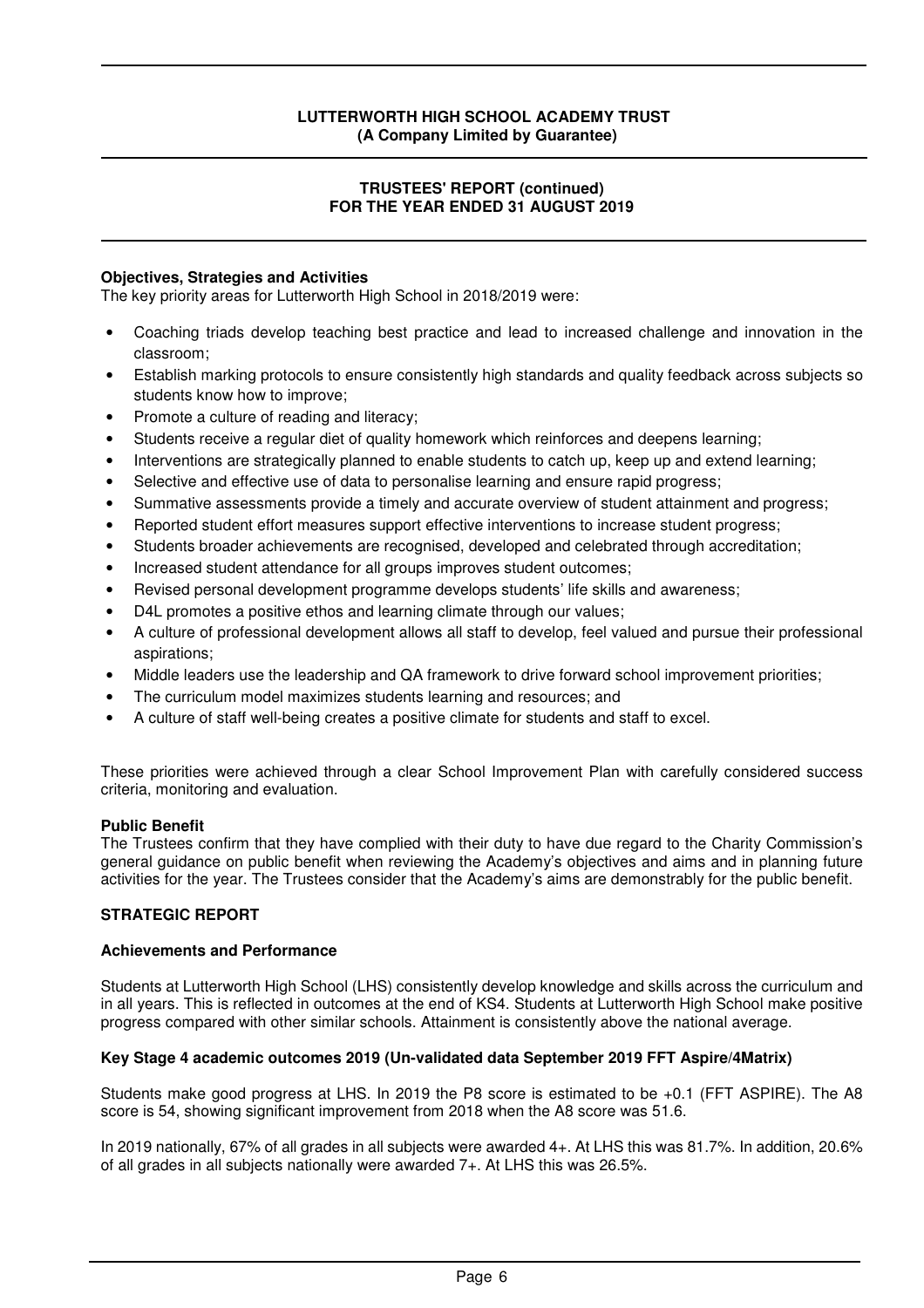### **TRUSTEES' REPORT (continued) FOR THE YEAR ENDED 31 AUGUST 2019**

The proportion of students achieving English and Mathematics at 5+ was 61% in 2019. This compares very favourably with the national average (England, state funded) of 43.3% in 2018 (awaiting national data for 2019). The proportion achieving 4+ in both Mathematics and English was 80%.

Outcomes in English have been consistently above average for three years. In 2019, 88.3% of students attained English at 4+ and 78.7% attained 5+. Progress is also strong at 0.23. Outcomes were significantly above national and regional averages on a number of measures (OFQUAL, FFT).

Outcomes in Mathematics have been consistently good for three years. Attainment in Mathematics is strong at 4+ with 86.6% of all students achieving a standard pass compared with 59.6% nationally. At LHS, 67% of students attained a strong pass (5+) in Mathematics, nationally this was 50.1%. Students also achieved well at the very highest grades with 27.7% of students attained a grade 7 or above which compares to 15.9% nationally. All students, regardless of their KS2 prior attainment made good progress.

Entry into and attainment in the Ebacc measure is consistently a strength with outcomes reflecting the school's intent to provide students with an academically rigorous and challenging curriculum. In 2019 51% of students were entered for the Ebacc suite of subjects which is in excess of the national entry pattern of 38.4% in 2018. The APS for all students in Ebacc was 4.89 with a third of all students achieving a strong pass in all Ebacc subjects. 42.5% achieved a standard pass.

Students make good progress in the Ebacc pillar of progress 8 and the impact of subject reviews in Science and Humanities can be seen in an improvement in progress and attainment at 7+ in both these subject areas. In 2017 and 2018 progress for the Ebacc was -0.01, in 2019 progress is expected to increase to 0.13. Attainment has continued to show rapid improvement in this group of subjects with an uplift in outcomes seen in Science, Spanish and History. For example, attainment at 7+ in History increased from 22.8% in 2018 to 38.5% with progress accelerated for all History students by over half a grade. Analysis shows that more needs to be done to accelerate the progress of higher attaining students in geography and computer Science. The progress of students in Combined Science, Physics and Chemistry is targeted to improve next year with the allocation of more curriculum time expected to impact outcomes for the 2020 cohort.

Progress in the open element has also shown rapid improvement with students now making expected progress in these subjects. In 2018 progress in the open bucket was -0.24 from -0.15 in 2017. This has improved to around 0 in 2019 and we await the outcomes of two re-moderations (Drama and Dance) that may improve outcomes for students yet further. Subject analysis shows good improvements in outcomes at all levels for students in Art, Design Technology, PE and Business Studies. More needs to be done to accelerate the progress of students in the Performing Arts and IT.

Students with SEND and EHC Plans do consistently well at LHS successfully reflecting the inclusive approach taken to curricular and co-curricular planning. In 2019, there were 4 students with an identified SEND whose needs were met through a bespoke curriculum enabling them to make positive progress, in line with their peers. All students with SEND in 2017, 2018 and 2019 successfully accessed an appropriate post 16 course and evaluation shows effective support was in place for these students.

Pupil Premium students make progress that is broadly in line with their peers at LHS and that is better than the national average for all students. There were 16 students (8.5% of cohort) entitled to the Pupil Premium in 2019 at LHS, 75% of these students achieved Mathematics and English at grade 4 and 50% achieved 5+. This compares very favourably with the 2018 average for all students (England state schools) of 43% (DfE Oct 2018). The progress 8 score for students in receipt of the Pupil Premium is estimated to be -0.09.

Those students who currently receive FSM achieved a P8 score of +0.58 with 75% achieving 4+ in English and **Mathematics**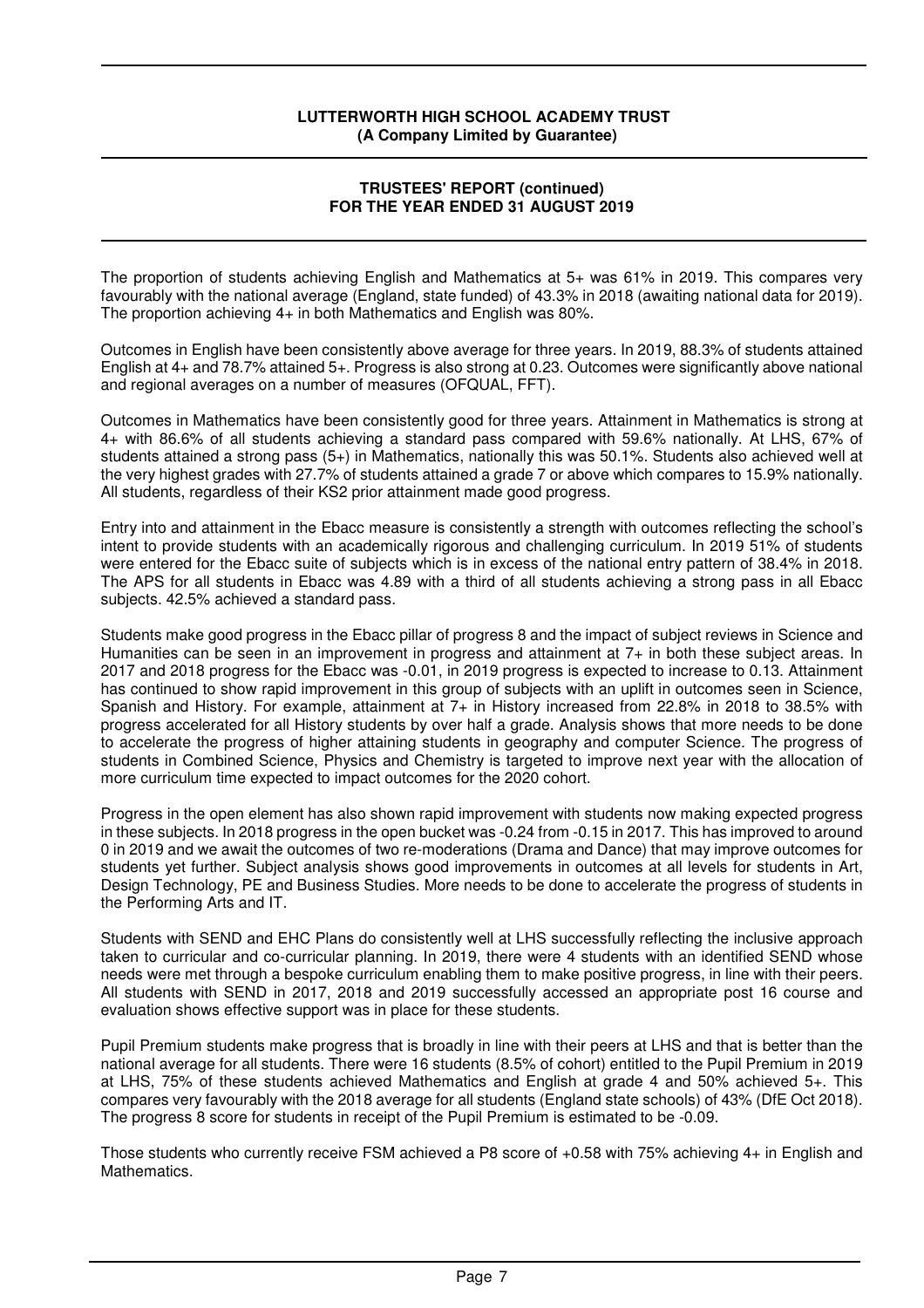### **TRUSTEES' REPORT (continued) FOR THE YEAR ENDED 31 AUGUST 2019**

Those Pupil Premium students whose prior attainment at Key Stage 2 was in the middle or lower band made the best progress. Of those with high prior attainment, half made positive progress and attained outcomes at the very highest level. Ten percent of grades achieved by Pupil Premium students were grade 8 or 9 (or equivalent). Further refinement is needed to ensure all students with high prior attainment make positive progress.

Closing the gender gap between boys and girls remains a priority for LHS because girls continue to make better progress and attain more highly than the boys. Improvements have been made since 2018 where the LHS gap between the A8 scores for the boys and girls was -9.5, with a progress 8 gap of -0.7. This was a larger gap than the national difference between boys and girls attainment and progress. In 2019 the gap has been narrowed to an A8 gap of -7.4 and a progress gap of -0.5. Boys at LHS now make better progress than boys nationally. In 2018 the national boys' progress 8 score was -0.25. In 2019, the boys at LHS had a progress 8 score of -0.14. This indicates good impact from quality teaching and learning and appropriate intervention in this boy heavy cohort (103 boys and 89 girls). Interestingly, the girls in this cohort made above average progress with a P8 score of 0.36 (national P8 for girls in 2018 was 0.22). Analysis shows that boys made similar progress regardless of their prior attainment.

Students in the lower prior attainment (LPA) band consistently make good progress at Lutterworth High School but the small number of students in this group means that care should be taken when drawing conclusions from headline data. In 2017 the P8 score for this group was +0.51 and this group continued to make better than expected progress in 2018 (P8 +0.29). In 2019, 6 of the 8 students in this band made good progress but the overall progress score was -0.09. Ensuring these students have a broad and varied curriculum that meets their individual needs and enables successful transition to post 16 study, training or employment remains a development priority for 2019/2020.

Students with middle prior attainment (MPA) do consistently well at LHS. In 2017 the P8 score for this group was 0.18, in 2018 it was 0.22. In 2019 it is projected to be 0.03 with 65% achieving both Mathematics and English at 4+. The drop in progress of this group in 2019 is attributed to 64% (42/66) of this group being male (see gender analysis).

In 2019 outcomes show significant improvement in the progress and attainment of the students with high prior attainment (HPA). In 2018, the HPA progress 8 score was -0.31, in 2019 this has improved to 0.12. The proportion of grades awarded at grade 8 or 9 increased to 20% (66 grade 9's and 141 grade 8's) from 12% (52 grade 9's and 83 grade 8's) in 2018. The progress of HPA boys remains an area for further development but their progress 8 score has improved from an -0.72 in 2018 to -0.17 in 2019. HPA boys make least progress in P8 open pillar subjects, however, accelerating progress of these boys is a whole school priority for 2019/2020.

In summary, excellent progress has been made in 2019 by improving attainment and reducing in school variance between student groups and subjects. The outcomes provide good evidence of the improving effectiveness of teaching and learning across the school.

### **Key Performance Indicators**

Students have high attendance and are punctual. The whole school attendance for 2017/2018 was 95.13% and 94.98% for 2018/2019. Unauthorised absence is exceptionally low (0.003%). The school supports students to develop their sporting, musical and other talents and works with parents to authorise absence where appropriate.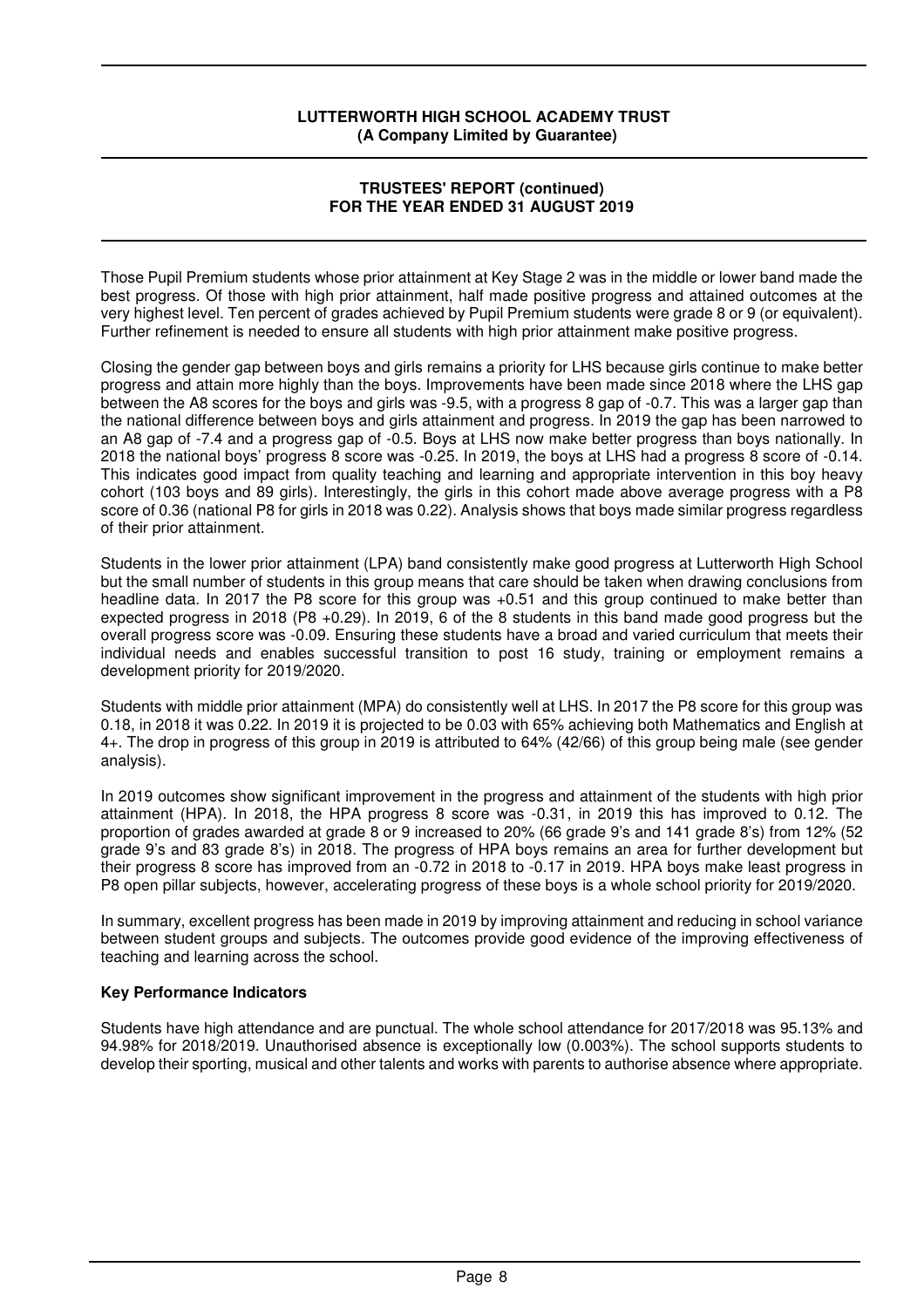### **TRUSTEES' REPORT (continued) FOR THE YEAR ENDED 31 AUGUST 2019**

Financial KPI'S are as follows for 18/19

| Total Staff Costs (£)                                | £3,560,000 |
|------------------------------------------------------|------------|
|                                                      |            |
| Total Staff to ESFA Revenue Income (%)               | 87%        |
| Total Staff Costs to Total Income (%)                | 75%        |
| Total Staff Costs as Proportion of Total Expense (%) | 73%        |
|                                                      |            |
| <b>FTE Teaching Staff</b>                            | 40.0       |
| FTE Support Staff                                    | 41.0       |
| <b>Total FTE</b>                                     | 87.0       |
|                                                      |            |
| Total Pupil Numbers by Lagged Pupil Numbers          | 840        |
| Pupil Teacher Ratio as per Lagged Pupil Numbers      | 18.83      |
|                                                      |            |
| Average Teacher Cost (£)                             | £51,680    |
| Proportion of budget spent on the Leadership team    | 12%        |
| $(\% )$                                              |            |
| Spend per pupil for non-pay expenditure lines $(E)$  | £1,065.30  |

#### **Going Concern**

After making appropriate enquiries, the Board of Trustees has a reasonable expectation that the Academy Trust has adequate resources to continue in operational existence for the foreseeable future. For this reason, it continues to adopt the going concern basis in preparing the financial statements. Further details regarding the adoption of the going concern basis can be found in the Statement of Accounting Policies (see page 28).

### **FINANCIAL REVIEW**

The majority of the Academy's income is obtained from the Department for Education (DfE) via the Education & Skills Funding Agency (ESFA) in the form of recurrent grants, the use of which is restricted for particular purposes. Such grants and all associated expenditure are shown as restricted funds in the Statement of Financial Activities for the year ended 31 August 2019.

The Academy also receives grants for fixed assets from the DfE, and such grants when spent are shown in the Statement of Financial Activities in the restricted fixed asset fund. The restricted fixed asset fund balance is reduced by annual depreciation charges over the expected useful life of the assets concerned.

The Academy has taken on the deficit in the Local Government Pension Scheme in respect of its support staff transferred on conversion. The deficit is incorporated within the Statement of Financial Activity with details in note 26 to the financial statements.

Key financial policies adopted or reviewed during the year include the Finance Policy and the Finance Regulations which lay out the framework for financial management, including financial responsibilities of the Board of Trustees, the Headteacher, the Operations Manager, budget holders and staff, as well as delegated authority for spending.

Other policies include Charges and Lettings, Asset Management, Whistleblowing and Risk Management policy.

Trustees have adopted the Responsible Officer Check which was carried out by MHA MacIntyre Hudson.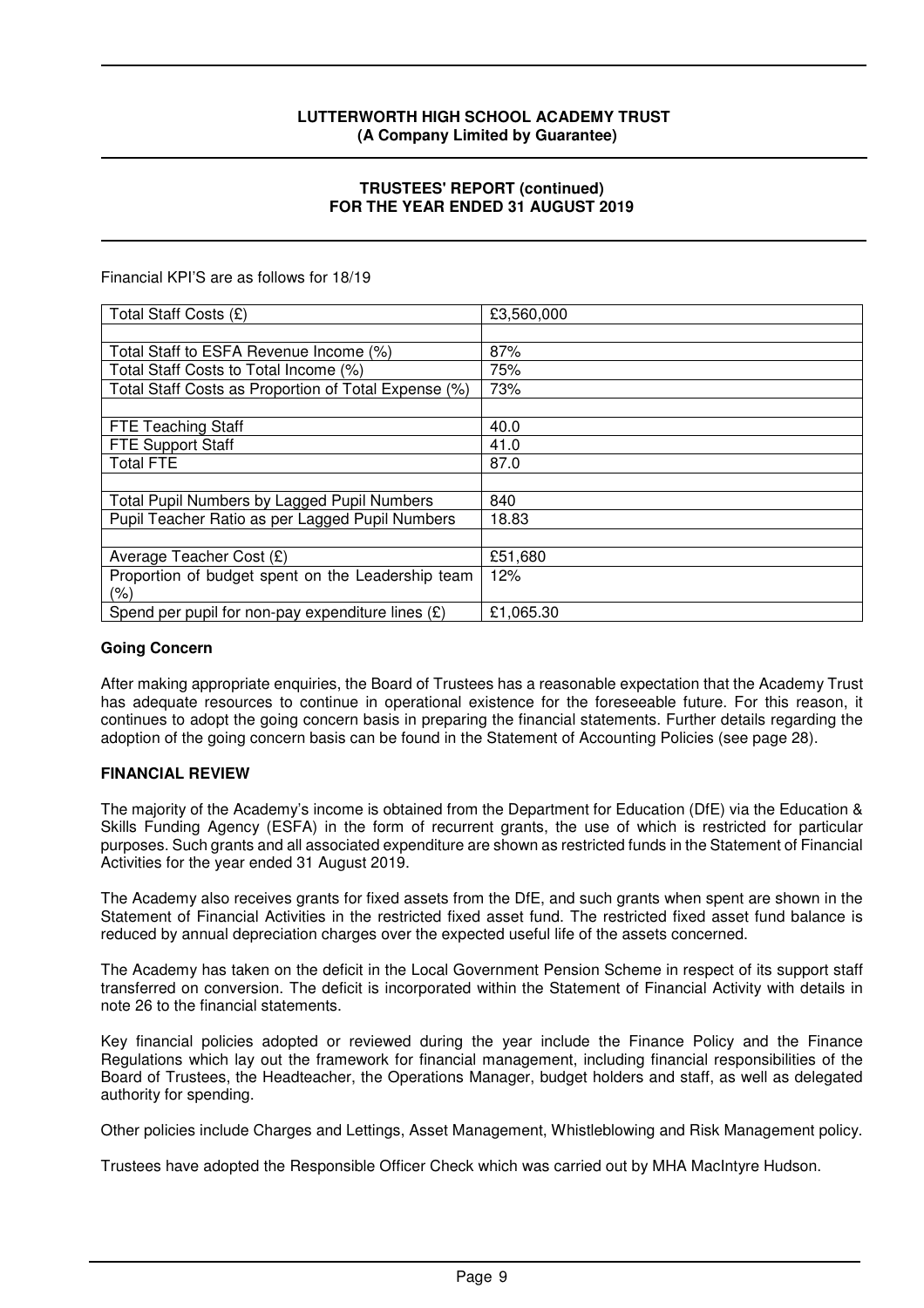### **TRUSTEES' REPORT (continued) FOR THE YEAR ENDED 31 AUGUST 2019**

A visit took place during May 2019, to ensure the necessary policies and procedures are in place as specified in the Academies Financial Handbook. A report was received in May 19 and was presented for consideration to Personnel and Finance Committee at their meeting in May 19.

During the year to 31 August 2019 total GAG income amounted to £3,864,000, with total income amounting to £4,717,000. Expenditure during the year totalled £4,893,000 and was more than covered by grant funding together with reserves.

This set of accounts shows the financial performance of the Academy Trust for the year ended 31 August 2019. The Statement of Financial Activities shows the Academy made an in year deficit of £176,000 in this 12 month period, after depreciation charges of £204,000 but before actuarial losses of £453,000.

The school was unsuccessful in its 2018/2019 bid to secure a CIF bid for the upgrade of the substation – this is a real concern for Trust as the electrical usage through the substation is at its maximum and without an upgrade the supply could fail at any point. School funding cannot cover such significant capital outlay.

### **Reserves Policy**

The Personnel and Finance Committee have established a reserves policy to consider the maintenance of a minimum working reserve in order to minimise any financial risks facing the Academy, such as delays between spending and receipt of grants or unexpected emergencies. It aims to regularly review the nature of income and expenditure streams and the need to match income with commitments, to have regard to the potential liabilities which may arise in the event of a school merger or closure, to identify and maintain an appropriate level of free reserves, to consider and set aside funds for significant projects that cannot be met by future income alone.

Trustees have agreed that an appropriate reserves balance would equate to 4 weeks of expenditure, both in terms of salaries and invoices. In broad terms this would equate to approximately £200,000. Free reserves at 31 August 2019 are reported at £302,000.

The deficit on the pension reserve relates to the non-teaching staff pension scheme where, unlike the teachers' scheme, separate assets are held to fund future liabilities as discussed in note 26. The deficit can be met in the longer term from any combination of increased employer or employee contributions, increased government funding or changes to scheme benefits.

The restricted funds will be spent in accordance with the terms of the particular funds.

Unrestricted funds are for use on the general purposes of the Academy, at the discretion of the Trustees, and aims to represent 12 months' worth of Academy expenditure.

At 31 August 2019 the total funds comprised:

|              |                   | £'000    |
|--------------|-------------------|----------|
| Unrestricted |                   | 302      |
| Restricted:  | Fixed asset funds | 7,141    |
|              | Pension reserve   | (1, 424) |
|              | Other             | 50       |
|              |                   | 6,069    |
|              |                   |          |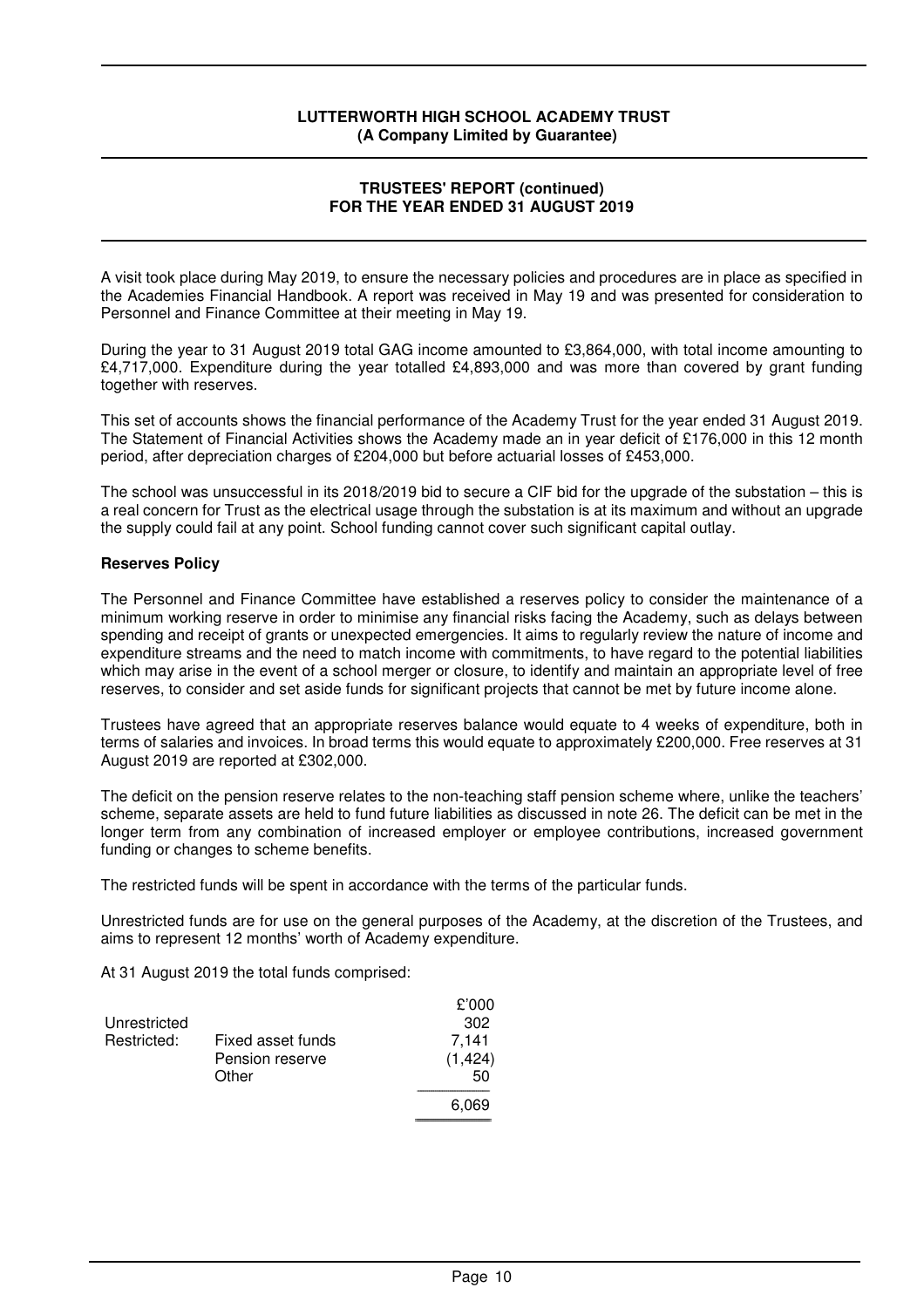#### **TRUSTEES' REPORT (continued) FOR THE YEAR ENDED 31 AUGUST 2019**

### **Investment Policy**

The investment policy can be found in the Financial Management Manual and ensures that the Academy Trust monitor cash flow on a regular basis and ensure that surplus funds are deposited so as to maximise the interest, with a consideration to only invest in risk free and immediately accessible deposit accounts. Investments during 2018/2019 only effected movement into Lloyds Higher interest investment products.

### **Principal Risks and Uncertainties**

A thorough Risk Management Assessment has been conducted using guidelines provided by the ESFA and has been assessed and approved via the Personnel and Finance Committee along with the Statement of Internal Control. The assessment identifies the types of risk the Academy faces, prioritising them into operational and financial impacts, accessing the likelihood of the occurrence and the impact that the occurrence will have on the Academy, putting in place controls to mitigate such risks. Whilst reviewed via the Personnel and Finance Committee on an annual basis the Risk Register is a live document which is reviewed regularly with Trustees and Senior Management Team.

There are 4 key risks for the Academy:

- 1. Reputational Risk
- 2. Performance Risk
- 3. Financial Risk reduction in pupil numbers, reduction in central government funding, unbudgeted increase in teaching or support staff costs, or unbudgeted major capital repairs
- 4. Risks associated with Personnel

All risks have been identified within the risk register and action plans implemented to manage these risks. The Academy Trust practices through its Board, namely the Board of Trustees and the constituted sub-committees, risk management principles. Any major risks highlighted at any sub-committee are brought to the main Board with proposed mitigating actions and they continue to be reported until the risk is adequately mitigated.

The Board of Trustees accepts managed risk as an inevitable part of its operations but maintains an objective not to run unacceptable levels of risk in any area. The subjective nature of this process requires major risks to be resolved by the Board of Trustees collectively, whilst more minor risks are dealt with by Senior Management Team.

### **FUNDRAISING**

The Academy do not raise funds without specific purposes, and does not use external fundraisers. Sponsored events have been organised to raise cash to support the development of PE resources and is aimed in the main at parental contributions and local company donations. Other fundraising takes place for specific charities, such as Twin Your Toilet and Children in Need. Donations are banked and recorded clearly to demonstrate that all monies collected are paid over in their entirety to the designated charity. Activity is included in the monthly management accounts to reflect income and expenditure relating to specific fund raising activities.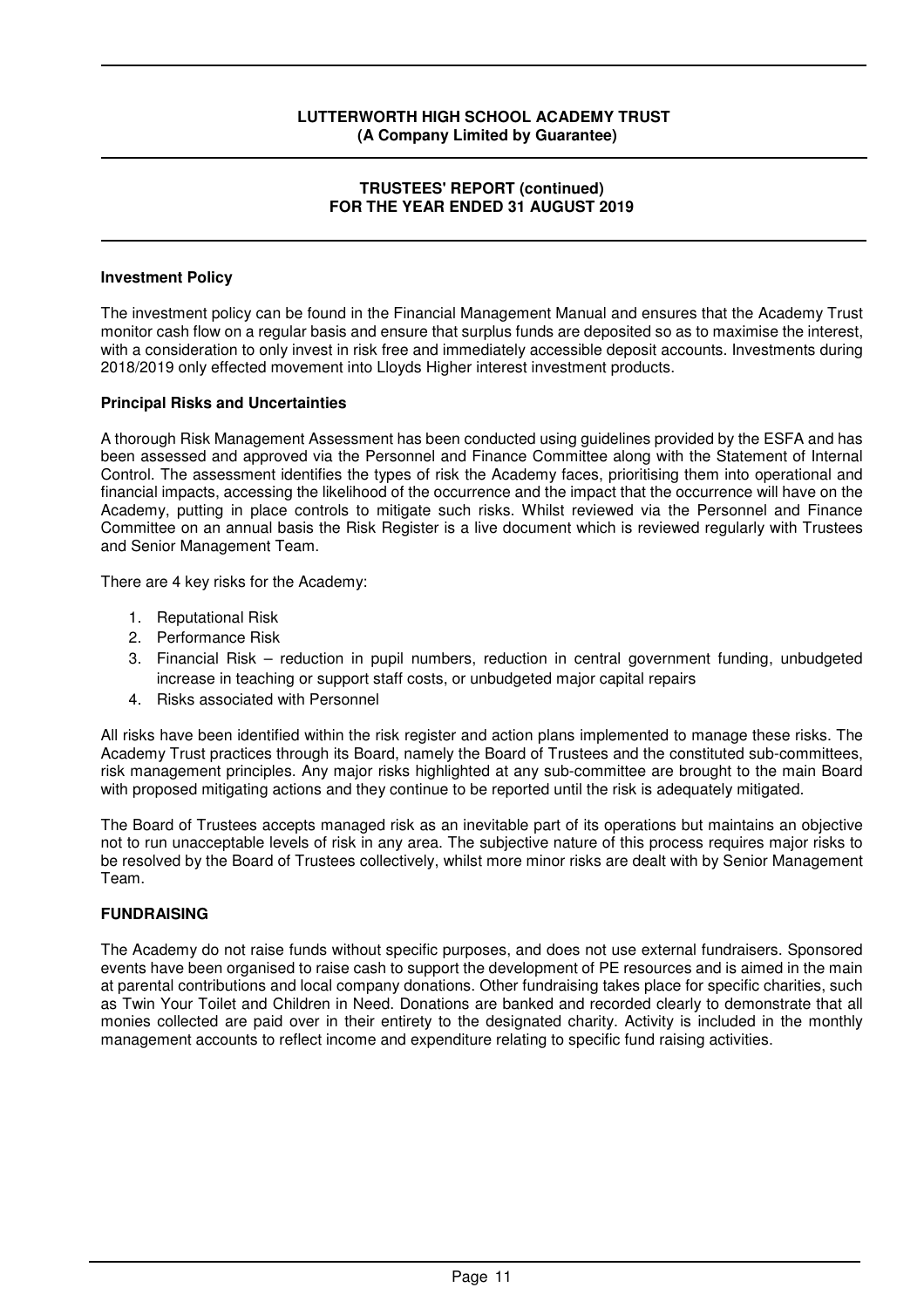#### **TRUSTEES' REPORT (continued) FOR THE YEAR ENDED 31 AUGUST 2019**

### **PLANS FOR FUTURE PERIODS**

The Academy will strive to continue to provide outstanding education and improve the levels of performance of its students at all levels. The Academy will continue to aim to retain a stable staff and attract high quality teachers and support staff as necessary in order to deliver its objectives.

High quality training for staff will remain a priority and the sharing of best practice internally will continue to be developed through our focused internal training opportunities and coaching.

The Academy will continue to work in partnership with local schools to encourage a smooth transition for students through the key stages and improve the educational opportunities for students in the wider community.

The Academy is a member of the SCITT in the Rushey Mead and Griffin Teaching Alliances. The school will continue to train teachers and provide high quality support and development to NQTs employed by the school.

Lutterworth High School will continue to work in partnership with other schools through The Griffin Teaching Alliance, Partnership Plus, Excellence Group and Learning South Leicestershire.

### **FUNDS HELD AS CUSTODIAN TRUSTEE ON BEHALF OF OTHERS**

The Trust is currently holding funds on behalf of Learning South Leicester to the value of £22,838. This balance is made of contributions from 8 Leicestershire secondary schools who pay on a per pupil basis to fund behaviour partnership costs across the group of schools.

### **AUDITOR**

The auditors, MHA MacIntyre Hudson, has indicated a willingness to continue in office. The designated Trustees will propose a motion reappointing the auditors at its meeting of Trustees in December.

In so far as the Trustees are aware:

- there is no relevant audit information of which the charitable company's auditor is unaware; and
- the Trustees have taken all steps that they ought to have taken to make themselves aware of any relevant audit information and to establish that the auditor is aware of that information.

Trustees' Report, incorporating a Strategic Report, was approved by order of the Board of Trustees, as the Company Directors, signed on the Board's behalf by:

…………………………………………… **Janet Jones**  Chair of Trustees

Date: 10 December 2019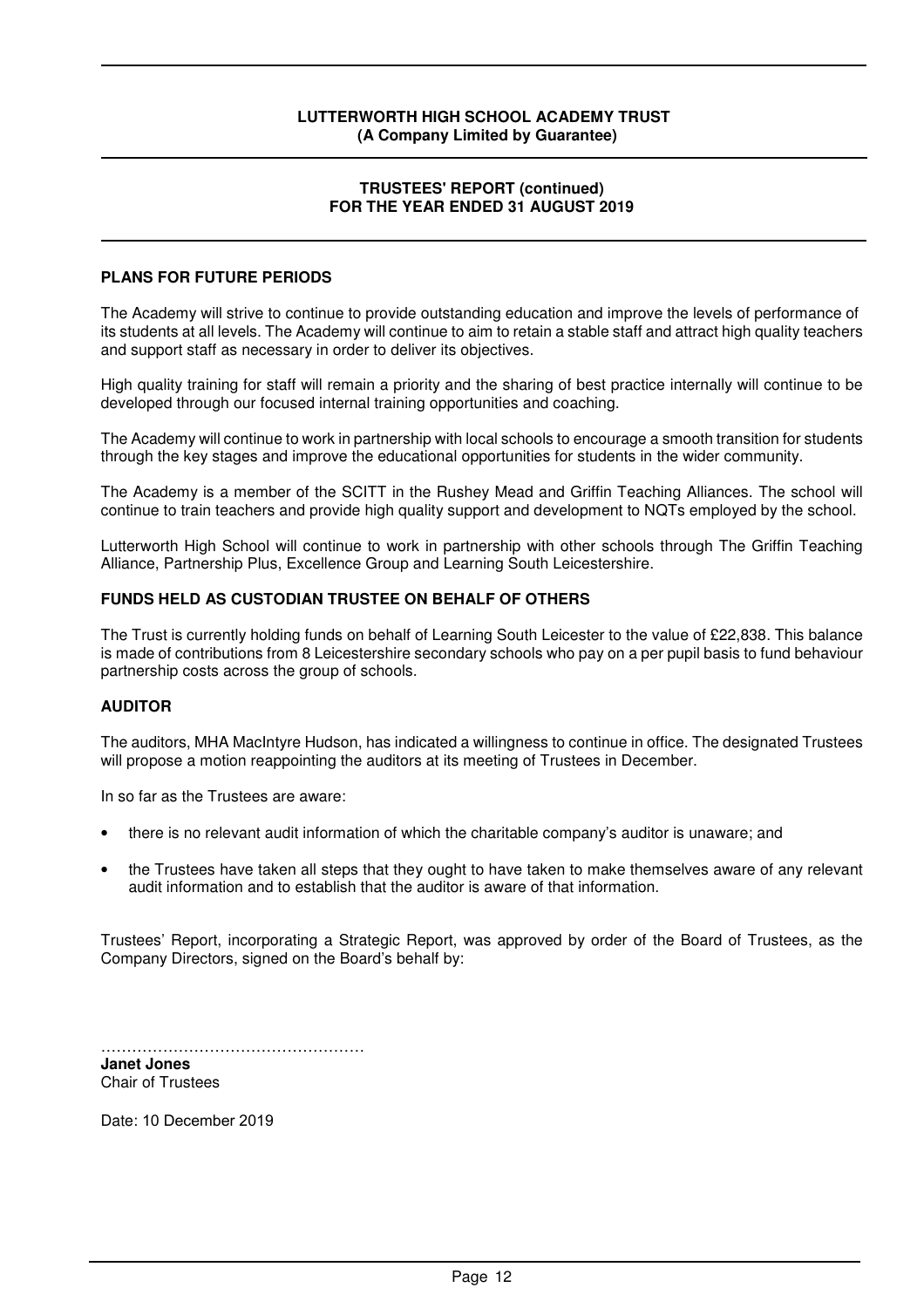#### **GOVERNANCE STATEMENT FOR THE YEAR ENDED 31 AUGUST 2019**

### **SCOPE OF RESPONSIBILITY**

As Trustees we acknowledge we have overall responsibility for ensuring that Lutterworth High School Academy Trust has an effective and appropriate system of control, financial and otherwise. However, such a system is designed to manage rather than eliminate the risk of failure to achieve business objectives and can provide only reasonable and not absolute assurance against material misstatement or loss.

The Board of Trustees has delegated the day-to-day responsibility to the Headteacher as Accounting Officer, for ensuring financial controls conform with the requirements of both propriety and good financial management and in accordance with the requirements and responsibilities assigned to it in the funding agreement between Lutterworth High School Academy Trust and the Secretary of State for Education. They are also responsible for reporting to the Board of Trustees any material weaknesses or breakdowns in internal control.

### **GOVERNANCE**

The information on governance included here supplements that described in the Trustees' Report and in the Statement of Trustees' Responsibilities. The Board of Trustees has formally met fourteen times during the year. Attendance during the year at meetings of the Board of Trustees was as follows:

| <b>Trustee</b>                                             | <b>Meetings attended</b> | Out of a possible |
|------------------------------------------------------------|--------------------------|-------------------|
| Janet Jones (Chair)                                        | 9                        | 14                |
| Philippa Clare (Vice-Chair)                                | 8                        | 14                |
| <b>Stephen Bettles</b>                                     | 11                       | 14                |
| <b>Richard Holding</b>                                     | 9                        | 14                |
| Penny Walker-Barber                                        | 6                        | 14                |
| Joanne Holyland                                            | 11                       | 14                |
| Duncan Haworth                                             |                          | 14                |
| Carmella Hunt                                              |                          | 14                |
| Susan Campbell                                             | 8                        | 14                |
| Malcolm Maguire                                            | 8                        | 14                |
| Kay Cowling                                                | 6                        | 14                |
| (Headteacher and<br>Julian Kirby<br>Accounting<br>Officer) | 14                       | 14                |

The Personnel and Finance Committee is a sub-committee of the main Board of Trustees. This Committee met 3 times during the 18/19 financial year. The main purpose of this committee is delegated authority from the Governing Body to:

- Support, decide and determine all matters concerning budgeting, finance, personnel and premises, including grounds and security, by enabling more detailed consideration to be given to the best means of fulfilling the governing body's responsibility to ensure sound management of the academy's finances and resources, including proper planning, monitoring and probity; and
- To make appropriate comments and recommendations on such matters to the governing body on a regular basis.

Major issues will be referred to the Board of Trustees for ratification.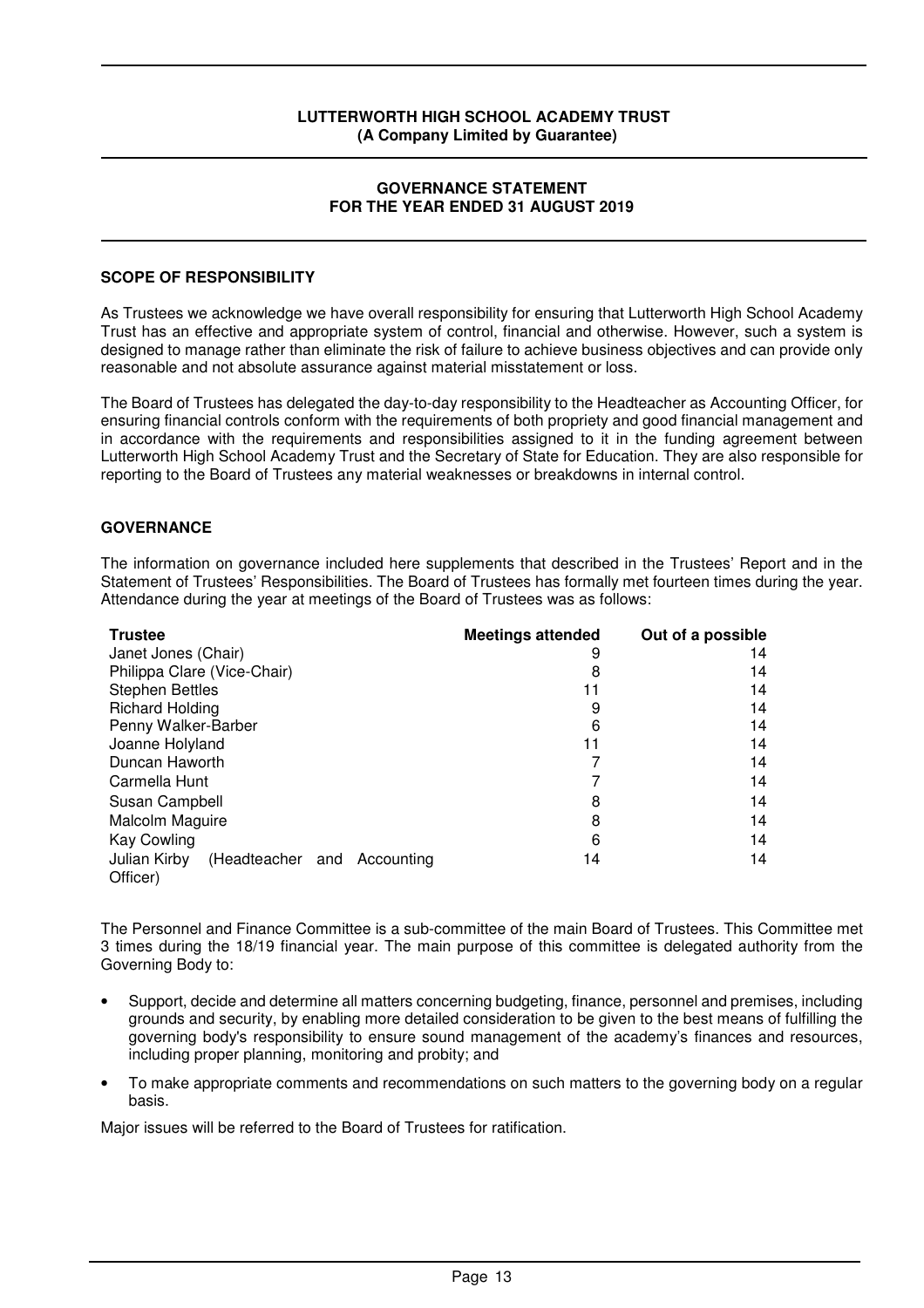### **GOVERNANCE STATEMENT (continued) FOR THE YEAR ENDED 31 AUGUST 2019**

Attendance at meetings in the year was as follows:

| <b>Trustee</b>                           | <b>Meetings attended</b> | Out of a possible |
|------------------------------------------|--------------------------|-------------------|
| Janet Jones                              |                          |                   |
| Philippa Clare                           |                          |                   |
| <b>Richard Holding</b>                   |                          |                   |
| Julian Kirby (Headteacher and Accounting |                          |                   |
| Officer)                                 | З                        |                   |
| <b>Stephen Bettles</b>                   | З                        |                   |
| Joanne Holyland                          | 3                        |                   |
| Susan Campbell                           | 0                        |                   |

The Audit Committee is a function within the terms of the Personnel and Finance Committee. Its purpose is;

- 1. To review the Academy's procedures for detecting fraud and whistle blowing and ensure that arrangements are in place by which staff may, in confidence, raise concerns about possible improprieties in matters of financial reporting, financial control or any other matters;
- 2. To review management's reports on the effectiveness of the systems for internal financial control, financial reporting and risk management;
- 3. To monitor the integrity of the Academy's internal financial control;
- 4. To monitor compliance with the Academy's financial policies, regulations and procedures;
- 5. To review the statement in the annual report and accounts on the Academy's internal controls and risk management framework; and
- 6. To assess the scope and effectiveness of the systems established by management to identify, assess, manage and monitor financial and non-financial risks.

Attendance at this committee will be in line with attendance for the Personnel and Finance Committee above.

## **REVIEW OF VALUE FOR MONEY**

As Accounting Officer, the Headteacher has responsibility for ensuring that the Academy Trust delivers good value in the use of public resources. The Accounting Officer understands that value for money refers to the educational and wider societal outcomes achieved in return for the taxpayer resources received.

The Accounting Officer considers how the Academy Trust use of its resources has provided good value for money during each academic year, and reports to the Board of Trustees where value for money can be improved, including the use of benchmarking data where appropriate. The Accounting Officer for the Academy Trust has delivered improved value for money during the year by:

- Replacement of school lighting to energy efficient LED lighting in significant key areas of the school, including main corridors and the school hall. The upgrade has also included the addition of automatic sensors to turn lights off when not required;
- Replacement phone system to provide free internet calls across the school, thus reducing costs to the school;
- Movement to electronic payment to all suppliers thus reducing the cost of cheque stationery and postage costs; and
- Introduction of SIMS in touch to create electronic channels of communication to parents, again reducing cost of printing and postage.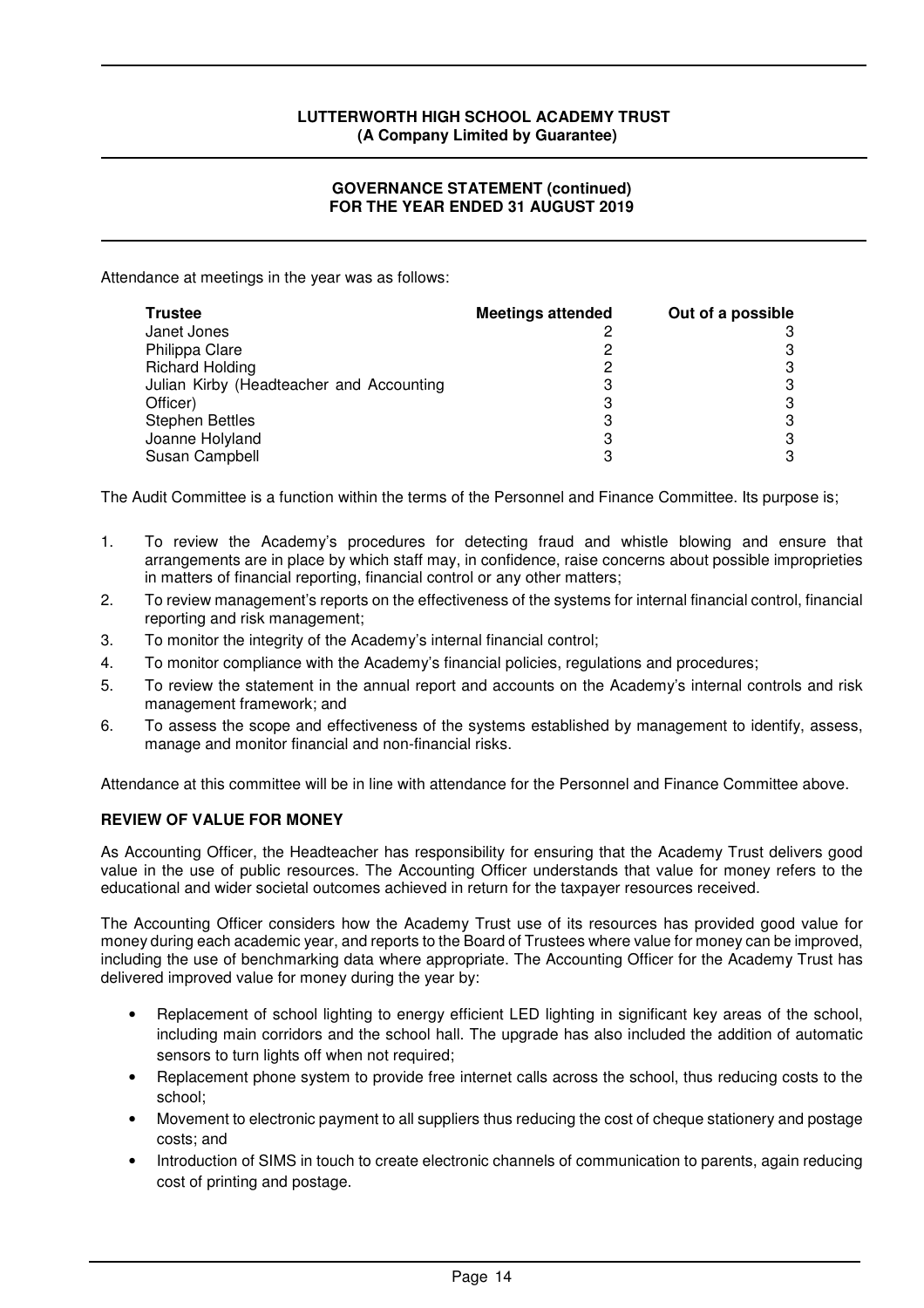### **GOVERNANCE STATEMENT (continued) FOR THE YEAR ENDED 31 AUGUST 2019**

### **THE PURPOSE OF THE SYSTEM OF INTERNAL CONTROL**

The system of internal control is designed to manage risk to a reasonable level rather than to eliminate all risk of failure to achieve policies, aims and objectives. It can, therefore, only provide reasonable and not absolute assurance of effectiveness. The system of internal control is based on an on-going process designed to identify and prioritise the risks to the achievement of Academy Trust policies, aims and objectives, to evaluate the likelihood of those risks being realised and the impact should they be realised, and to manage them efficiently, effectively and economically. The system of internal control has been in place in Lutterworth High School Academy Trust for the period 1 September 2018 to 31 August 2019 and up to the date of approval of the annual report and financial statements.

### **CAPACITY TO HANDLE RISK**

The Board of Trustees has reviewed the key risks to which the Academy Trust is exposed together with the operating, financial and compliance controls that have been implemented to mitigate those risks. The Board of Trustees is of the view that there is a formal on-going process for identifying, evaluating and managing the Academy Trust's significant risks that has been in place for the period 1 September 2018 to 31 August 2019 and up to the date of approval of the annual report and financial statements. This process is regularly reviewed by the Board of Trustees.

## **THE RISK AND CONTROL FRAMEWORK**

The Academy Trust's system of internal financial control is based on a framework of regular management information and administrative procedures including the segregation of duties and a system of delegation and accountability. In particular it includes:

- comprehensive budgeting and monitoring systems with an annual budget and periodic financial reports which are reviewed and agreed by the Board of Trustees;
- regular reviews by the finance and general purposes committee of reports which indicate financial performance against the forecasts and of major purchase plans, capital works and expenditure programmes;
- setting targets to measure financial and other performance;
- clearly defined purchasing (asset purchase or capital investment) guidelines;
- delegation of authority and segregation of duties; and
- identification and management of risks.

The Board of Trustees has considered the need for a specific internal audit function and has decided not to appoint an internal auditor. However, the Trustees have appointed MHA MacIntyre Hudson, the external auditor, to perform additional checks.

### **THE RISK AND CONTROL FRAMEWORK (continued)**

The external reviewer's role includes giving advice on financial matters and performing a range of checks on the Academy Trust's financial systems. In particular the checks carried out in the current period included:

- Purchases and expenses;
- Payroll;
- Income;
- Bank and Cash;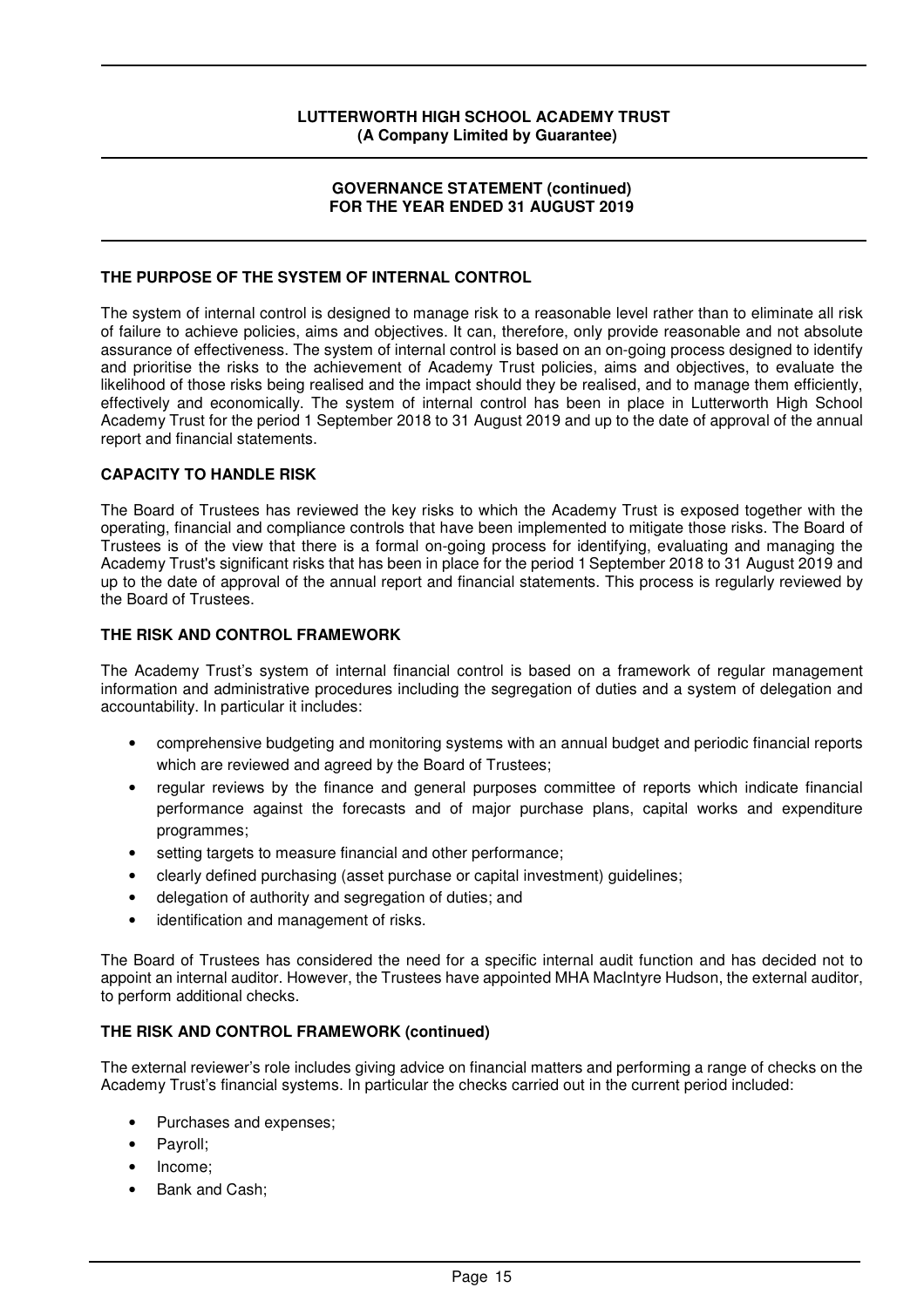### **GOVERNANCE STATEMENT (continued) FOR THE YEAR ENDED 31 AUGUST 2019**

- Credit card;
- Nominal ledger and Financial Reports; and
- Review of issues raised in the 2018 Management Letter.

The period covered for the purpose of the report was 1 September 2018 to 31 March 2019. The report was shared with the members of the Finance and Premises Committee on the operation of the systems of control and on the discharge of the Board of Trustees' financial responsibilities. Minor comments were noted and addressed following the review, including:

- One staff contract not signed and returned to the office;
- September payroll had not been authorised by the Headteacher; and
- Monthly accounts presented on a cash basis although it was explained that accruals are included in monthly forecasts.

### **REVIEW OF EFFECTIVENESS**

As Accounting Officer, the Headteacher has responsibility for reviewing the effectiveness of the system of internal control. During the year in question, the review has been informed by:

- the work of the School Business Manager Finance as a reporter of monthly activities; and
- the work of the external auditor.

The Accounting Officer has been advised of the implications of the result of their review of the system of internal control via the Business Manager and Personnel and Finance Committee and there were no weaknesses identified to raise cause for concern.

Approved by order of the members of the Board of Trustees and signed on its behalf by:

**Janet Jones Julian Kirby Chair of Trustees Julian Kirby Chair of Trustees Accounting O** 

……………………………………… ……………………………………… **Accounting Officer** 

Date: 10 December 2019 Date: 10 December 2019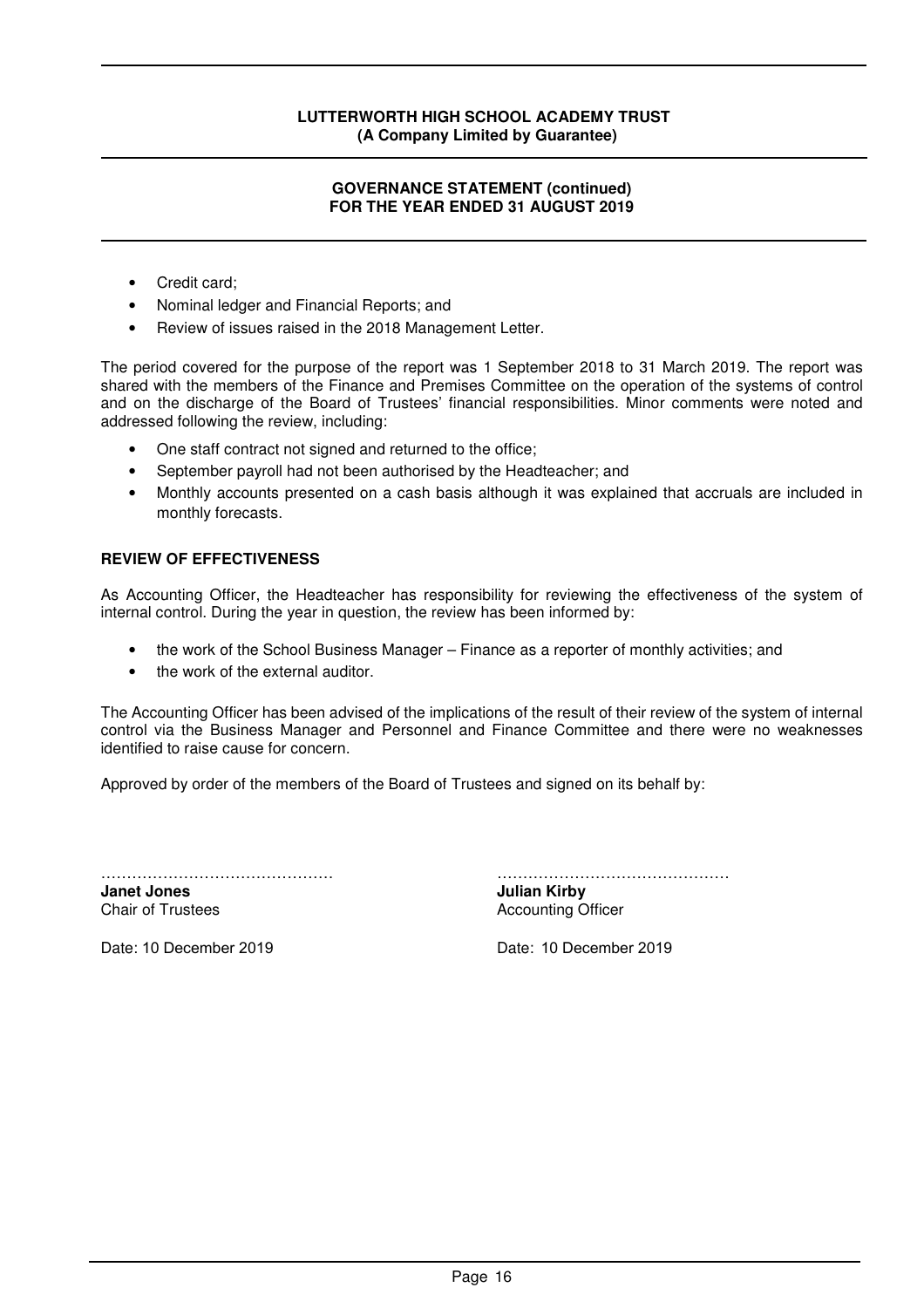### **STATEMENT ON REGULARITY, PROPRIETY AND COMPLIANCE FOR THE YEAR ENDED 31 AUGUST 2019**

As Accounting Officer of Lutterworth High School Academy Trust I have considered my responsibility to notify the Academy Trust Board of Trustees and the Education and Skills Funding Agency (ESFA) of material irregularity, impropriety and non-compliance with terms and conditions of funding received by the Academy Trust, under the funding agreement in place between the Academy Trust and the Secretary of State for Education. As part of my consideration I have had due regard to the requirements of the Academies Financial Handbook 2018.

I confirm that I and the Academy Trust Board of Trustees are able to identify any material irregular or improper use of all funds by the Academy Trust, or material non-compliance with the terms and conditions of funding under the Academy Trust's funding agreement and the Academies Financial Handbook 2018.

I confirm that no instances of material irregularity, impropriety or funding non-compliance have been discovered to date. If any instances are identified after the date of this statement, these will be notified to the Board of Trustees and ESFA.

………………………………………………..

**Julian Kirby**  Accounting Officer

Date: 10 December 2019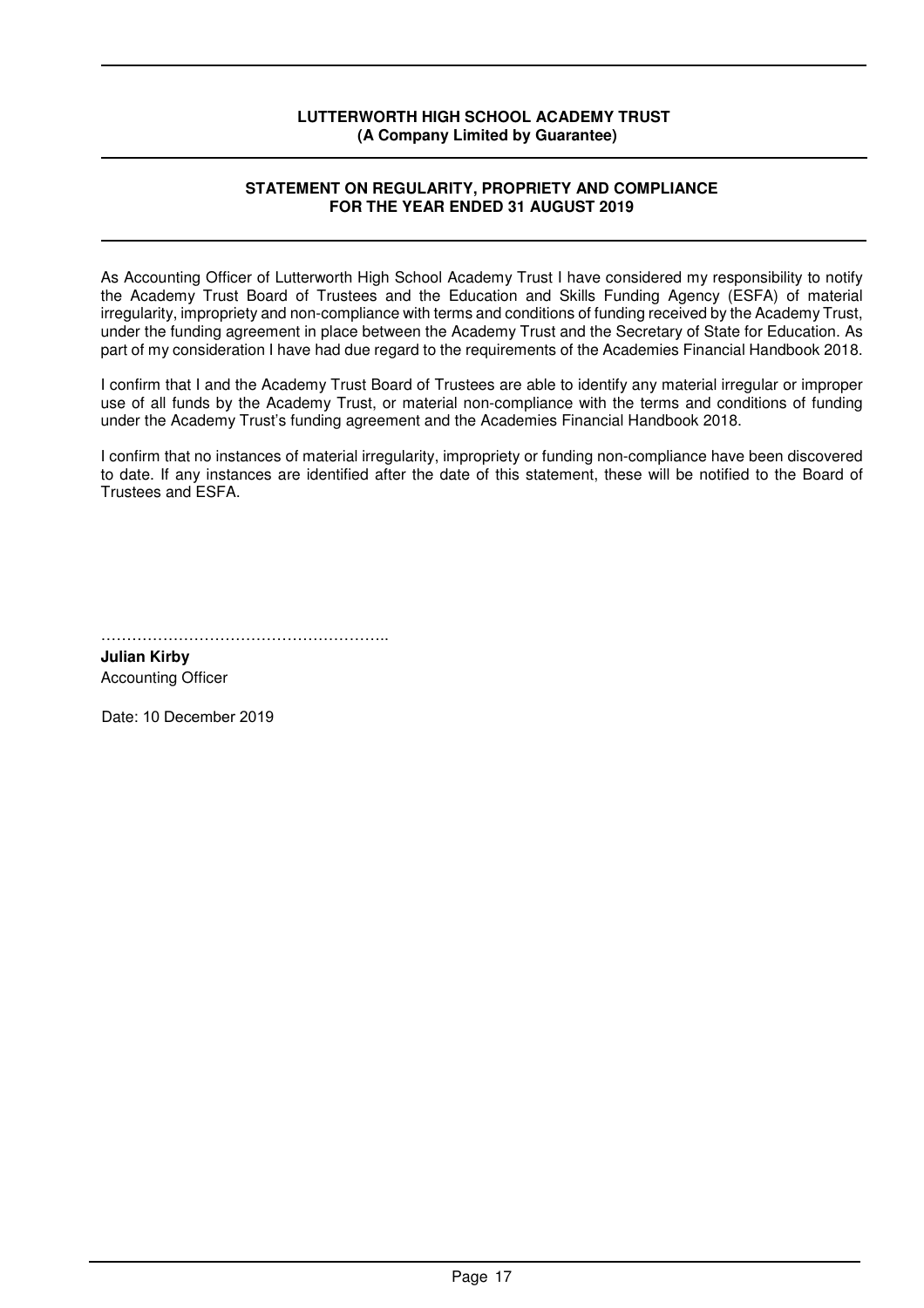#### **(A Company Limited by Guarantee)**

#### **STATEMENT OF TRUSTEES' RESPONSIBILITIES FOR THE YEAR ENDED 31 AUGUST 2019**

The Trustees (who act as Governors of Lutterworth High School Academy Trust and are also the Directors of the charitable company for the purposes of company law) are responsible for preparing the Trustees' Report and the financial statements in accordance with the Annual Accounts Direction issued by the Education & Skills Funding Agency, United Kingdom Accounting Standards (United Kingdom Generally Accepted Accounting Practice) and applicable law and regulations.

Company law requires the Trustees to prepare financial statements for each financial year. Under company law the Trustees must not approve the financial statements unless they are satisfied that they give a true and fair view of the state of affairs of the charitable company and of its incoming resources and application of resources, including its income and expenditure, for that period. In preparing these financial statements, the Trustees are required to:

- select suitable accounting policies and then apply them consistently;
- observe the methods and principles of the Charities SORP 2015 and the Academies Accounts Direction 2018 to 2019;
- make judgments and accounting estimates that are reasonable and prudent;
- state whether applicable UK Accounting Standards have been followed, subject to any material departures disclosed and explained in the financial statements; and
- prepare the financial statements on the going concern basis unless it is inappropriate to presume that the charitable company will continue in business.

The Trustees are responsible for keeping adequate accounting records that are sufficient to show and explain the charitable company's transactions and disclose with reasonable accuracy at any time the financial position of the charitable company and enable them to ensure that the financial statements comply with the Companies Act 2006. They are also responsible for safeguarding the assets of the charitable company and hence for taking reasonable steps for the prevention and detection of fraud and other irregularities.

The Trustees are responsible for ensuring that in its conduct and operation the charitable company applies financial and other controls, which conform with the requirements both of propriety and of good financial management. They are also responsible for ensuring grants received from ESFA/DfE have been applied for the purposes intended.

The Trustees are responsible for the maintenance and integrity of the corporate and financial information included on the charitable company's website. Legislation in the United Kingdom governing the preparation and dissemination of financial statements may differ from legislation in other jurisdictions.

Approved by order of the members of the Board of Trustees and signed on its behalf by:

................................................ **Janet Jones**

Chair of Trustees

Date: 10 December 2019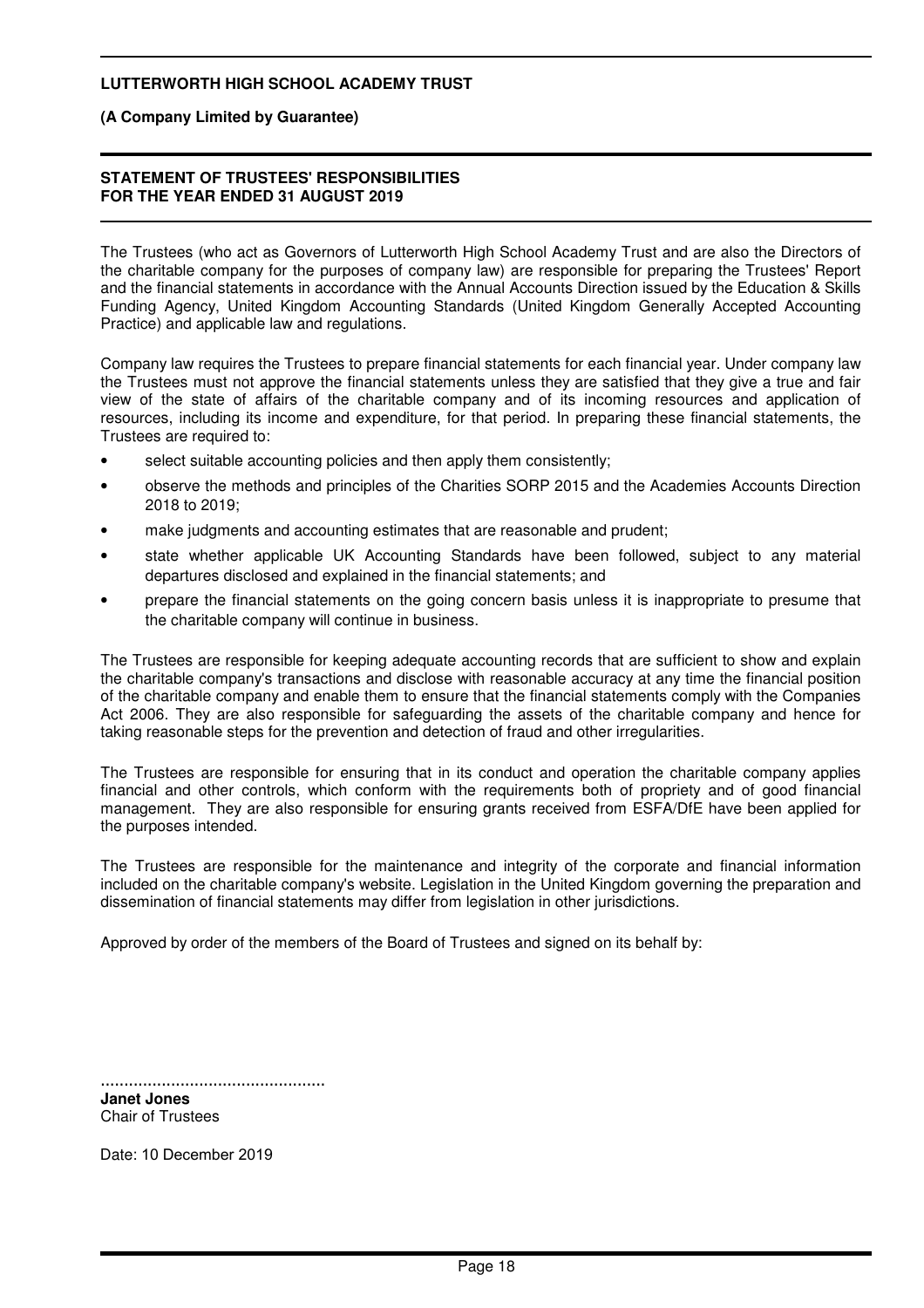### **(A Company Limited by Guarantee)**

### **INDEPENDENT AUDITOR'S REPORT ON THE FINANCIAL STATEMENTS TO THE MEMBERS OF LUTTERWORTH HIGH SCHOOL ACADEMY TRUST**

### **OPINION**

We have audited the financial statements of Lutterworth High School Academy Trust (the 'Academy') for the year ended 31 August 2019 which comprise the Statement of Financial Activities incorporating Income and Expenditure Account, the Balance Sheet, the Statement of Cash Flows and the related notes, including a summary of significant accounting policies. The financial reporting framework that has been applied in their preparation is applicable law, United Kingdom Accounting Standards (United Kingdom Generally Accepted Accounting Practice), including Financial Reporting Standard 102 'The Financial Reporting Standard applicable in the UK and Republic of Ireland', the Charities SORP 2015 and the Academies Accounts Direction 2018 to 2019 issued by the Education & Skills Funding Agency.

In our opinion the financial statements:

- give a true and fair view of the state of the Academy's affairs as at 31 August 2019 and of its incoming resources and application of resources, including its income and expenditure for the year then ended;
- have been properly prepared in accordance with United Kingdom Generally Accepted Accounting Practice; and
- have been prepared in accordance with the requirements of the Companies Act 2006, the Charities SORP 2015 and the Academies Accounts Direction 2018 to 2019 issued by the Education & Skills Funding Agency.

### **BASIS FOR OPINION**

We conducted our audit in accordance with International Standards on Auditing (UK) (ISAs (UK)) and applicable law. Our responsibilities under those standards are further described in the Auditor's responsibilities for the audit of the financial statements section of our report. We are independent of the Academy in accordance with the ethical requirements that are relevant to our audit of the financial statements in the United Kingdom, including the Financial Reporting Council's Ethical Standard, and we have fulfilled our other ethical responsibilities in accordance with these requirements. We believe that the audit evidence we have obtained is sufficient and appropriate to provide a basis for our qualified opinion.

### **CONCLUSIONS RELATING TO GOING CONCERN**

We have nothing to report in respect of the following matters in relation to which the ISAs (UK) require us to report to you where:

- the Trustees' use of the going concern basis of accounting in the preparation of the financial statements is not appropriate; or
- the Trustees have not disclosed in the financial statements any identified material uncertainties that may cast significant doubt about the Academy's ability to continue to adopt the going concern basis of accounting for a period of at least twelve months from the date when the financial statements are authorised for issue.

## **OTHER INFORMATION**

The Trustees are responsible for the other information. The other information comprises the information included in the Annual Report, other than the financial statements and our Auditor's Report thereon. Other information includes Reference and Administrative details, the Trustees' Report incorporating the Strategic Report and the Driectors Report, the Governance Statement, Statement of Regularity, Propriety and Compliance and the Trustees Responsibilities Statement. Our opinion on the financial statements does not cover the other information and, except to the extent otherwise explicitly stated in our report, we do not express any form of assurance conclusion thereon.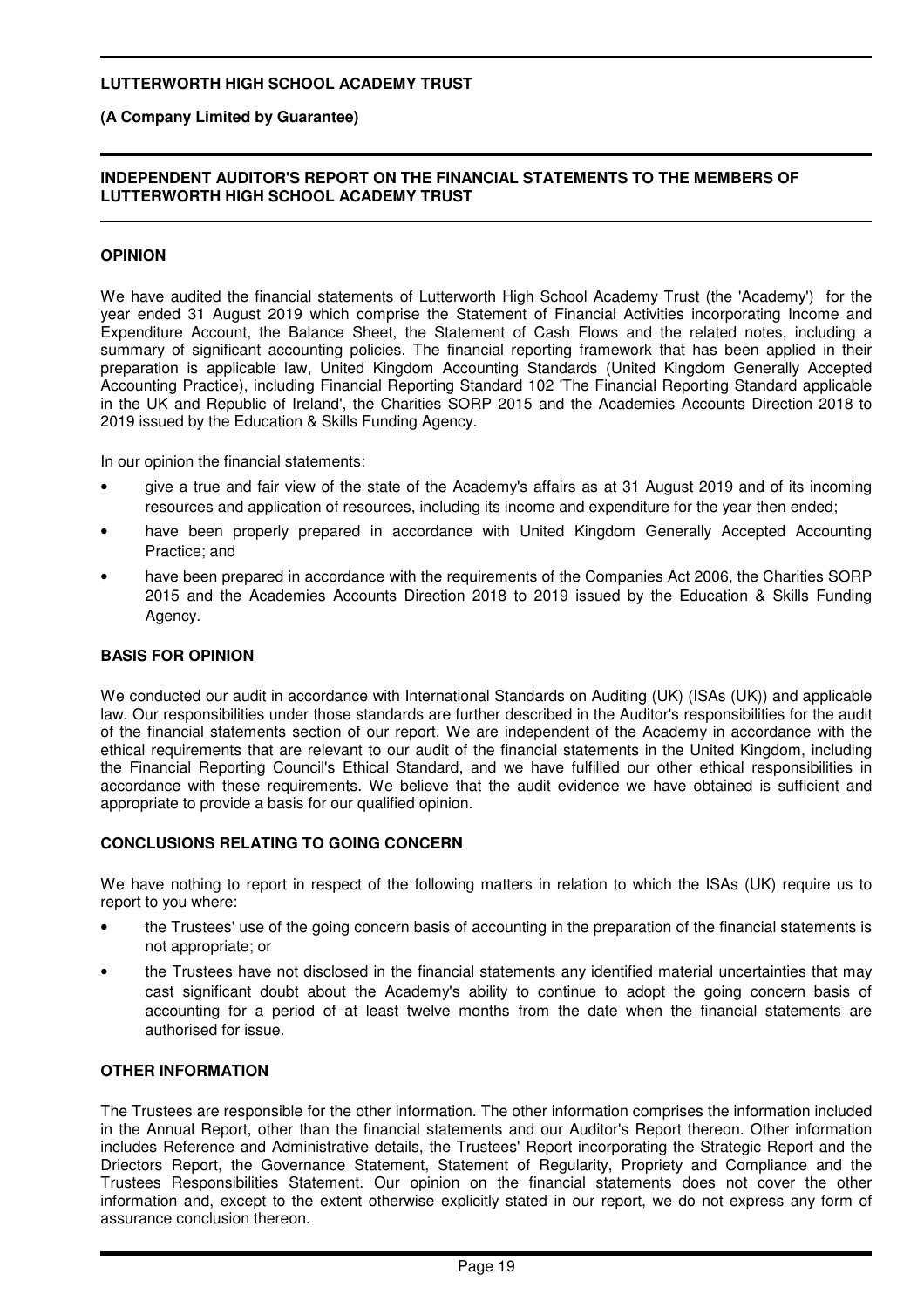**(A Company Limited by Guarantee)**

### **INDEPENDENT AUDITOR'S REPORT ON THE FINANCIAL STATEMENTS TO THE MEMBERS OF LUTTERWORTH HIGH SCHOOL ACADEMY TRUST**

In connection with our audit of the financial statements, our responsibility is to read the other information and, in doing so, consider whether the other information is materially inconsistent with the financial statements or our knowledge obtained in the audit or otherwise appears to be materially misstated. If we identify such material inconsistencies or apparent material misstatements, we are required to determine whether there is a material misstatement in the financial statements or a material misstatement of the other information. If, based on the work we have performed, we conclude that there is a material misstatement of this other information, we are required to report that fact.

We have nothing to report in this regard.

### **OPINION ON OTHER MATTERS PRESCRIBED BY THE COMPANIES ACT 2006**

In our opinion, based on the work undertaken in the course of the audit:

- the information given in the Trustees' Report incorporating the Strategic Report and Directors Report for the financial year for which the financial statements are prepared is consistent with the financial statements; and.
- the Strategic Report and the Directors Report have been prepared in accordance with applicable legal requirements.

### **MATTERS ON WHICH WE ARE REQUIRED TO REPORT BY EXCEPTION**

In the light of our knowledge and understanding of the Academy and its environment obtained in the course of the audit, we have not identified material misstatements in the Trustees' Report and the Directors Report.

We have nothing to report in respect of the following matters in relation to which the Companies Act 2006 requires us to report to you if, in our opinion:

- adequate accounting records have not been kept, or returns adequate for our audit have not been received from branches not visited by us; or
- the financial statements are not in agreement with the accounting records and returns; or
- certain disclosures of Trustees' remuneration specified by law are not made; or
- we have not received all the information and explanations we require for our audit.

### **RESPONSIBILITIES OF TRUSTEES**

As explained more fully in the Statement of Trustees' Responsibilities set out on page 18, the Trustees (who are also the Directors of the Academy for the purposes of company law) are responsible for the preparation of the financial statements and for being satisfied that they give a true and fair view, and for such internal control as the Trustees determine is necessary to enable the preparation of financial statements that are free from material misstatement, whether due to fraud or error.

In preparing the financial statements, the Trustees are responsible for assessing the Academy's ability to continue as a going concern, disclosing, as applicable, matters related to going concern and using the going concern basis of accounting unless the Trustees either intend to liquidate the Academy or to cease operations, or have no realistic alternative but to do so.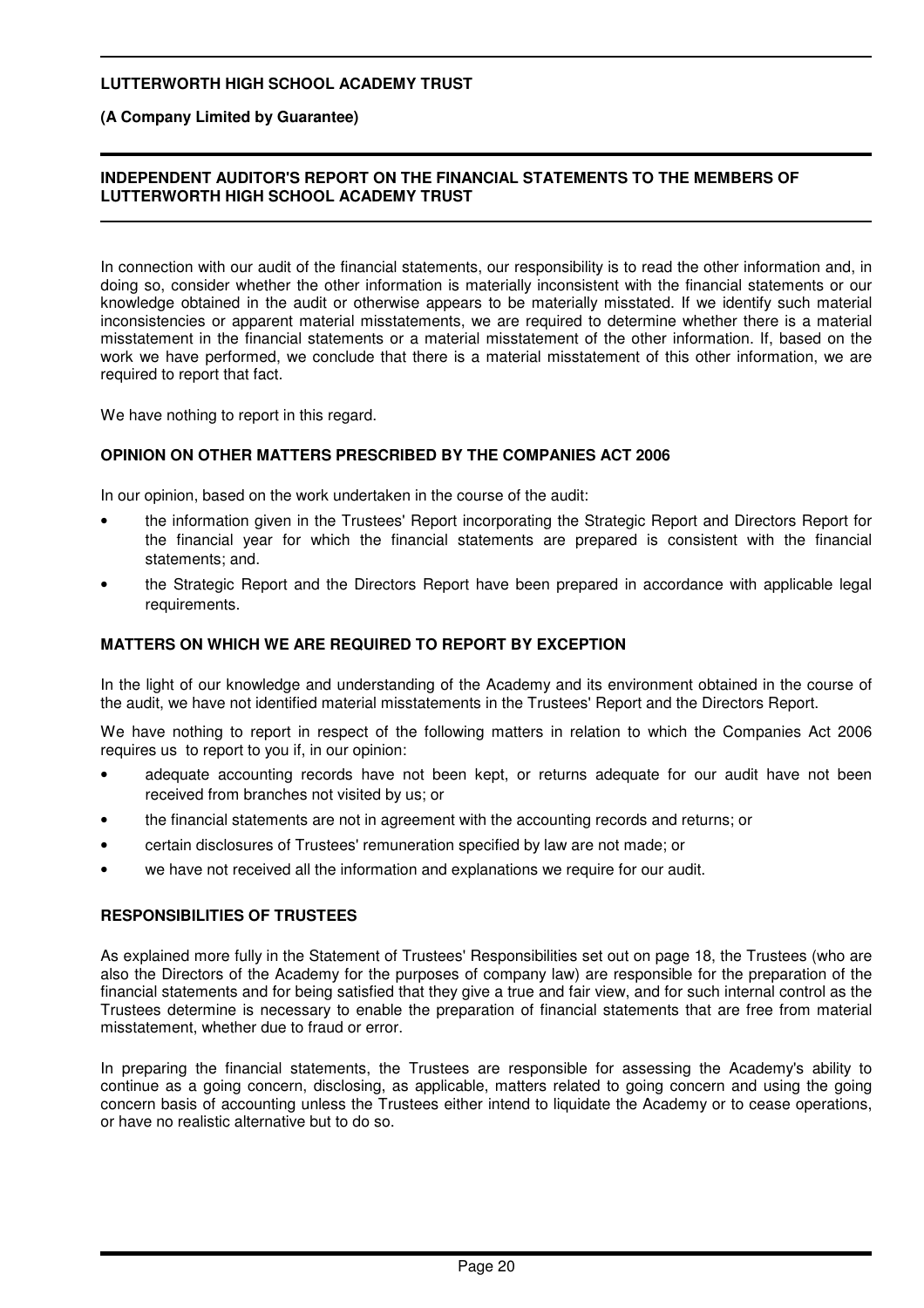### **(A Company Limited by Guarantee)**

### **INDEPENDENT AUDITOR'S REPORT ON THE FINANCIAL STATEMENTS TO THE MEMBERS OF LUTTERWORTH HIGH SCHOOL ACADEMY TRUST**

### **AUDITOR'S RESPONSIBILITIES FOR THE AUDIT OF THE FINANCIAL STATEMENTS**

Our objectives are to obtain reasonable assurance about whether the financial statements as a whole are free from material misstatement, whether due to fraud or error, and to issue an Auditor's Report that includes our opinion. Reasonable assurance is a high level of assurance, but is not a guarantee that an audit conducted in accordance with ISAs (UK) will always detect a material misstatement when it exists. Misstatements can arise from fraud or error and are considered material if, individually or in the aggregate, they could reasonably be expected to influence the economic decisions of users taken on the basis of these financial statements.

A further description of our responsibilities for the audit of the financial statements is located on the Financial Reporting Council's website at: www.frc.org.uk/auditorsresponsibilities. This description forms part of our Auditor's Report.

### **USE OF OUR REPORT**

This report is made solely to the Academy Trust's members, as a body, in accordance with Chapter 3 of Part 16 of the Companies Act 2006. Our audit work has been undertaken so that we might state to the Academy Trust's members those matters we are required to state to them in an Auditor's Report and for no other purpose. To the fullest extent permitted by law, we do not accept or assume responsibility to anyone other than the Academy Trust and the Academy Trust's members, as a body, for our audit work, for this report, or for the opinions we have formed.

#### **Helen Blundell LLB FCA FCIE DChA (Senior Statutory Auditor)** for and on behalf of  $\overline{a}$

#### **MHA MacIntyre Hudson**

Chartered Accountants

**Statutory Auditor** 

11 Merus Court Meridian Business park Leicester LE19 1RJ

Date: 16 December 2019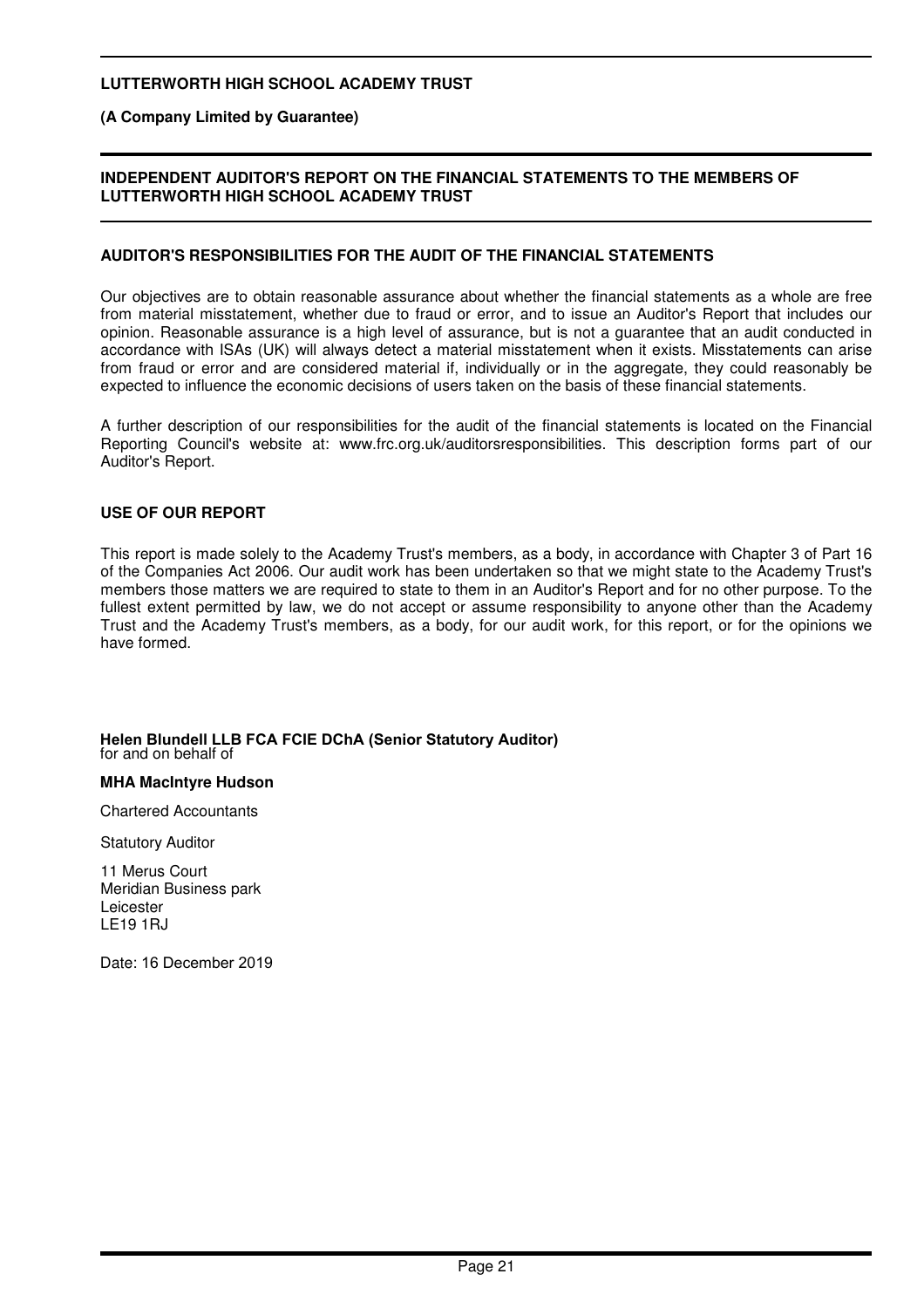**(A Company Limited by Guarantee)**

### **INDEPENDENT REPORTING ACCOUNTANT'S ASSURANCE REPORT ON REGULARITY TO LUTTERWORTH HIGH SCHOOL ACADEMY TRUST AND THE EDUCATION & SKILLS FUNDING AGENCY**

In accordance with the terms of our engagement letter dated 24 September 2019 and further to the requirements of the Education & Skills Funding Agency (ESFA) as included in the Academies Accounts Direction 2018 to 2019, we have carried out an engagement to obtain limited assurance about whether the expenditure disbursed and income received by Lutterworth High School Academy Trust during the year ended 31 August 2019 have been applied to the purposes identified by Parliament and the financial transactions conform to the authorities which govern them.

This report is made solely to Lutterworth High School Academy Trust and the ESFA in accordance with the terms of our engagement letter. Our work has been undertaken so that we might state to Lutterworth High School Academy Trust and the ESFA those matters we are required to state in a report and for no other purpose. To the fullest extent permitted by law, we do not accept or assume responsibility to anyone other than Lutterworth High School Academy Trust and the ESFA, for our work, for this report, or for the conclusion we have formed.

#### **RESPECTIVE RESPONSIBILITIES OF LUTTERWORTH HIGH SCHOOL ACADEMY TRUST'S ACCOUNTING OFFICER AND THE REPORTING ACCOUNTANT**

The Accounting Officer is responsible, under the requirements of Lutterworth High School Academy Trust's funding agreement with the Secretary of State for Education dated 1 August 2011, and the Academies Financial Handbook extant from 1 September 2018, for ensuring that expenditure disbursed and income received is applied for the purposes intended by Parliament and the financial transactions conform to the authorities which govern them.

Our responsibilities for this engagement are established in the United Kingdom by our profession's ethical guidance and are to obtain limited assurance and report in accordance with our engagement letter and the requirements of the Academies Accounts Direction 2018 to 2019. We report to you whether anything has come to our attention in carrying out our work which suggests that in all material respects, expenditure disbursed and income received during the year ended 31 August 2019 have not been applied to purposes intended by Parliament or that the financial transactions do not conform to the authorities which govern them.

## **APPROACH**

We conducted our engagement in accordance with the Academies Accounts Direction 2018 to 2019 issued by the ESFA. We performed a limited assurance engagement as defined in our engagement letter.

The objective of a limited assurance engagement is to perform such procedures as to obtain information and explanations in order to provide us with sufficient appropriate evidence to express a negative conclusion on regularity.

A limited assurance engagement is more limited in scope than a reasonable assurance engagement and consequently does not enable us to obtain assurance that we would become aware of all significant matters that might be identified in a reasonable assurance engagement. Accordingly, we do not express a positive opinion.

Our engagement includes examination, on a test basis, of evidence relevant to the regularity and propriety of the Academy's income and expenditure.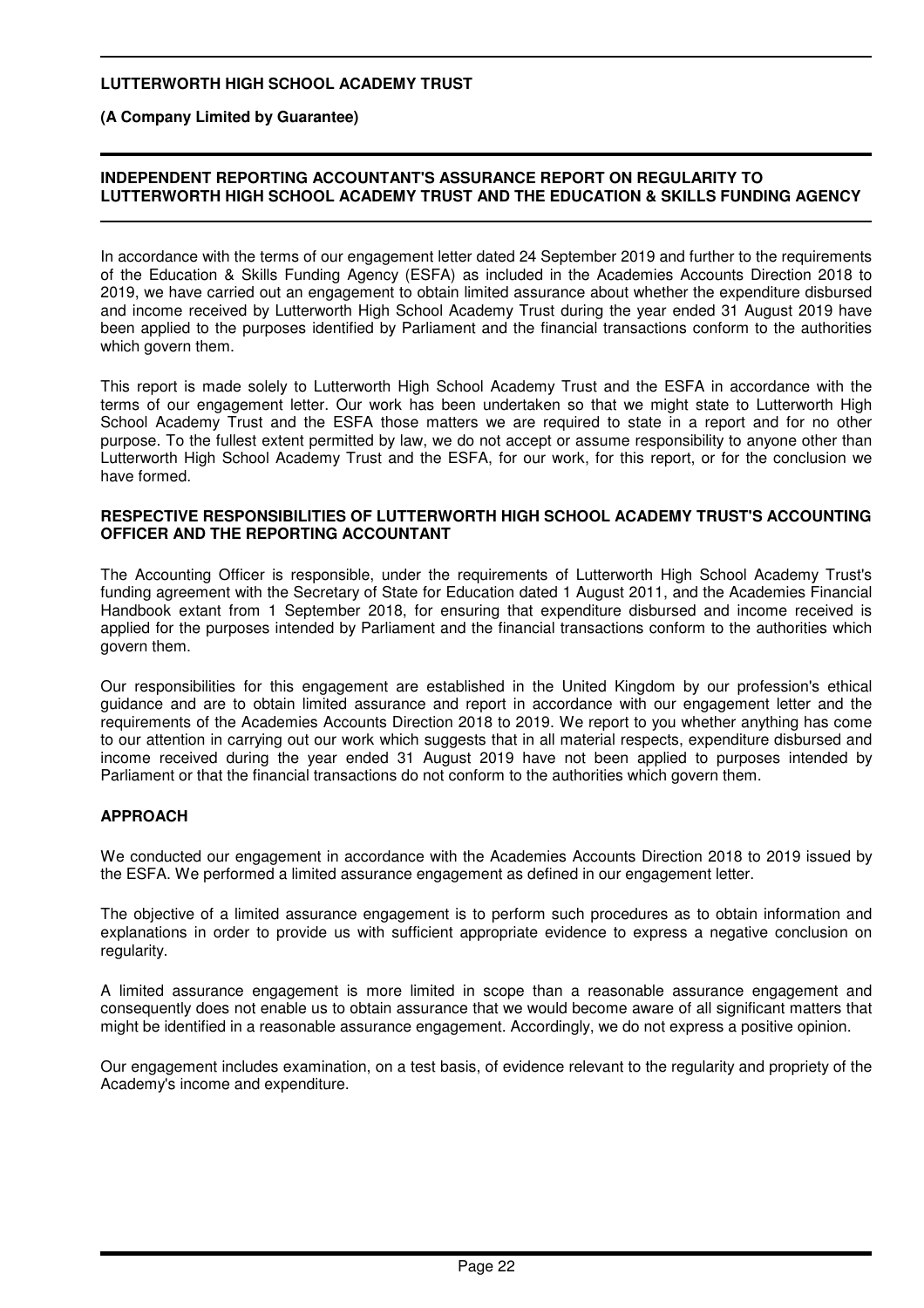**(A Company Limited by Guarantee)**

### **INDEPENDENT REPORTING ACCOUNTANT'S ASSURANCE REPORT ON REGULARITY TO LUTTERWORTH HIGH SCHOOL ACADEMY TRUST AND THE EDUCATION & SKILLS FUNDING AGENCY (continued)**

The work undertaken to draw our conclusions includes:

- a review of the objectives and activities of the Academy, with reference to the income streams and other information available to us as auditors of the Academy;
- testing of a sample of grants received and other income streams;
- testing of a sample of payments to suppliers and other third parties;
- testing of a sample of payroll payments to staff:
- evaluating the internal control procedures and reporting lines, and testing as appropriate;
- reviewing the Minutes of the meetings of the Governing Body and other evidence made available to us, relevant to our consideration of regularity; and
- considerations of governance issues.

### **CONCLUSION**

In the course of our work, nothing has come to our attention which suggests that in all material respects the expenditure disbursed and income received during the year ended 31 August 2019 have not been applied to purposes intended by Parliament and the financial transactions do not conform to the authorities which govern them.

#### **Reporting Accountant**

#### **MHA MacIntyre Hudson**

Chartered Accountants Statutory Auditor

11 Merus Court Meridian Business park Leicester LE19 1RJ

Date: 16 December 2019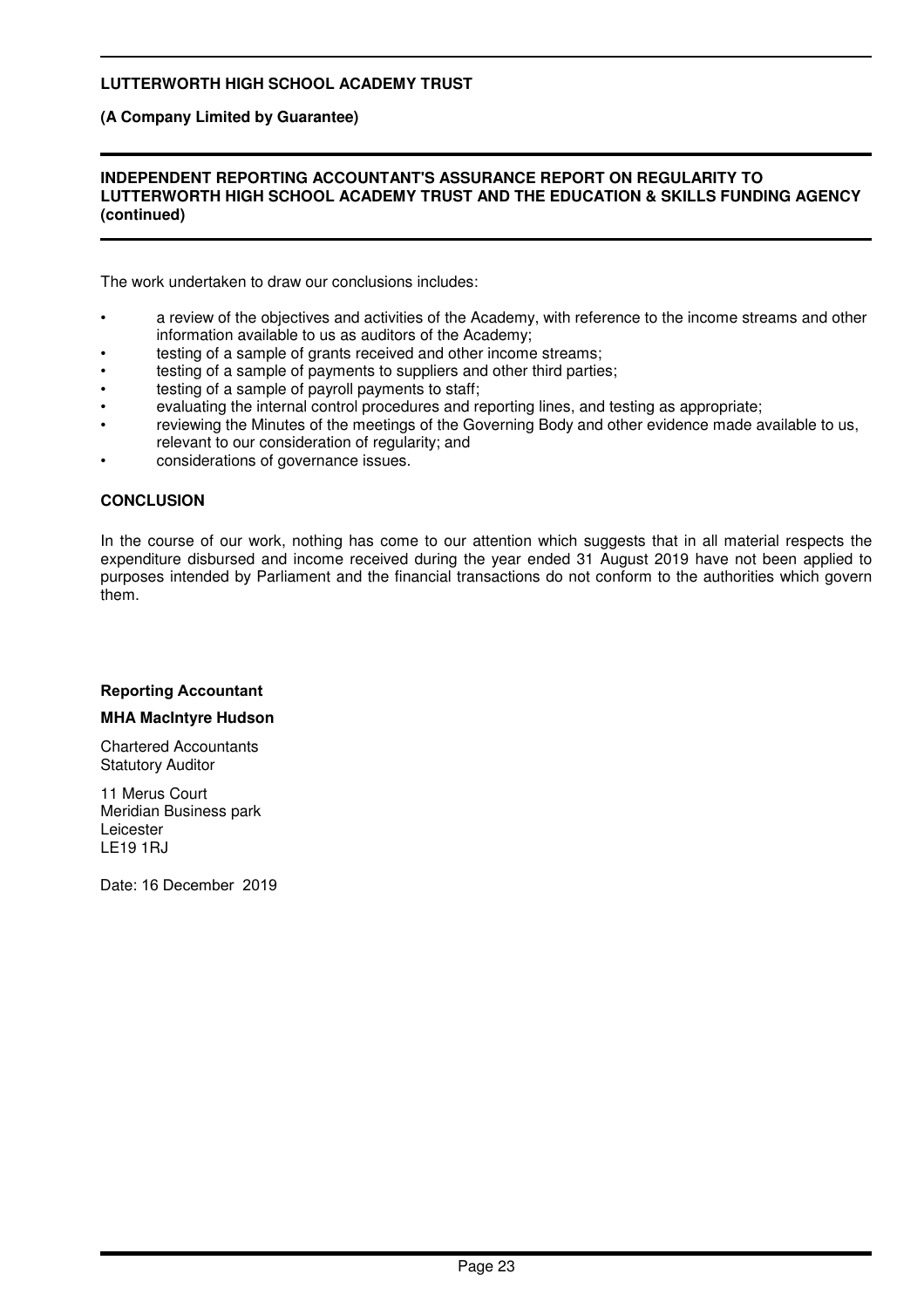### **(A Company Limited by Guarantee)**

### **STATEMENT OF FINANCIAL ACTIVITIES INCORPORATING INCOME AND EXPENDITURE ACCOUNT FOR THE YEAR ENDED 31 AUGUST 2019**

|                                                                                                   | <b>Note</b>    | <b>Unrestricted</b><br>funds<br>2019<br>£000 | <b>Restricted</b><br>funds<br>2019<br>£000 | <b>Restricted</b><br>fixed asset<br>funds<br>2019<br>£000 | <b>Total</b><br>funds<br>2019<br>£000 | Total<br>funds<br>2018<br>£000 |
|---------------------------------------------------------------------------------------------------|----------------|----------------------------------------------|--------------------------------------------|-----------------------------------------------------------|---------------------------------------|--------------------------------|
| <b>INCOME FROM:</b>                                                                               |                |                                              |                                            |                                                           |                                       |                                |
| Donations and capital grants<br>Funding for the Academy                                           | 2              |                                              |                                            | (6)                                                       | (6)                                   | 66                             |
| Trust's educational operations                                                                    | 3              |                                              | 4,322                                      | 63                                                        | 4,385                                 | 3,811                          |
| Other trading activities<br>Investments                                                           | 4<br>5         | 335<br>3                                     |                                            |                                                           | 335<br>3                              | 310<br>2                       |
|                                                                                                   |                |                                              |                                            |                                                           |                                       |                                |
| <b>TOTAL INCOME</b>                                                                               |                | 338                                          | 4,322                                      | 57                                                        | 4,717                                 | 4,189                          |
| <b>EXPENDITURE ON:</b>                                                                            |                |                                              |                                            |                                                           |                                       |                                |
| Raising funds                                                                                     | 6              | 285                                          |                                            |                                                           | 285                                   | 248                            |
| Academy Trust educational<br>operations                                                           | $\overline{7}$ |                                              | 4,404                                      | 204                                                       | 4,608                                 | 4,351                          |
| <b>TOTAL EXPENDITURE</b>                                                                          | 10             | 285                                          | 4,404                                      | 204                                                       | 4,893                                 | 4,599                          |
| <b>NET INCOME/(EXPENDITURE)</b><br><b>BEFORE TRANSFERS</b><br>Transfers between funds             | 21             | 53                                           | (82)<br>(59)                               | (147)<br>59                                               | (176)                                 | (410)                          |
| <b>NET INCOME /</b><br>(EXPENDITURE) BEFORE<br><b>OTHER RECOGNISED</b><br><b>GAINS AND LOSSES</b> |                | 53                                           | (141)                                      | (88)                                                      | (176)                                 | (410)                          |
| Actuarial (losses)/gains on<br>defined benefit pension<br>schemes                                 | 26             |                                              | (453)                                      |                                                           | (453)                                 | 222                            |
| <b>NET MOVEMENT IN FUNDS</b>                                                                      |                | 53                                           | (594)                                      | (88)                                                      | (629)                                 | (188)                          |
|                                                                                                   |                |                                              |                                            |                                                           |                                       |                                |
| <b>RECONCILIATION OF FUNDS:</b><br>Total funds brought forward                                    |                | 249                                          | (780)                                      | 7,229                                                     | 6,698                                 | 6,886                          |
| <b>TOTAL FUNDS CARRIED</b>                                                                        |                |                                              |                                            |                                                           |                                       |                                |
| <b>FORWARD</b>                                                                                    |                | 302                                          | (1, 374)                                   | 7,141                                                     | 6,069                                 | 6,698                          |

The notes on pages 27 to 51 form part of these financial statements.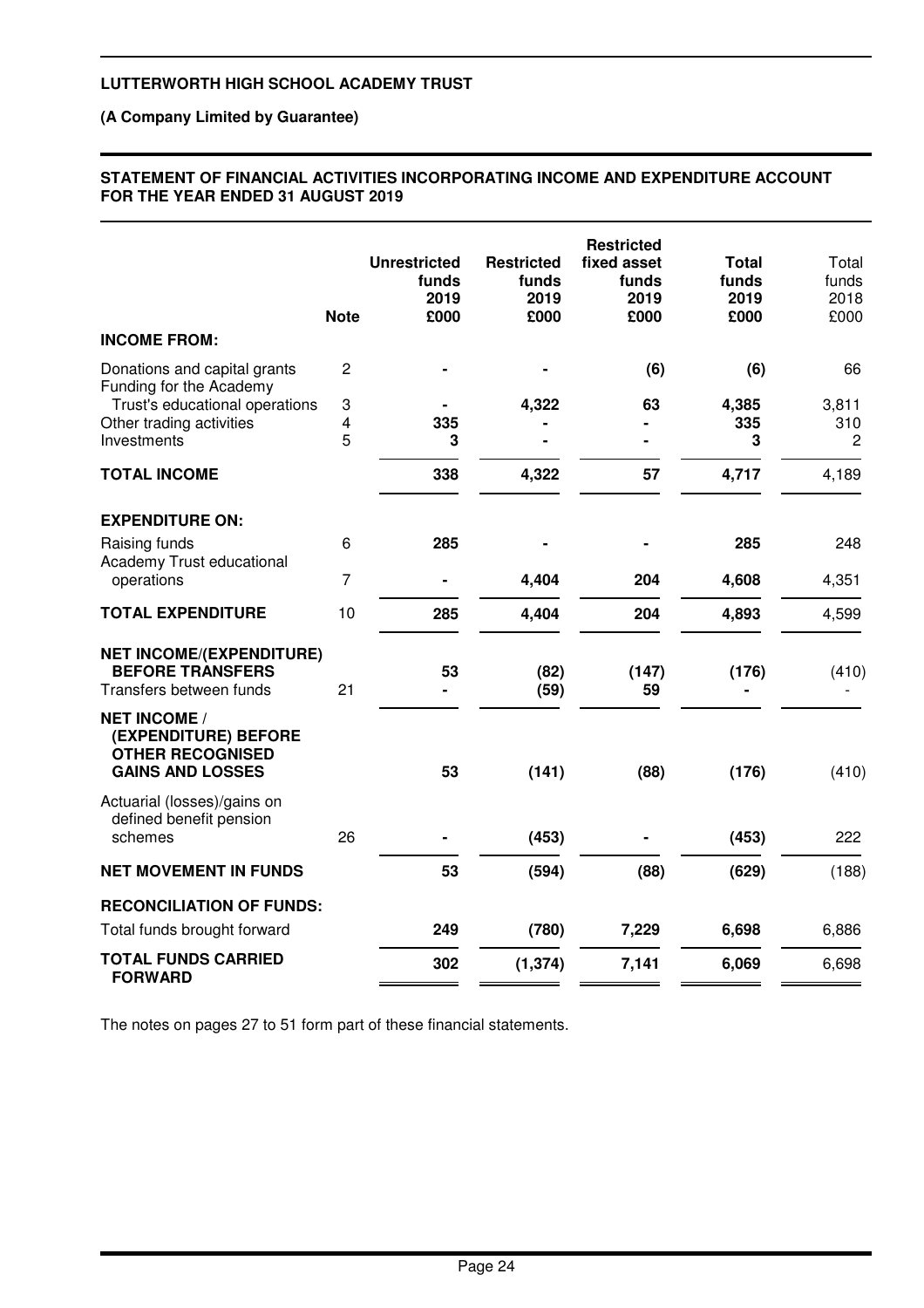#### **(A Company Limited by Guarantee) REGISTERED NUMBER: 07687235**

#### **BALANCE SHEET AS AT 31 AUGUST 2019**

|                                                                                   | <b>Note</b> | £000     | 2019<br>£000      | £000  | 2018<br>£000   |
|-----------------------------------------------------------------------------------|-------------|----------|-------------------|-------|----------------|
| <b>FIXED ASSETS</b>                                                               |             |          |                   |       |                |
| Tangible assets                                                                   | 16          |          | 7,141             |       | 7,216          |
| <b>CURRENT ASSETS</b>                                                             |             |          |                   |       |                |
| <b>Stocks</b>                                                                     | 17          | 4        |                   | 6     |                |
| <b>Debtors</b>                                                                    | 18          | 122      |                   | 163   |                |
| Investments                                                                       | 19          | 300      |                   | 250   |                |
| Cash at bank and in hand                                                          | 24          | 244      |                   | 250   |                |
|                                                                                   |             | 670      |                   | 669   |                |
| <b>LIABILITIES</b><br><b>CREDITORS: amounts falling due within</b><br>one year    | 20          | (318)    |                   | (388) |                |
| <b>NET CURRENT ASSETS</b>                                                         |             |          | 352               |       | 281            |
| TOTAL ASSETS LESS CURRENT LIABILITIES<br>Defined benefit pension scheme liability | 26          |          | 7,493<br>(1, 424) |       | 7,497<br>(799) |
| <b>TOTAL NET ASSETS</b>                                                           |             |          | 6,069             |       | 6,698          |
| <b>FUNDS OF THE ACADEMY</b>                                                       |             |          |                   |       |                |
| Restricted income funds:                                                          |             |          |                   |       |                |
| Restricted income funds                                                           | 21          | 50       |                   | 19    |                |
| Restricted fixed asset funds                                                      | 21          | 7,141    |                   | 7,229 |                |
| Restricted income funds excluding pension<br>liability                            |             | 7,191    |                   | 7,248 |                |
| Pension reserve                                                                   | 21          | (1, 424) |                   | (799) |                |
| Total restricted income funds                                                     |             |          | 5,767             |       | 6,449          |
| Unrestricted income funds                                                         | 21          |          | 302               |       | 249            |
| <b>TOTAL FUNDS</b>                                                                |             |          | 6,069             |       | 6,698          |

The financial statements on pages 24 to 51 were approved by the Trustees, and authorised for issue, and are signed on their behalf, by:

................................................ **Janet Jones** Chair of Trustees

................................................ **Julian Kirby**

Accounting Officer

Date: 10 December 2019 Date: 10 December 2019

The notes on 27 to 51 form part of these financial statements.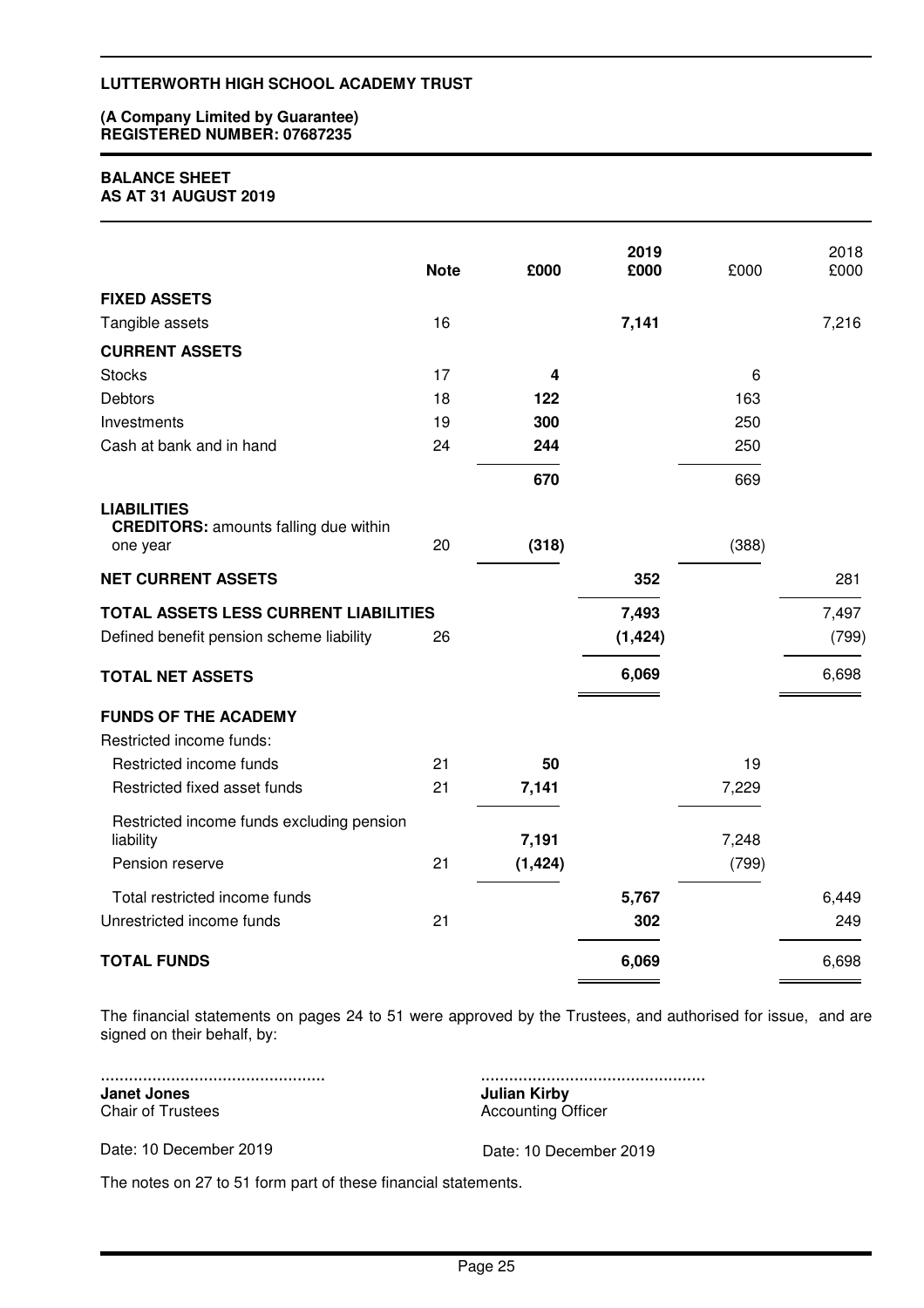## **(A Company Limited by Guarantee)**

### **STATEMENT OF CASH FLOWS FOR THE YEAR ENDED 31 AUGUST 2019**

|                                                                                                                                                                                   | <b>Note</b> | 2019<br>£000       | Restated<br>2018<br>£000   |
|-----------------------------------------------------------------------------------------------------------------------------------------------------------------------------------|-------------|--------------------|----------------------------|
| Cash flows from operating activities                                                                                                                                              |             |                    |                            |
| Net cash provided by/(used in) operating activities                                                                                                                               | 23          | 170                | (220)                      |
| Cash flows from investing activities:<br>Interest from investments<br>Purchase of tangible fixed assets<br>Capital grants from DfE Group<br>Increase in current asset investments |             | 3<br>(129)<br>(50) | 2<br>(440)<br>227<br>(250) |
| Net cash used in investing activities                                                                                                                                             | 25          | (176)              | (461)                      |
| Change in cash and cash equivalents in the year                                                                                                                                   |             | (6)                | (681)                      |
| Cash and cash equivalents brought forward                                                                                                                                         |             | 250                | 931                        |
| Cash and cash equivalents carried forward                                                                                                                                         | 24          | 244                | 250                        |

The notes on 27 to 51 form part of these financial statements.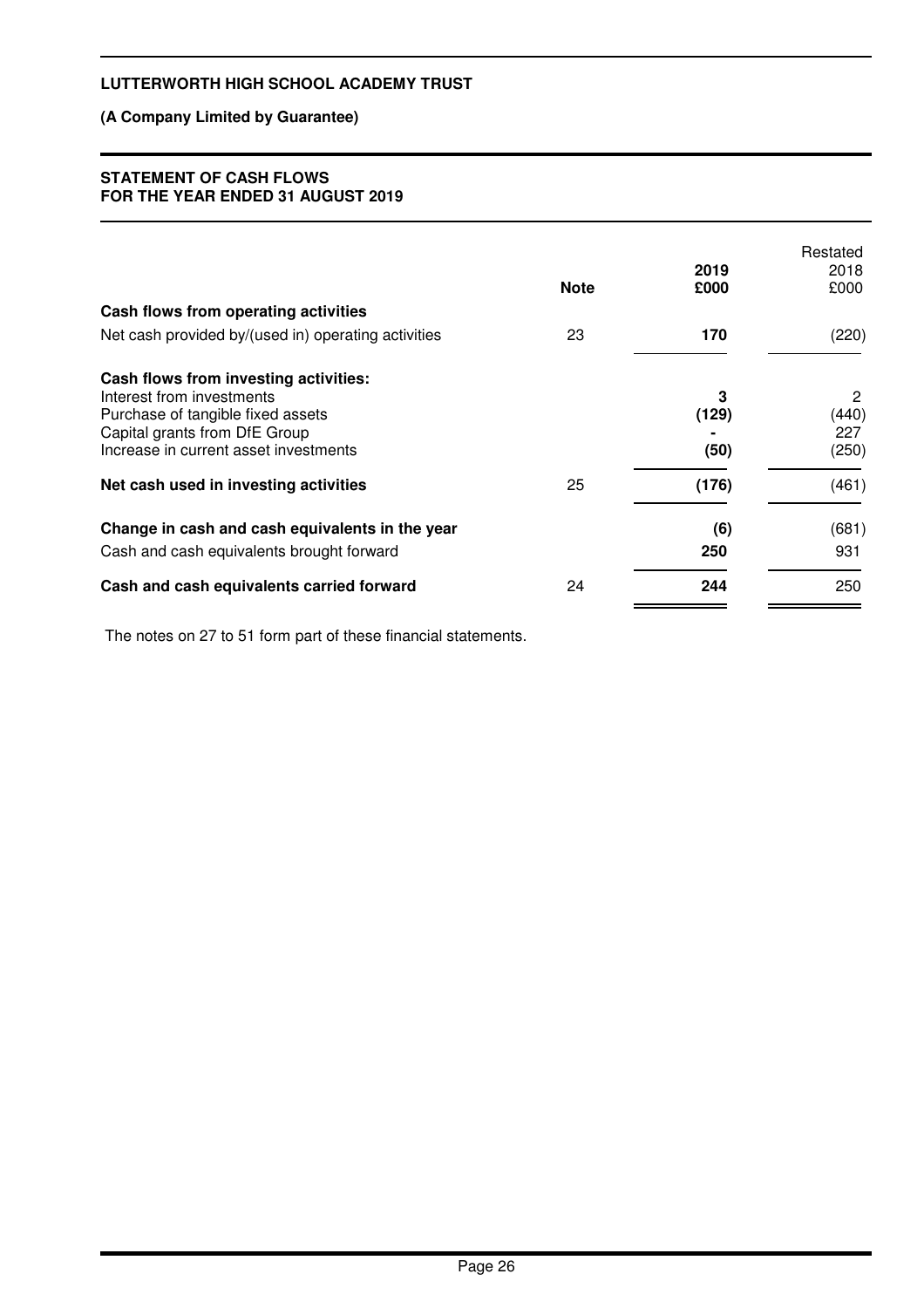### **(A Company Limited by Guarantee)**

#### **NOTES TO THE FINANCIAL STATEMENTS FOR THE YEAR ENDED 31 AUGUST 2019**

### **1. ACCOUNTING POLICIES**

A summary of the principal accounting policies adopted (which have been applied consistently, except where noted), judgments and key sources of estimation uncertainty, is set out below.

### **1.1 Basis of preparation of financial statements**

The financial statements of the Academy Trust, which is a public benefit entity under FRS 102, have been prepared under the historical cost convention in accordance with the Financial Reporting Standard Applicable in the UK and Republic of Ireland (FRS 102), the Accounting and Reporting by Charities: Statement of Recommended Practice applicable to charities preparing their accounts in accordance with the Financial Reporting Standard applicable in the UK and Republic of Ireland (FRS 102) (Charities SORP (FRS 102)), the Academies Accounts Direction 2018 to 2019 issued by ESFA, the Charities Act 2011 and the Companies Act 2006.

Lutterworth High School Academy Trust constitutes a public benefit entity as defined by FRS 102.

Lutterworth High School Academy Trust is a company limited by guarantee incorporated in England and Wales. The address of the registered office, principal place of operation and registered number are detailed on pages 1 and 2. The nature of the Academy Trust's operations and principal activity are detailed in the Trustees' Report.

The Financial Statements are prepared in British Pound Sterling (£), the functional currency, rounded to the nearest £1,000.

### **1.2 Going concern**

The Trustees assess whether the use of going concern is appropriate, i.e. whether there are any material uncertainties related to events or conditions that may cast significant doubt on the ability of the Academy to continue as a going concern. The Trustees make this assessment in respect of a period of at least one year from the date of authorisation for issue of the financial statements and have concluded that the Academy Trust has adequate resources to continue in operational existence for the foreseeable future and there are no material uncertainties about the Academy Trust's ability to continue as a going concern, thus they continue to adopt the going concern basis of accounting in preparing the financial statements.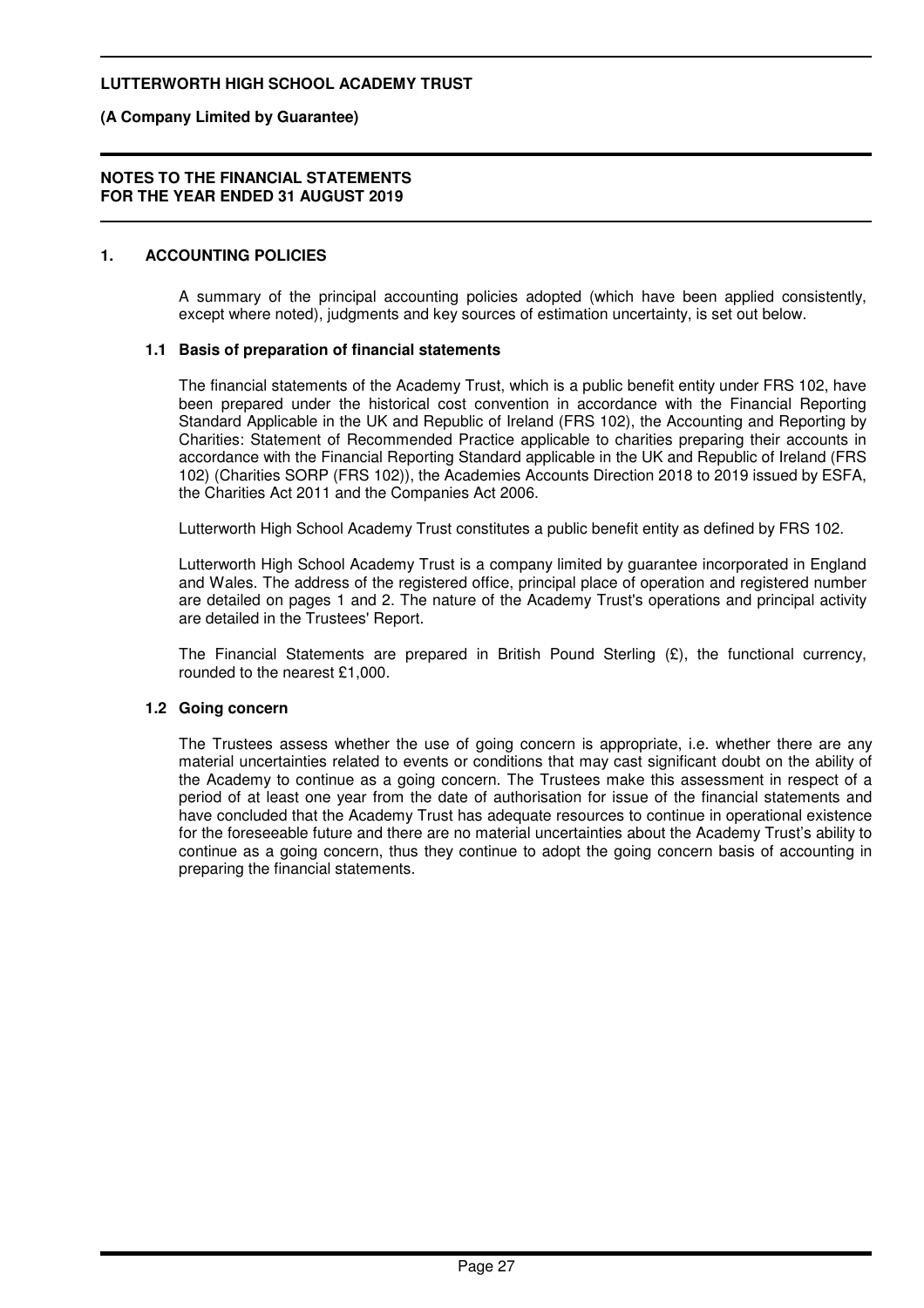### **(A Company Limited by Guarantee)**

#### **NOTES TO THE FINANCIAL STATEMENTS FOR THE YEAR ENDED 31 AUGUST 2019**

## **1. ACCOUNTING POLICIES (continued)**

#### **1.3 Income**

All income is recognised once the Academy Trust has entitlement to the income, it is probable that the income will be received and the amount of income receivable can be measured reliably.

Grants are included in the Statement of Financial Activities on a receivable basis. The balance of income received for specific purposes but not expended during the period is shown in the relevant funds on the Balance Sheet. Where income is received in advance of meeting any performancerelated conditions there is not unconditional entitlement to the income and its recognition is deferred and included in creditors as deferred income until the performance-related conditions are met. Where entitlement occurs before income is received, the income is accrued.

General Annual Grant is recognised in full in the Statement of Financial Activities in the year for which it is receivable and any abatement in respect of the period is deducted from income and recognised as a liability.

Capital grants are recognised in full when there is an unconditional entitlement to the grant. Unspent amounts of capital grant are reflected in the Balance Sheet in the restricted fixed asset fund. Capital grants are recognised when there is entitlement and are not deferred over the life of the asset on which they are expended.

Sponsorship income provided to the Academy Trust which amounts to a donation is recognised in the Statement of Financial Activities in the period in which it is receivable (where there are no performance-related conditions), where the receipt is probable and it can be measured reliably.

Donations are recognised on a receivable basis (where there are no performance-related conditions) where the receipt is probable and the amount can be reliably measured.

Other income, including the hire of facilities, is recognised in the period in which it is receivable and to the extent the Academy Trust has provided the goods or services.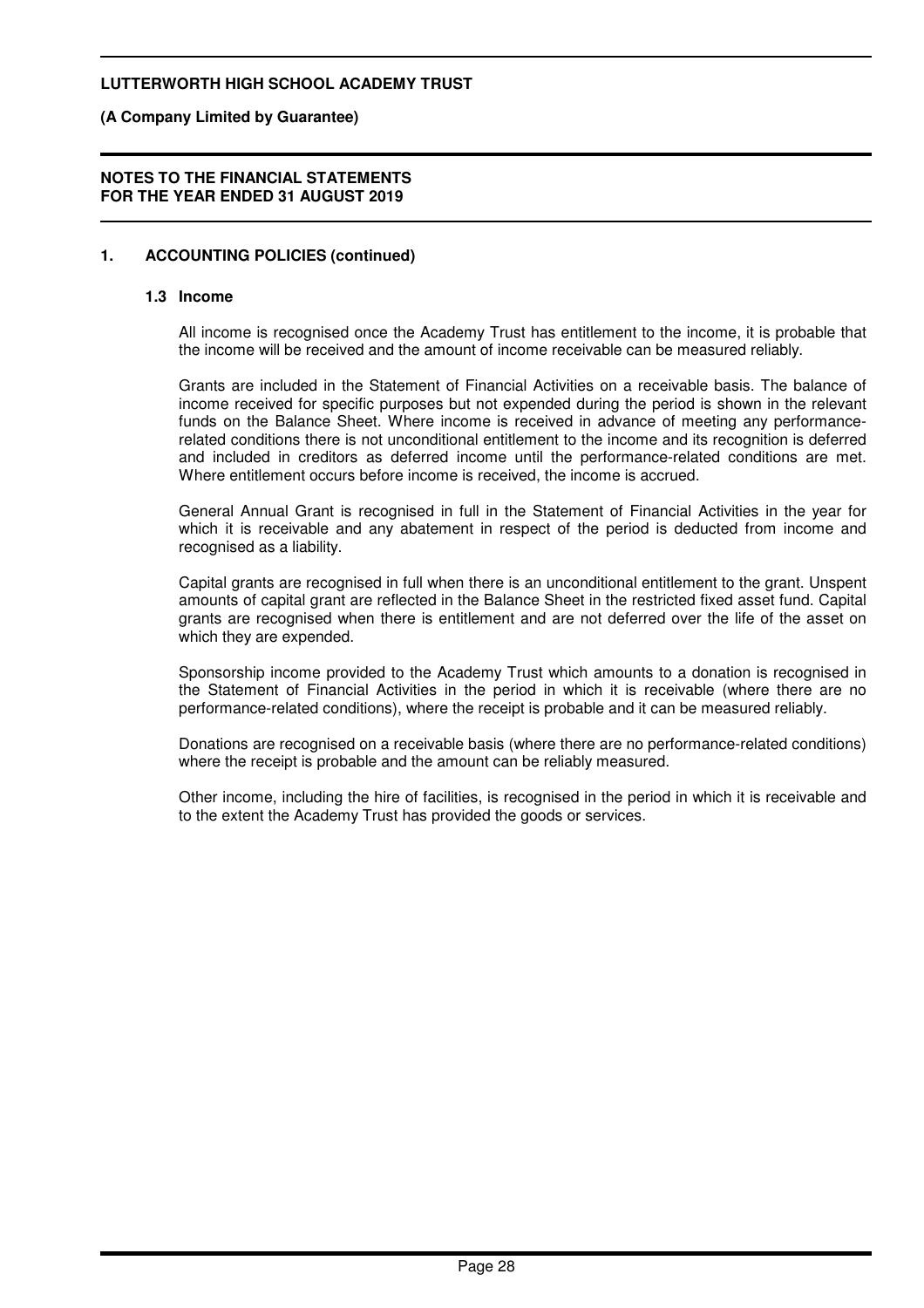**(A Company Limited by Guarantee)**

#### **NOTES TO THE FINANCIAL STATEMENTS FOR THE YEAR ENDED 31 AUGUST 2019**

## **1. ACCOUNTING POLICIES (continued)**

### **1.4 Expenditure**

Expenditure is recognised once there is a legal or constructive obligation to transfer economic benefit to a third party, it is probable that a transfer of economic benefits will be required in settlement and the amount of the obligation can be measured reliably. Expenditure is classified by activity. The costs of each activity are made up of the total of direct costs and shared costs, including support costs involved in undertaking each activity. Direct costs attributable to a single activity are allocated directly to that activity. Shared costs which contribute to more than one activity and support costs which are not attributable to a single activity are apportioned between those activities on a basis consistent with the use of resources. Central staff costs are allocated on the basis of time spent, and depreciation charges allocated on the portion of the asset's use.

Expenditure on raising funds includes all expenditure incurred by the Academy Trust to raise funds for its charitable purposes and includes costs of all fundraising activities events and non-charitable trading.

Expenditure on charitable activities are costs incurred on the Academy Trust's educational operations, including support costs and those costs relating to the governance of the Academy Trust appointed to charitable activities.

All expenditure is inclusive of irrecoverable VAT.

### **1.5 Taxation**

The Academy is considered to pass the tests set out in Paragraph 1 Schedule 6 of the Finance Act 2010 and therefore it meets the definition of a charitable company for UK corporation tax purposes.

Accordingly, the Academy is potentially exempt from taxation in respect of income or capital gains received within categories covered by Chapter 3 Part 11 of the Corporation Tax Act 2010 or Section 256 of the Taxation of Chargeable Gains Act 1992, to the extent that such income or gains are applied exclusively to charitable purposes.

### **1.6 Tangible fixed assets and depreciation**

All assets costing more than £1,000 are capitalised and are carried at cost, net of depreciation and any provision for impairment.

Where tangible fixed assets have been acquired with the aid of specific grants, either from the government or from the private sector, they are included in the Balance Sheet at cost and depreciated over their expected useful economic life. Where there are specific conditions attached to the funding requiring the continued use of the asset, the related grants are credited to a restricted fixed asset fund in the Statement of Financial Activities and carried forward in the Balance Sheet. Depreciation on the relevant assets is charged directly to the restricted fixed asset fund in the Statement of Financial Activities.

Where tangible fixed assets have been acquired with unrestricted funds a transfer is made to reflect these assets in the restricted fixed asset fund.

Tangible fixed assets are carried at cost, net of depreciation and any provision for impairment. Depreciation is provided at rates calculated to write off the cost of fixed assets, less their estimated residual value, over their expected useful lives on the following bases: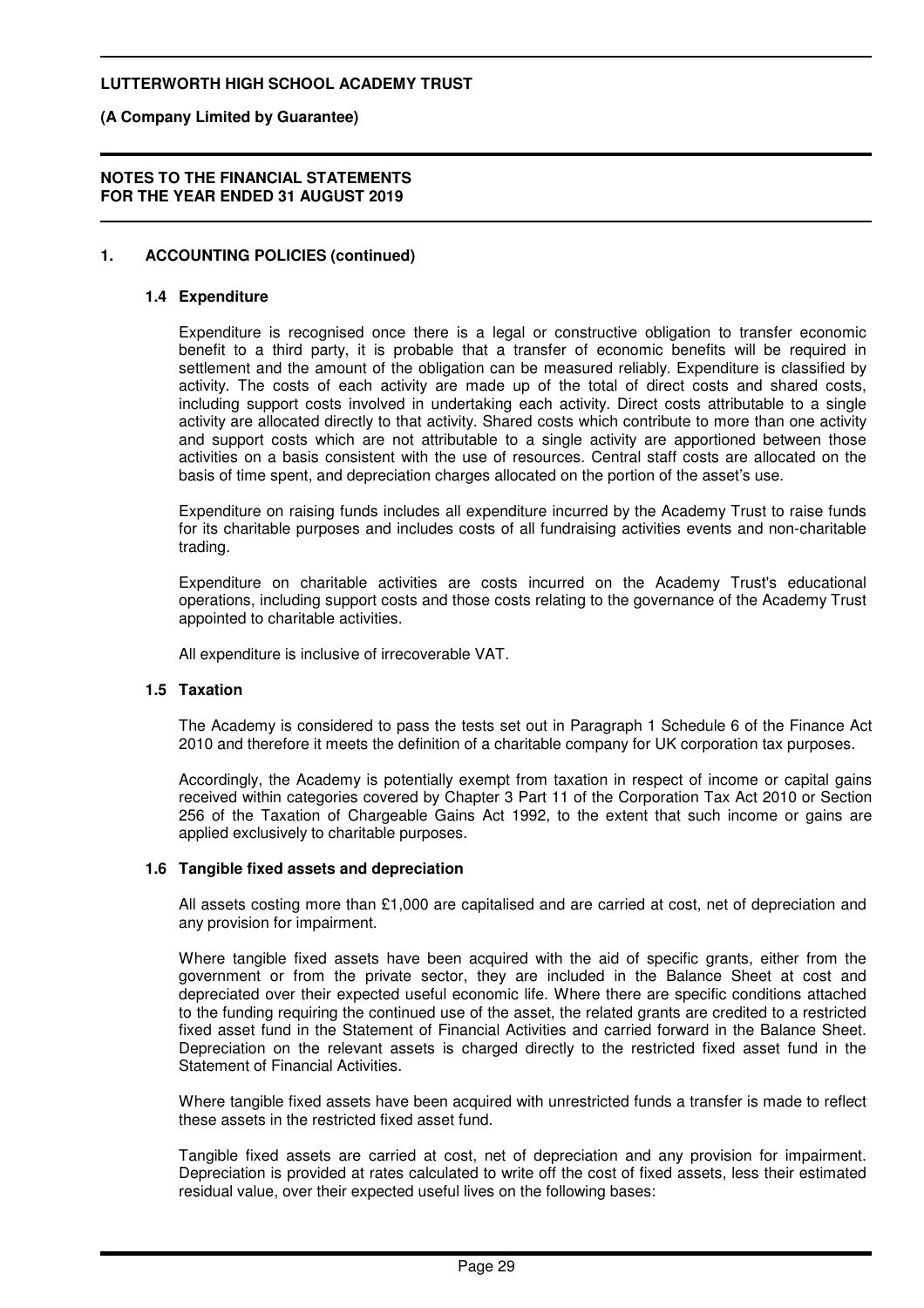### **(A Company Limited by Guarantee)**

#### **NOTES TO THE FINANCIAL STATEMENTS FOR THE YEAR ENDED 31 AUGUST 2019**

## **1. ACCOUNTING POLICIES (continued)**

| Long leasehold property<br>Long leasehold land |        | 2% straight line per annum<br>Over the term of the lease |
|------------------------------------------------|--------|----------------------------------------------------------|
| Long leasehold property                        |        | 2% straight line per annum                               |
| improvements<br>Computer equipment             |        | 33% straight line per annum                              |
| Plant and equipment                            | $\sim$ | 10% straight line per annum                              |

A review for impairment of a fixed asset is carried out if events or changes in circumstances indicate that the carrying value of any fixed asset may not be recoverable. Shortfalls between the carrying value of fixed assets and their recoverable amounts are recognised as impairments. Impairment losses are recognised in the Statement of Financial Activities.

### **1.7 Stocks**

Stocks and work in progress are valued at the lower of cost and net realisable value after making due allowance for obsolete and slow-moving stocks.

### **1.8 Investments**

Investments include cash and mid to long term investments with a maturity of more than three months from the date of acquisition or opening of the deposit or similar account.

#### **1.9 Cash at Bank and in hand**

Cash at bank and in hand includes cash and short term highly liquid investments with a short maturity of three months or less from the date of acquisition or opening of the deposit or similar account.

#### **1.10 Liabilities and provisions**

Liabilities and provisions are recognised when there is an obligation at the balance sheet date as a result of a past event, it is probable that a transfer of economic benefit will be required in settlement, and the amount of the settlement can be estimated reliably. Liabilities are recognised at the amount that the Academy anticipates it will pay to settle the debt or the amount it has received as advanced payments for the goods or services it must provide. Provisions are measured at the best estimate of the amounts required to settle the obligation. Where the effect of the time value of money is material, the provision is based on the present value of those amounts, discounted at the pre-tax discount rate that reflects the risks specific to the liability. The unwinding of the discount is recognised within interest payable and similar charges.

### **1.11 Operating leases**

Rentals under operating leases are charged to the Statement of Financial Activities on a straight line basis over the lease term.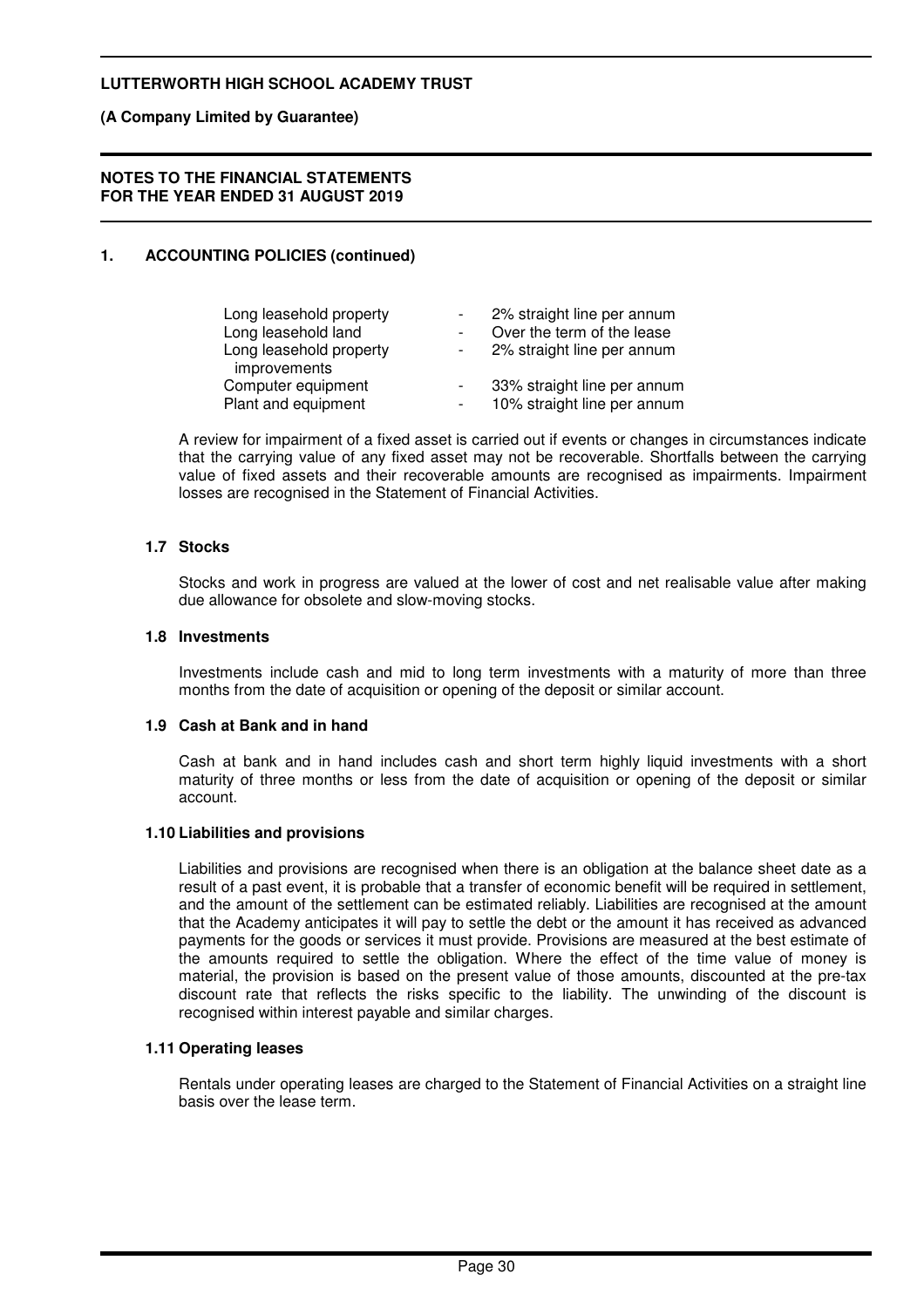### **(A Company Limited by Guarantee)**

#### **NOTES TO THE FINANCIAL STATEMENTS FOR THE YEAR ENDED 31 AUGUST 2019**

## **1. ACCOUNTING POLICIES (continued)**

#### **1.12 Financial instruments**

The Academy only holds basic financial instruments as defined in FRS 102. The financial assets and financial liabilities of the Academy and their measurement basis are as follows:

Financial assets - trade and other debtors are basic financial instruments and are debt instruments measured at amortised cost as detailed in note 18. Prepayments are not financial instruments.

Cash at bank - is classified as a basic financial instrument and is measured at face value.

Financial liabilities - trade creditors, accruals and other creditors are financial instruments and are measured at amortised costs as detailed in note 20. Taxation and social security are not included in the financial instruments disclosure definition. Deferred income is not deemed to be a financial liability, as the cash settlement has already taken place and there is an obligation to deliver services rather than cash or another financial instrument.

### **1.13 Pensions**

Retirement benefits to employees of the Academy Trust are provided by the Teachers' Pension Scheme ("TPS") and the Local Governments Pension Scheme ("LGPS"). These are defined benefit schemes.

The TPS is an unfunded scheme and contributions are calculated so as to spread the cost of pensions over employees' working lives with the Academy in such a way that the pension cost is a substantially level percentage of current and future pensionable payroll. The contributions are determined by the Government Actuary on the basis of quadrennial valuations using a prospective unit credit method. As stated in note 26, the TPS is a unfunded multi-employer scheme with no underlying assets to assign between employers. The TPS is therefore treated as a defined contribution scheme for accounting purposes and the contributions recognised in the period to which they relate.

The LGPS is a funded multi-employer scheme and the assets are held separately from those of the Academy Trust in separate trustee administered funds. Pension scheme assets are measured at fair value and liabilities are measured on an actuarial basis using the projected unit credit method and discounted at a rate equivalent to the current rate of return on a high quality corporate bond of equivalent term and currency to the liabilities. The actuarial valuations are obtained at least triennially and are updated at each balance sheet date. The amounts charged to operating surplus are the current service costs and the costs of scheme introductions, benefit changes, settlements and curtailments. They are included as part of staff costs as incurred. Net interest on the net defined benefit liability/asset is also recognised in the Statement of Financial Activities incorporating Income and Expenditure Account and comprises the interest cost on the defined benefit obligation and interest income on the scheme assets, calculated by multiplying the fair value of the scheme assets at the beginning of the period by the rate used to discount the benefit obligations. The difference between the interest income on the scheme assets and the actual return on the scheme assets is recognised in other recognised gains and losses.

Actuarial gains and losses are recognised immediately in other recognised gains and losses.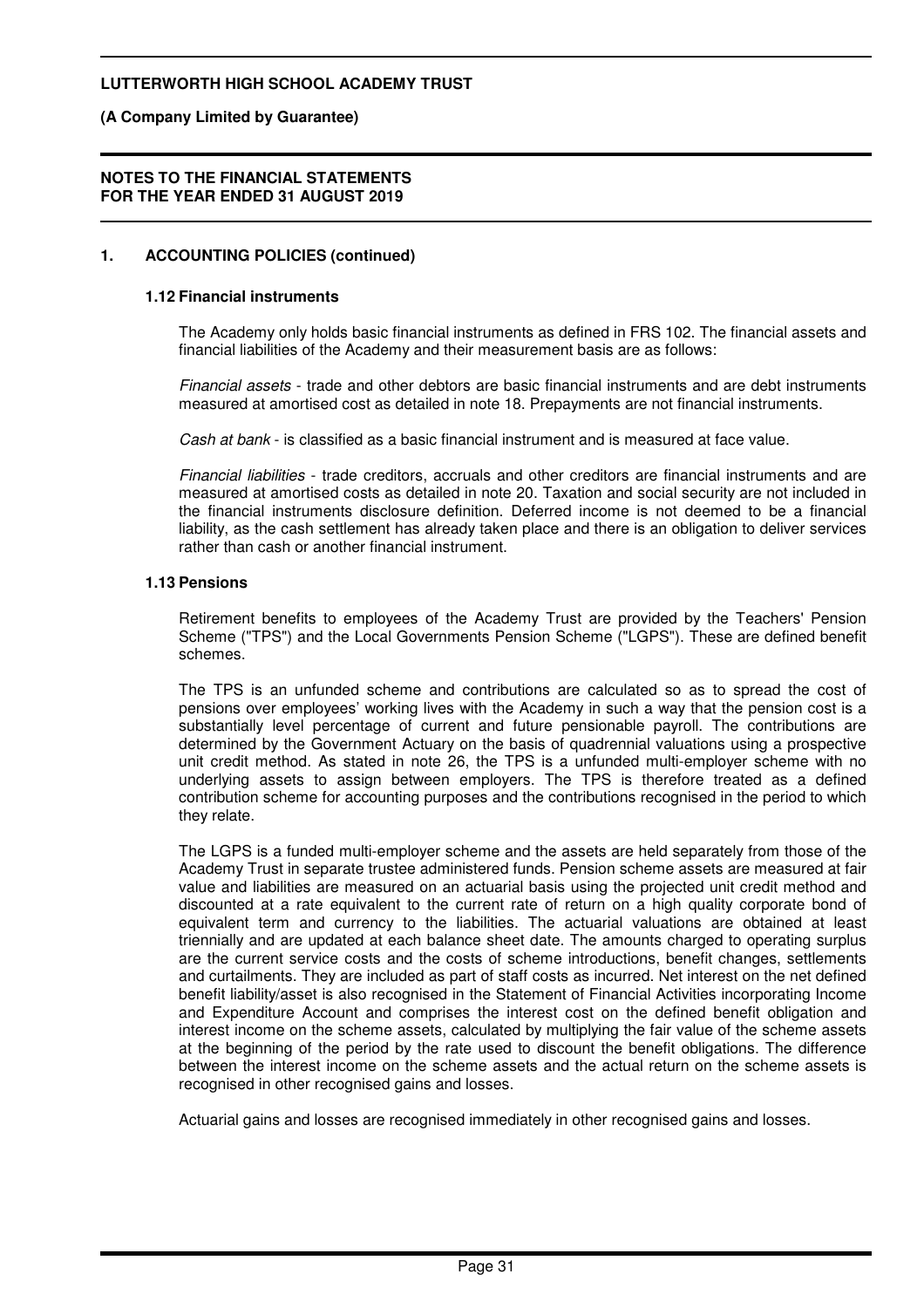### **(A Company Limited by Guarantee)**

#### **NOTES TO THE FINANCIAL STATEMENTS FOR THE YEAR ENDED 31 AUGUST 2019**

### **1. ACCOUNTING POLICIES (continued)**

### **1.14 Critical accounting estimates and areas of judgment**

Estimates and judgments are continually evaluated and are based on historical experience and other factors, including expectations of future events that are believed to be reasonable under the circumstances.

Critical accounting estimates and assumptions:

The Academy Trust makes estimates and assumptions concerning the future. The resulting accounting estimates and assumptions will, by definition, seldom equal the related actual results. The estimates and assumptions that have a significant risk of causing a material adjustment to the carrying amounts of assets and liabilities within the next financial year are discussed below.

The annual depreciation charge for tangible fixed assets is senstive to changes in the estimated useful economic lives and residual values of the assets. The useful economic lives and residual values are reassessed annually. See note 16 for the carrying amount of tangible fixed assets and note 1.6 for the useful exonomic lives for each class of assets.

The present value of the Local Government Pension Scheme defined benefit liability depends on a number of factors that are determined on an actuarial basis using a variety of assumptions. The assumptions used in determining the net cost (income) for pensions include the discount rate. Any changes in these assumptions, which are disclosed in note 26, will impact the carrying amount of the pension liability. Furthermore a roll forward approach which projects results from the latest full actuarial valuation performed at 31 March 2016 has been used by the actuary in valuing the pensions liability at 31 August 2019. Any differences between the figures derived from the roll forward approach and a full actuarial valuation would impact on the carrying amount of the pension liability.

Critical areas of judgment:

The judgements that have had a significant effect on amounts recognised in the financial statements are these covering the choice of depreciation policies and asset lives.

### **1.15 Fund accounting**

Unrestricted income funds represent those resources which may be used towards meeting any of the charitable objects of the Academy at the discretion of the Trustees.

Restricted fixed asset funds are resources which are to be applied to specific capital purposes imposed by funders where the asset acquired or created is held for a specific purpose.

Restricted general funds comprise all other restricted funds received with restrictions imposed by the funder/donor and include grants from the Department for Education Group.

Investment income, gains and losses are allocated to the appropriate fund.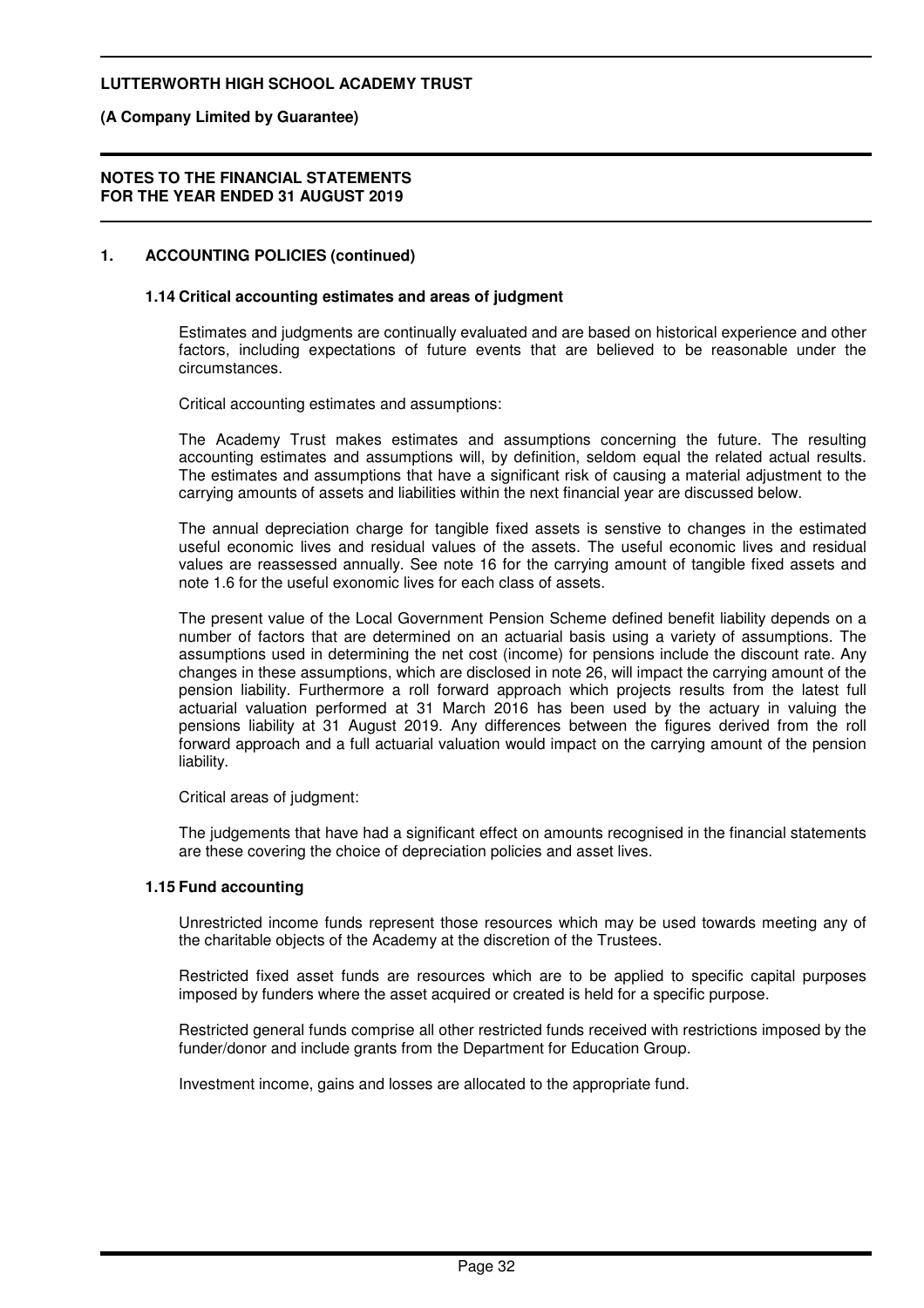## **(A Company Limited by Guarantee)**

### **NOTES TO THE FINANCIAL STATEMENTS FOR THE YEAR ENDED 31 AUGUST 2019**

## **2. DONATIONS AND CAPITAL GRANTS**

|                   | <b>Unrestricted</b><br>funds<br>2019<br>£000 | <b>Restricted</b><br>funds<br>2019<br>£000 | <b>Restricted</b><br>fixed asset<br>funds<br>2019<br>£000 | Total<br>funds<br>2019<br>£000 | Total<br>funds<br>2018<br>£000 |
|-------------------|----------------------------------------------|--------------------------------------------|-----------------------------------------------------------|--------------------------------|--------------------------------|
| Capital grants    | $\blacksquare$                               | ۰                                          | (6)                                                       | (6)                            | 66                             |
| <b>Total 2018</b> | $\overline{\phantom{a}}$                     |                                            | 66                                                        | 66                             |                                |

### **3. FUNDING FOR ACADEMY'S EDUCATIONAL OPERATIONS**

|                                                                                        | <b>Unrestricted</b><br>funds<br>2019<br>£000 | <b>Restricted</b><br>funds<br>2019<br>£000 | <b>Total</b><br>funds<br>2019<br>£000 | Total<br>funds<br>2018<br>£000 |
|----------------------------------------------------------------------------------------|----------------------------------------------|--------------------------------------------|---------------------------------------|--------------------------------|
| DfE/ESFA grants                                                                        |                                              |                                            |                                       |                                |
| General Annual Grant (GAG)<br>Pupil Premium<br>Capital grants<br>Other ESFA/DfE grants |                                              | 3,864<br>96<br>63<br>67                    | 3,864<br>96<br>63<br>67               | 3,417<br>83<br>19<br>23        |
|                                                                                        |                                              | 4,090                                      | 4,090                                 | 3,542                          |
| Other government grants                                                                |                                              |                                            |                                       |                                |
| Local Authority grants                                                                 |                                              | 47                                         | 47                                    | 31                             |
|                                                                                        |                                              | 47                                         | 47                                    | 31                             |
| <b>Other funding</b>                                                                   |                                              |                                            |                                       |                                |
| School trip income<br>Other income                                                     |                                              | 245<br>3                                   | 245<br>3                              | 237<br>1                       |
|                                                                                        |                                              | 248                                        | 248                                   | 238                            |
|                                                                                        |                                              | 4,385                                      | 4,385                                 | 3,811                          |
| <b>Total 2018</b>                                                                      |                                              | 3,811                                      | 3,811                                 |                                |
|                                                                                        |                                              |                                            |                                       |                                |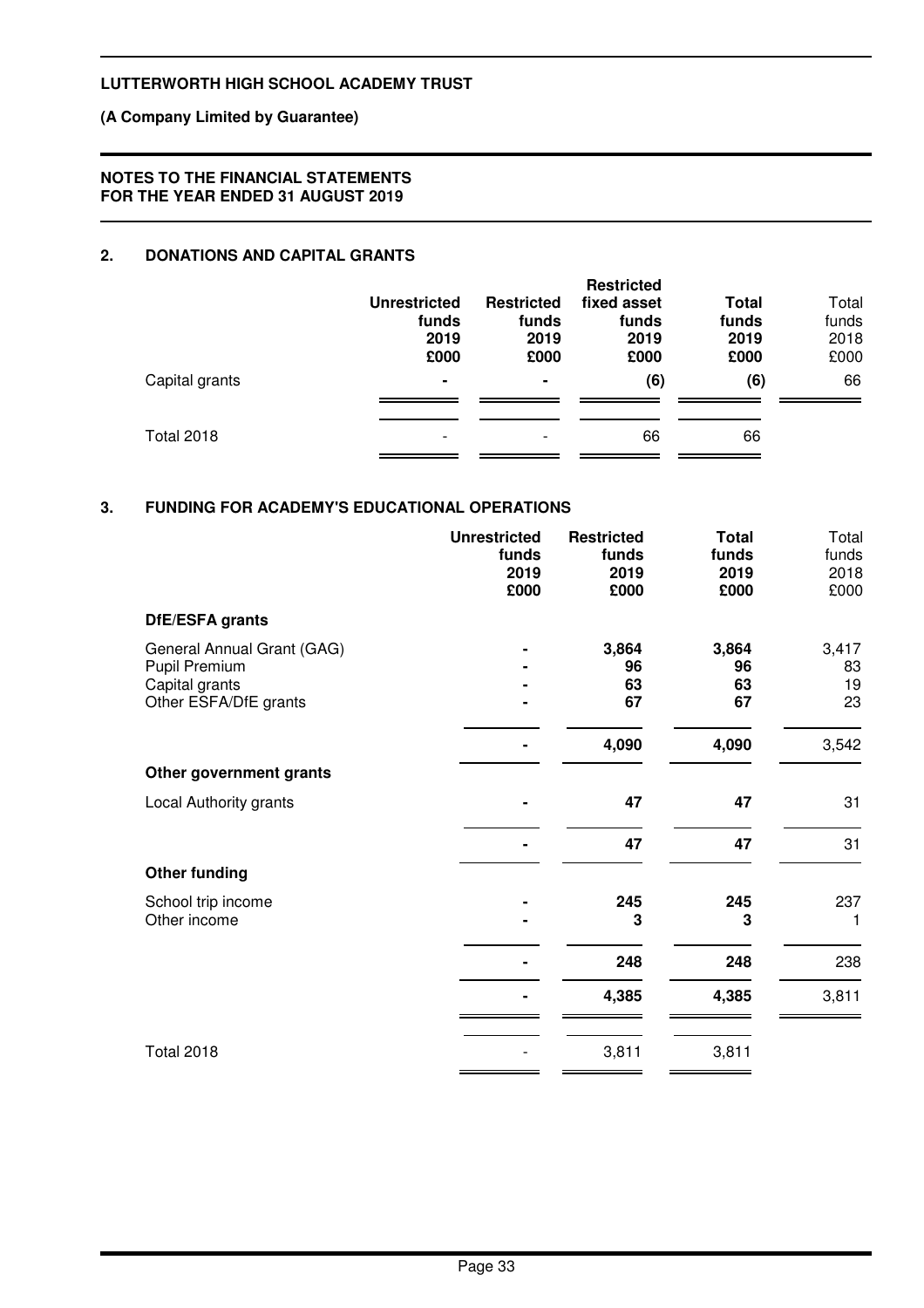## **(A Company Limited by Guarantee)**

### **NOTES TO THE FINANCIAL STATEMENTS FOR THE YEAR ENDED 31 AUGUST 2019**

## **4. OTHER TRADING ACTIVITIES**

|                                          | <b>Unrestricted</b><br>funds<br>2019<br>£000 | <b>Restricted</b><br>funds<br>2019<br>£000 | <b>Total</b><br>funds<br>2019<br>£000 | Total<br>funds<br>2018<br>£000 |
|------------------------------------------|----------------------------------------------|--------------------------------------------|---------------------------------------|--------------------------------|
| Rental income                            | 271                                          | $\blacksquare$                             | 271                                   | 5<br>248                       |
| Catering income                          |                                              | $\blacksquare$                             |                                       |                                |
| Teacher placement income<br>Other income | 57                                           | $\blacksquare$                             | 57                                    | 9<br>48                        |
|                                          | 335                                          | ۰                                          | 335                                   | 310                            |
| <b>Total 2018</b>                        | 310                                          |                                            | 310                                   |                                |

### **5. INVESTMENTS**

|                     | <b>Unrestricted</b><br>funds<br>2019<br>£000 | <b>Restricted</b><br>funds<br>2019<br>£000 | <b>Total</b><br>funds<br>2019<br>£000 | Total<br>funds<br>2018<br>£000 |
|---------------------|----------------------------------------------|--------------------------------------------|---------------------------------------|--------------------------------|
| Interest receivable | 3                                            | $\blacksquare$                             | 3                                     | $\overline{2}$                 |
| <b>Total 2018</b>   | 2                                            | $\overline{\phantom{a}}$                   | 2                                     |                                |

### **6. RAISING FUNDS**

|                                                             | <b>Unrestricted</b><br>funds<br>2019<br>£000 | <b>Restricted</b><br>funds<br>2019<br>£000 | <b>Total</b><br>funds<br>2019<br>£000 | Total<br>funds<br>2018<br>£000 |
|-------------------------------------------------------------|----------------------------------------------|--------------------------------------------|---------------------------------------|--------------------------------|
| Catering expenditure<br>Fundraising<br>Catering staff costs | 173<br>$\mathbf{2}$<br>110                   | ۰<br>۰<br>۰                                | 173<br>$\mathbf{2}$<br>110            | 154<br>94                      |
|                                                             | 285                                          | ۰                                          | 285                                   | 248                            |
| <b>Total 2018</b>                                           | 248                                          | $\overline{\phantom{a}}$                   | 248                                   |                                |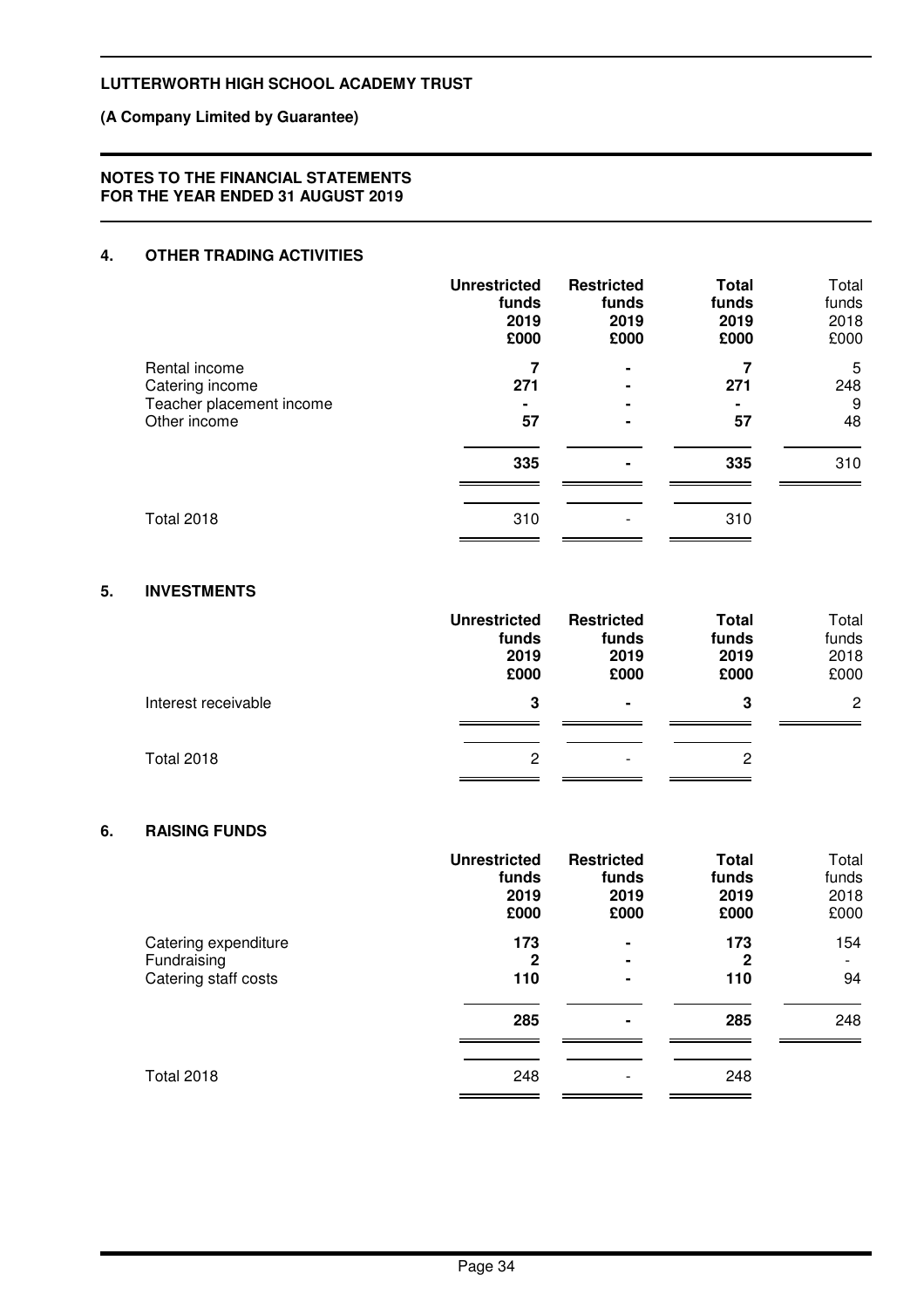## **(A Company Limited by Guarantee)**

### **NOTES TO THE FINANCIAL STATEMENTS FOR THE YEAR ENDED 31 AUGUST 2019**

## **7. ANALYSIS OF EXPENDITURE ON CHARITABLE ACTIVITIES**

|                   | <b>Unrestricted</b> | <b>Restricted</b> | <b>Total</b> | Total |
|-------------------|---------------------|-------------------|--------------|-------|
|                   | funds               | funds             | funds        | funds |
|                   | 2019                | 2019              | 2019         | 2018  |
|                   | £000                | £000              | £000         | £000  |
| Direct costs      | $\blacksquare$      | 3,460             | 3,460        | 3,260 |
| Support costs     | $\blacksquare$      | 1,148             | 1,148        | 1,091 |
|                   | $\blacksquare$      | 4,608             | 4,608        | 4,351 |
| <b>Total 2018</b> | 4,197               | 154               | 4,351        |       |

### **8. DIRECT COSTS**

|                                                                | <b>Activities</b><br>£000 | Total<br>2019<br>£000 | Total<br>2018<br>£000 |
|----------------------------------------------------------------|---------------------------|-----------------------|-----------------------|
| Educational supplies<br>Travel and subsistence                 | 132<br>2                  | 132<br>2<br>240       | 132<br>2              |
| Other direct costs<br>Wages and salaries<br>National insurance | 240<br>2,165<br>206       | 2,165<br>206          | 185<br>2,061<br>196   |
| Pension cost<br>Depreciation                                   | 511<br>204                | 511<br>204            | 478<br>206            |
|                                                                | 3,460                     | 3,460                 | 3,260                 |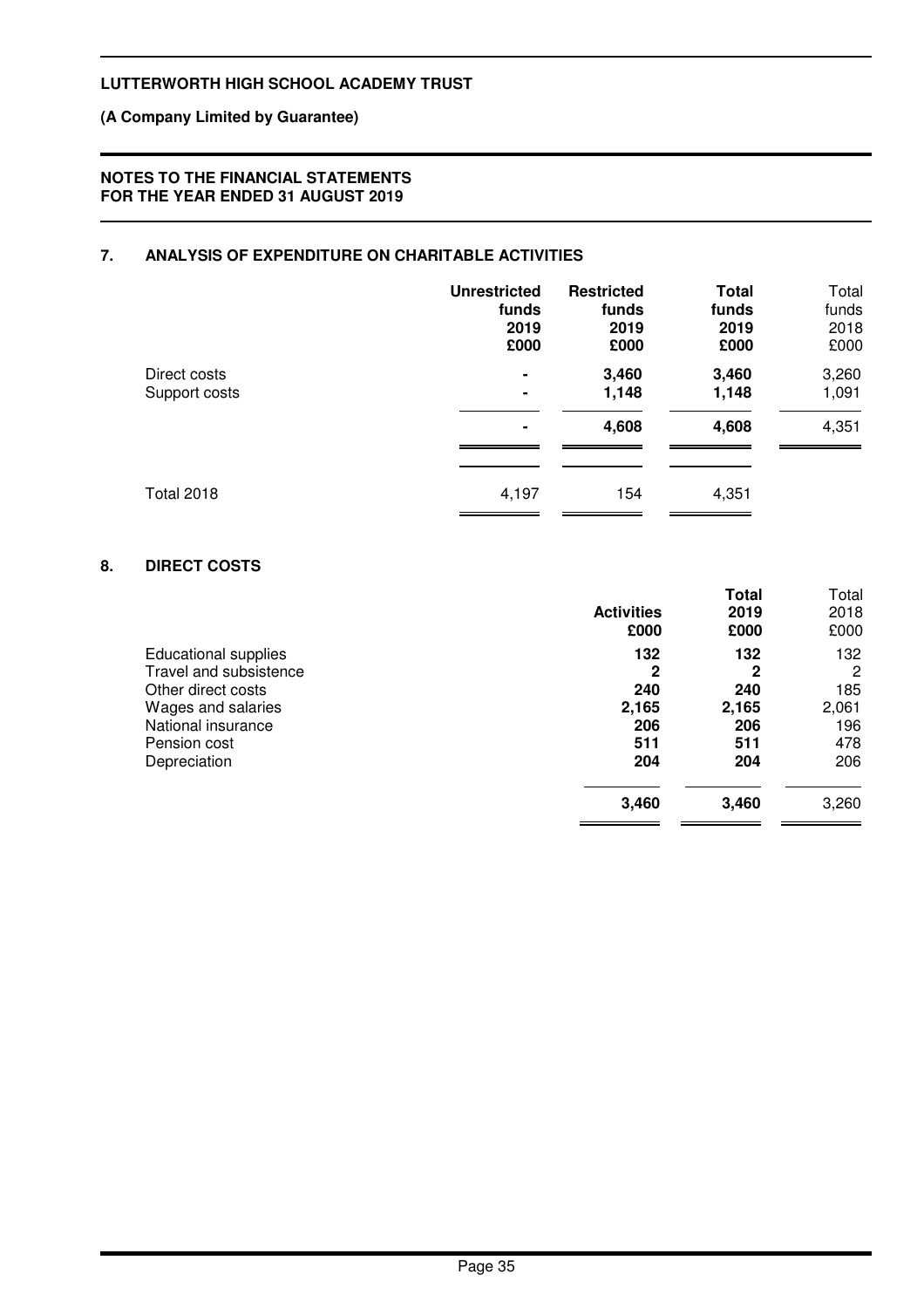## **(A Company Limited by Guarantee)**

### **NOTES TO THE FINANCIAL STATEMENTS FOR THE YEAR ENDED 31 AUGUST 2019**

## **9. SUPPORT COSTS**

|                                       | <b>Activities</b><br>£000 | Total<br>2019<br>£000 | Total<br>2018<br>£000 |
|---------------------------------------|---------------------------|-----------------------|-----------------------|
| Pension finance costs (note 15)       | 24                        | 24                    | 24                    |
| Staff training                        | 21                        | 21                    | 22                    |
| Recruitment and support               | 7                         | 7                     | 8                     |
| Maintenance of premises and equipment | 119                       | 119                   | 124                   |
| Cleaning                              | 5                         | 5                     | 4                     |
| Rates and water                       | 29                        | 29                    | 20                    |
| Energy costs                          | 49                        | 49                    | 45                    |
| Insurance                             | 29                        | 29                    | 24                    |
| Security and transport                | 20                        | 20                    | 19                    |
| Catering                              | 18                        | 18                    | 10                    |
| Legal and professional                | 69                        | 69                    | 39                    |
| Other support costs                   | 190                       | 190                   | 185                   |
| Bank charges and interest             | 6                         | 6                     | 4                     |
| Governance costs                      | 18                        | 18                    | 13                    |
| Wages and salaries                    | 427                       | 427                   | 437                   |
| National insurance                    | 32                        | 32                    | 31                    |
| Pension cost                          | 85                        | 85                    | 82                    |
|                                       | 1,148                     | 1,148                 | 1,091                 |

 $\overline{\phantom{0}}$ 

 $\sim$   $\sim$ 

÷,  $\equiv$ 

## **10. EXPENDITURE**

|                                            | <b>Staff costs</b><br>2019<br>£000 | <b>Premises</b><br>2019<br>£000 | <b>Other costs</b><br>2019<br>£000 | <b>Total</b><br>2019<br>£000 | Total<br>2018<br>£000 |
|--------------------------------------------|------------------------------------|---------------------------------|------------------------------------|------------------------------|-----------------------|
| Expenditure on raising<br>voluntary income | 110                                | $\blacksquare$                  | 175                                | 285                          | 248                   |
| Charitable activities:<br>Direct costs     | 2,882                              | 169                             | 409                                | 3,460                        | 3,260                 |
| Support costs                              | 568                                | 202                             | 378                                | 1,148                        | 1,091                 |
|                                            | 3,560                              | 371                             | 962                                | 4,893                        | 4,599                 |
| <b>Total 2018</b>                          | 3,403                              | 399                             | 797                                | 4,599                        |                       |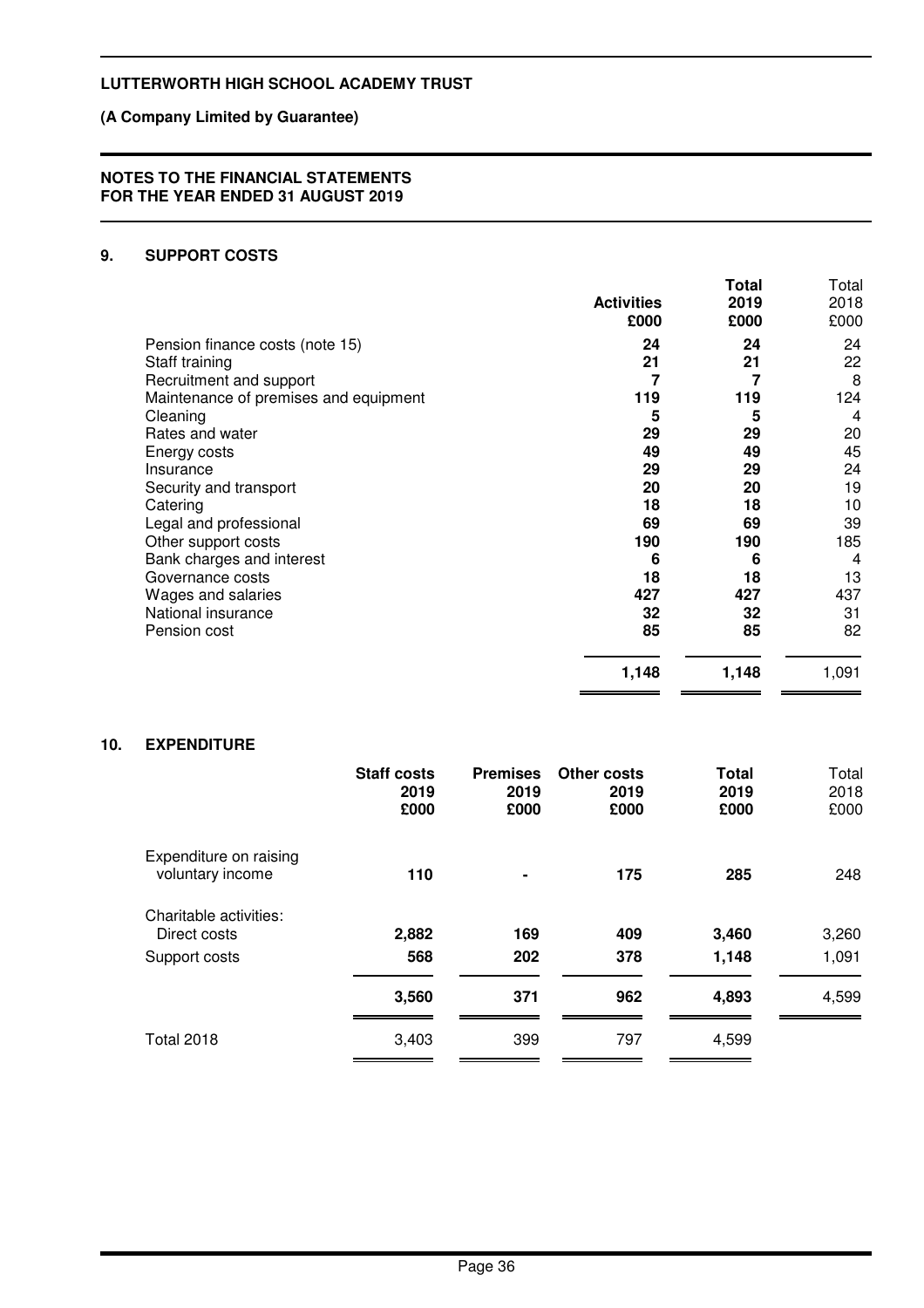## **(A Company Limited by Guarantee)**

### **NOTES TO THE FINANCIAL STATEMENTS FOR THE YEAR ENDED 31 AUGUST 2019**

## **11. NET INCOME/(EXPENDITURE)**

This is stated after charging:

|                                             | 2019<br>£000 | 2018<br>£000 |
|---------------------------------------------|--------------|--------------|
| Depreciation of tangible fixed assets       | 204          | 206          |
| Auditor's remuneration - audit services     | 13           | 10           |
| Auditor's remuneration - non audit services | 4            | 4            |
| Clerk to the Governor                       |              |              |
| Operating lease rentals                     | 15           | 9            |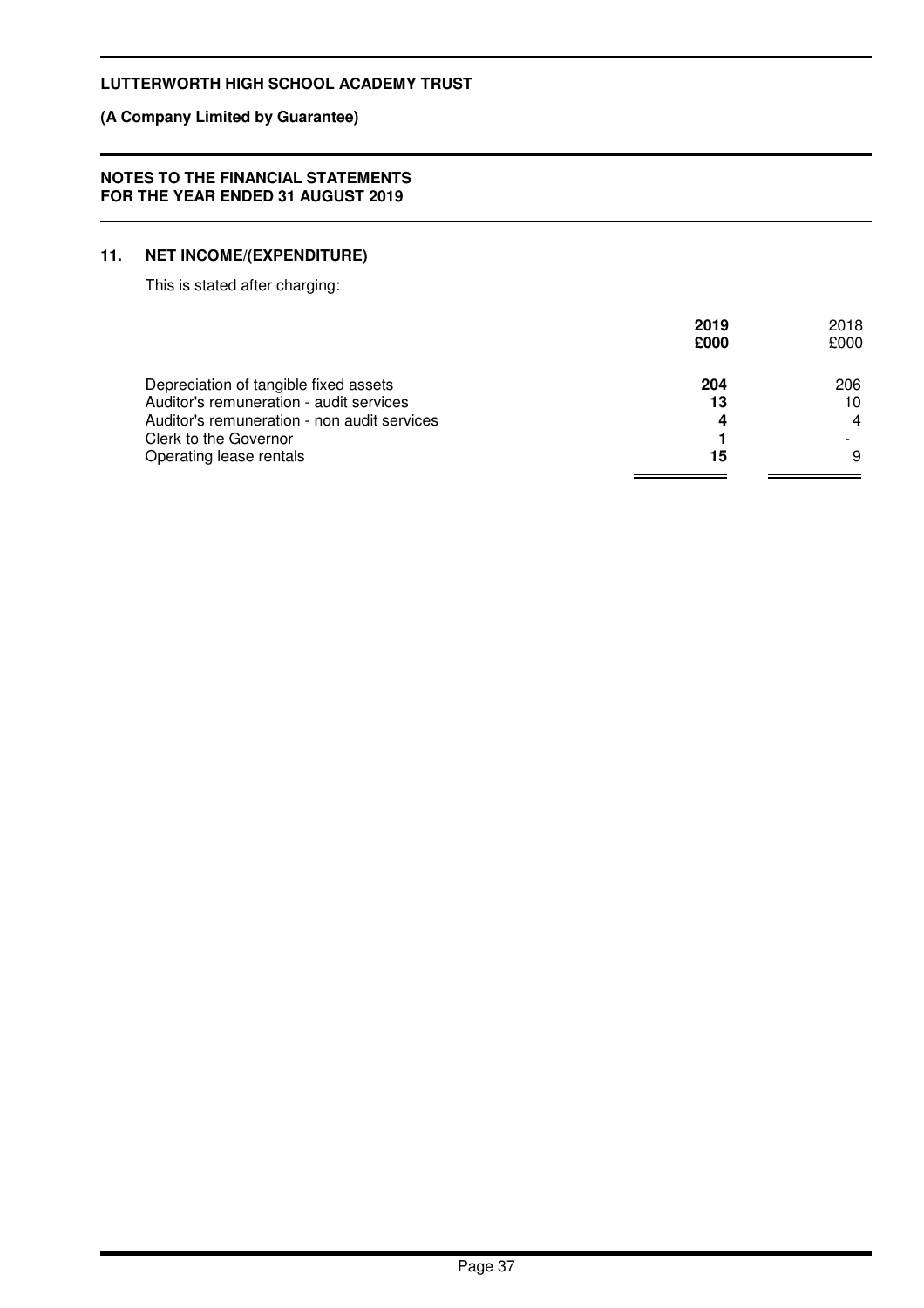### **(A Company Limited by Guarantee)**

#### **NOTES TO THE FINANCIAL STATEMENTS FOR THE YEAR ENDED 31 AUGUST 2019**

### **12. STAFF COSTS**

### **a. Staff costs**

Staff costs were as follows:

|                                | 2019<br>£000 | 2018<br>£000 |
|--------------------------------|--------------|--------------|
| Wages and salaries             | 2,671        | 2,557        |
| Social security costs          | 242          | 230          |
| Pension costs                  | 611          | 574          |
|                                | 3,524        | 3,361        |
| Agency staff costs             | 12           | 18           |
| Pension finance cost (note 15) | 24           | 24           |
|                                | 3,560        | 3,403        |
|                                |              |              |

#### **b. Staff numbers**

The average number of persons employed by the Academy during the year was as follows:

|                            | 2019<br>No. | 2018<br>No. |
|----------------------------|-------------|-------------|
| Teachers                   | 48          | 47          |
| Administration and support | 53          | 56          |
| Management                 | 6           | 6           |
|                            | 107         | 109         |

Average headcount expressed as a full time equivalent:

|                            | 2019<br>No. | 2018<br>No. |
|----------------------------|-------------|-------------|
| Teachers                   | 40          | 41          |
| Administration and support | 41          | 36          |
| Management                 | 6           | 6           |
|                            | 87          | 83          |
|                            |             |             |

## **c. Higher paid staff**

The number of employees whose employee benefits (excluding employer pension costs and employer national insurance) exceeded £60,000 was:

|                               | 2019 | 2018 |
|-------------------------------|------|------|
|                               | No.  | No.  |
| In the band £80,001 - £90,000 |      |      |

The above employees participated in the Teachers' Pension Scheme. During the year ended 31 August 2019, pension contributions for these employees amounted to £14,816 (2018 - £40,141).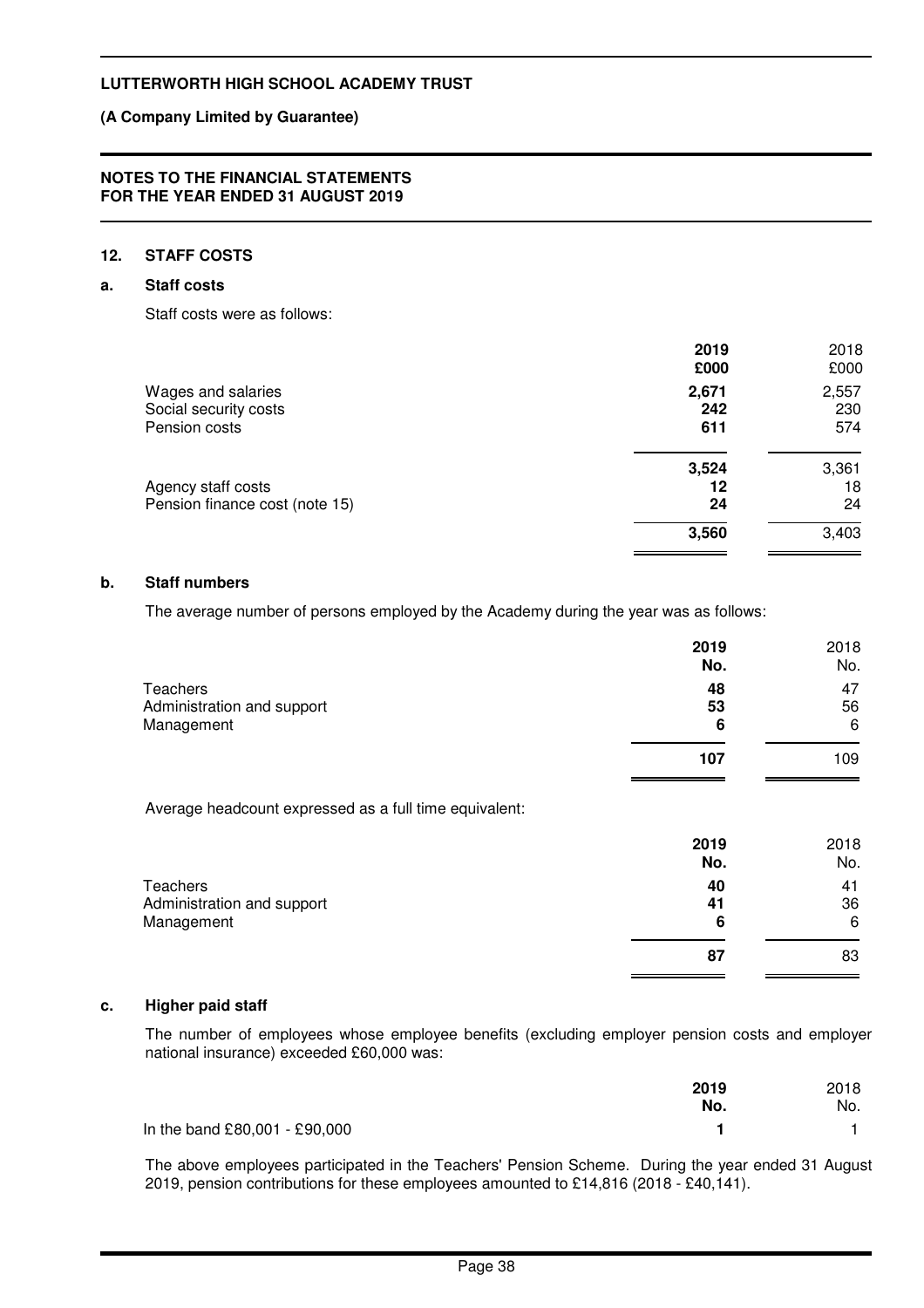**(A Company Limited by Guarantee)**

#### **NOTES TO THE FINANCIAL STATEMENTS FOR THE YEAR ENDED 31 AUGUST 2019**

### **12. STAFF COSTS (continued)**

### **d. Key management personnel**

The Key Management Personnel of the Academy Trust comprise the Staff Trustees and the Senior Management Team. The total amount of employee benefits (including employer pension contributions and employer national insurance) received by Key Management Personnel for their services to the Academy Trust was £464,461 (2018 Restated - £444,045).

### **13. TRUSTEES' REMUNERATION AND EXPENSES**

One or more Trustees has been paid remuneration or has received other benefits from an employment with the Academy. The Principal and other staff Trustees only receive remuneration in respect of services they provide undertaking the roles of principal and other staff members under their contracts of employment, and not in respect of their role as Trustees. The value of Trustees' remuneration and other benefits was as follows:

|                               |                                            | 2019<br>£000 | 2018<br>£000                                         |
|-------------------------------|--------------------------------------------|--------------|------------------------------------------------------|
| Julian Kirby (Headteacher and | Remuneration                               | 85-90        | 80-85                                                |
| <b>Accounting Officer)</b>    | Pension contributions paid                 | $10 - 15$    | $10 - 15$                                            |
| <b>Kay Cowling</b>            | Remuneration                               | 45-50        | $30 - 35$                                            |
|                               | Pension contributions paid                 | $5 - 10$     | $5 - 10$                                             |
| Penny Walker-Barber           | Remuneration<br>Pension contributions paid | $0 - 5$      | $\overline{\phantom{a}}$<br>$\overline{\phantom{a}}$ |

During the year ended 31 August 2019, expenses totalling £507 were reimbursed to 1 Trustees (2018 - £1,626, reimbursed to 2 Trustees).

Other related party transactions involving the trustees are set out in note 28.

### **14. TRUSTEES' AND OFFICERS' INSURANCE**

In accordance with normal commercial practice the Academy has purchased insurance to protect Trustees and officers from claims arising from negligent acts, errors or omissions occurring whilst on Academy business. The insurance provides cover up to £3,000,000 on any one claim and the cost for the year ended 31 August 2019 was £715 (2018 - £729).

### **15. PENSION FINANCE COST**

|                                                                                    | 2019       | 2018       |
|------------------------------------------------------------------------------------|------------|------------|
|                                                                                    | £000       | £000       |
| Interest income on pension scheme assets<br>Interest on pension scheme liabilities | 50<br>(74) | 38<br>(62) |
|                                                                                    | (24)       | (24)       |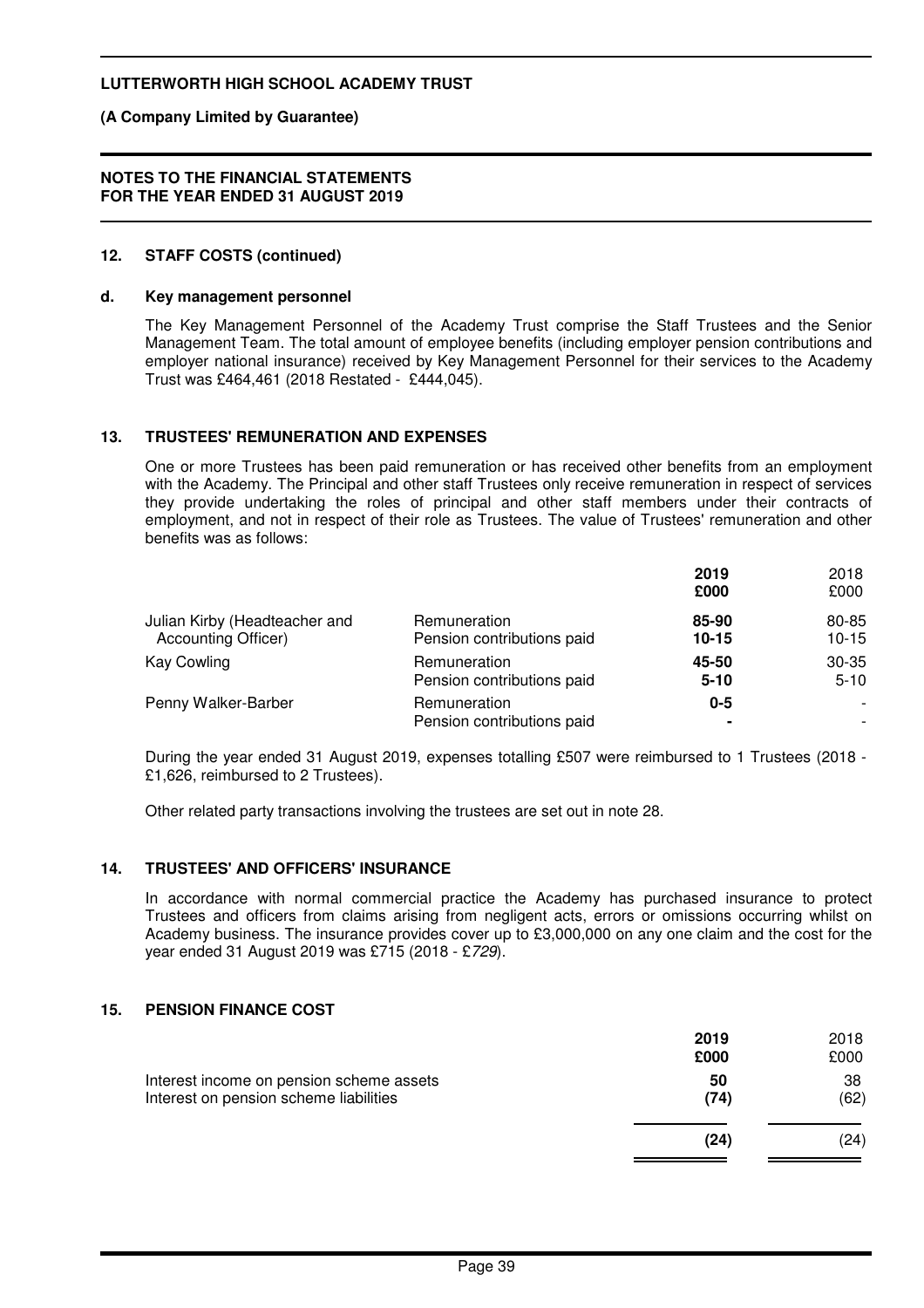### **(A Company Limited by Guarantee)**

#### **NOTES TO THE FINANCIAL STATEMENTS FOR THE YEAR ENDED 31 AUGUST 2019**

### **16. TANGIBLE FIXED ASSETS**

|                                            | Long<br>leasehold<br>property<br>£000 | Long<br>leasehold<br>property<br>improvements<br>£000 | <b>Plant and</b><br>equipment<br>£000 | Computer<br>equipment<br>£000 | Total<br>£000 |
|--------------------------------------------|---------------------------------------|-------------------------------------------------------|---------------------------------------|-------------------------------|---------------|
| Cost                                       |                                       |                                                       |                                       |                               |               |
| At 1 September 2018<br><b>Additions</b>    | 5,849                                 | 2,022<br>96                                           | 284<br>4                              | 378<br>29                     | 8,533<br>129  |
| At 31 August 2019                          | 5,849                                 | 2,118                                                 | 288                                   | 407                           | 8,662         |
| <b>Depreciation</b>                        |                                       |                                                       |                                       |                               |               |
| At 1 September 2018<br>Charge for the year | 720<br>101                            | 152<br>41                                             | 127<br>27                             | 318<br>35                     | 1,317<br>204  |
| At 31 August 2019                          | 821                                   | 193                                                   | 154                                   | 353                           | 1,521         |
| Net book value                             |                                       |                                                       |                                       |                               |               |
| At 31 August 2019                          | 5,028                                 | 1,925                                                 | 134                                   | 54                            | 7,141         |
| At 31 August 2018                          | 5,129                                 | 1,870                                                 | 157                                   | 60                            | 7,216         |
|                                            |                                       |                                                       |                                       |                               |               |

Included in Long leasehold property is long leasehold land valued at £1,349,539 (2018 - £1,349,539) on conversion in 2012 by Drivers Jonas Deloitte using the depreciation replacement cost method. The Trustees consider that the valuation remains appropriate for the purpose of these financial statements.

The freehold of the land and buildings is owned by Leicestershire County Council. The Academy holds a 125 year lease on a peppercorn rent from 2011.

## **17. STOCKS**

**18. DEBTORS**

|                                                                  | 2019<br>£000            | 2018<br>£000   |
|------------------------------------------------------------------|-------------------------|----------------|
| Catering stock                                                   | 4                       | 6              |
| <b>DEBTORS</b>                                                   |                         |                |
|                                                                  | 2019<br>£000            | 2018<br>£000   |
| Trade debtors<br>Prepayments and accrued income<br>Other debtors | $\mathbf 2$<br>95<br>25 | 5<br>111<br>47 |
|                                                                  | 122                     | 163            |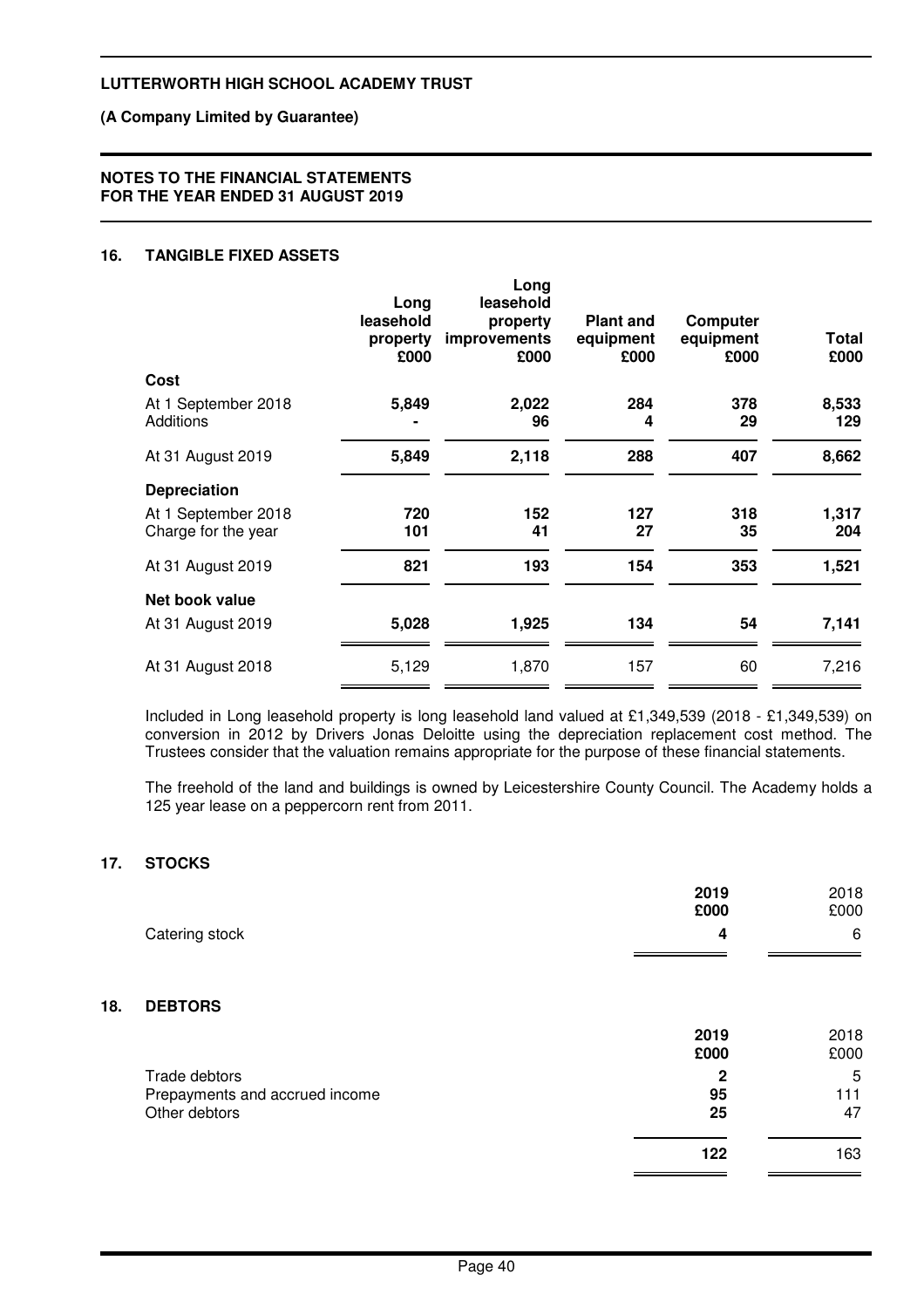### **(A Company Limited by Guarantee)**

### **NOTES TO THE FINANCIAL STATEMENTS FOR THE YEAR ENDED 31 AUGUST 2019**

### **19. CURRENT ASSET INVESTMENTS**

|                     | 2019 | 2018 |
|---------------------|------|------|
|                     | £000 | £000 |
| Fixed term deposits | 300  | 250  |
|                     |      |      |

The market value of the listed investments at 31 August 2019 was £300,000 (2018 - £250,000).

## **20. CREDITORS: Amounts falling due within one year**

|                                                                                                                   | 2019<br>£000      | 2018<br>£000     |
|-------------------------------------------------------------------------------------------------------------------|-------------------|------------------|
| Trade creditors<br>Other taxation and social security                                                             | 18<br>62          | 179<br>58        |
| Other creditors<br>Accruals and deferred income                                                                   | 56<br>182         | 58<br>93         |
|                                                                                                                   | 318               | 388              |
|                                                                                                                   | 2019<br>£000      | 2018<br>£000     |
| <b>Deferred income</b>                                                                                            |                   |                  |
| Deferred income at 1 September 2018<br>Resources deferred during the year<br>Amounts released from previous years | 47<br>116<br>(47) | 41<br>47<br>(41) |
| Deferred income at 31 August 2019                                                                                 | 116               | 47               |

At the balance sheet date the Academy Trust was holding funds received in advance for trips and various income in relation to the next academic year.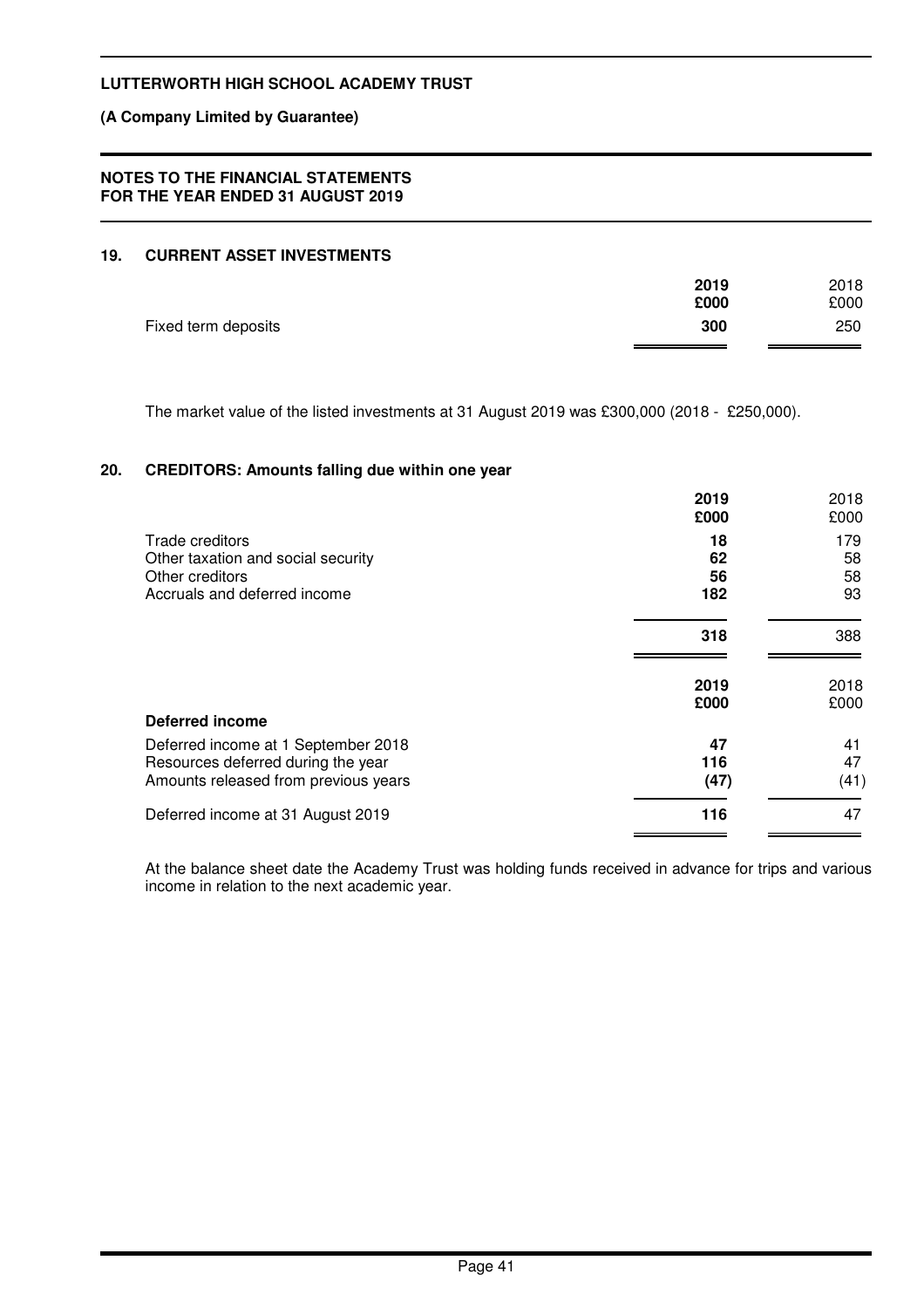## **(A Company Limited by Guarantee)**

### **NOTES TO THE FINANCIAL STATEMENTS FOR THE YEAR ENDED 31 AUGUST 2019**

## **21. STATEMENT OF FUNDS**

|                                               | <b>Balance at</b>         |       |                            |                                    |                            | <b>Balance</b> at         |
|-----------------------------------------------|---------------------------|-------|----------------------------|------------------------------------|----------------------------|---------------------------|
|                                               | September<br>2018<br>£000 | £000  | Income Expenditure<br>£000 | <b>Transfers</b><br>in/out<br>£000 | Gains/<br>(losses)<br>£000 | 31 August<br>2019<br>£000 |
| <b>Unrestricted funds</b>                     |                           |       |                            |                                    |                            |                           |
| General funds                                 | 249                       | 338   | (285)                      |                                    |                            | 302                       |
| <b>Restricted funds</b>                       |                           |       |                            |                                    |                            |                           |
| <b>General Annual Grant</b>                   |                           |       |                            |                                    |                            |                           |
| (GAG)                                         | 19                        | 3,864 | (3,774)                    | (59)                               |                            | 50                        |
| Other DfE/ESFA grants                         |                           | 67    | (67)                       |                                    |                            |                           |
| Pupil Premium                                 |                           | 96    | (96)                       |                                    |                            |                           |
| Other grants                                  |                           | 47    | (47)                       |                                    |                            |                           |
| Other income                                  |                           | 248   | (248)                      |                                    |                            |                           |
| <b>LGPS Defined Benefit</b><br>Pension Scheme | (799)                     |       | (172)                      |                                    | (453)                      | (1, 424)                  |
|                                               | (780)                     | 4,322 | (4, 404)                   | (59)                               | (453)                      | (1, 374)                  |
| <b>Restricted fixed asset funds</b>           |                           |       |                            |                                    |                            |                           |
| Net book value of fixed                       |                           |       |                            |                                    |                            |                           |
| assets                                        | 7,216                     |       | (204)                      | 129                                |                            | 7,141                     |
| CIF grant                                     | 6                         | (6)   |                            |                                    |                            |                           |
| Other capital grants                          | 7                         |       |                            | (7)                                |                            |                           |
| Devolved formula capital                      |                           | 63    |                            | (63)                               |                            |                           |
|                                               | 7,229                     | 57    | (204)                      | 59                                 |                            | 7,141                     |
| <b>Total restricted funds</b>                 | 6,449                     | 4,379 | (4,608)                    | $\blacksquare$                     | (453)                      | 5,767                     |
| Total of funds                                | 6,698                     | 4,717 | (4,893)                    |                                    | (453)                      | 6,069                     |
|                                               |                           |       |                            |                                    |                            |                           |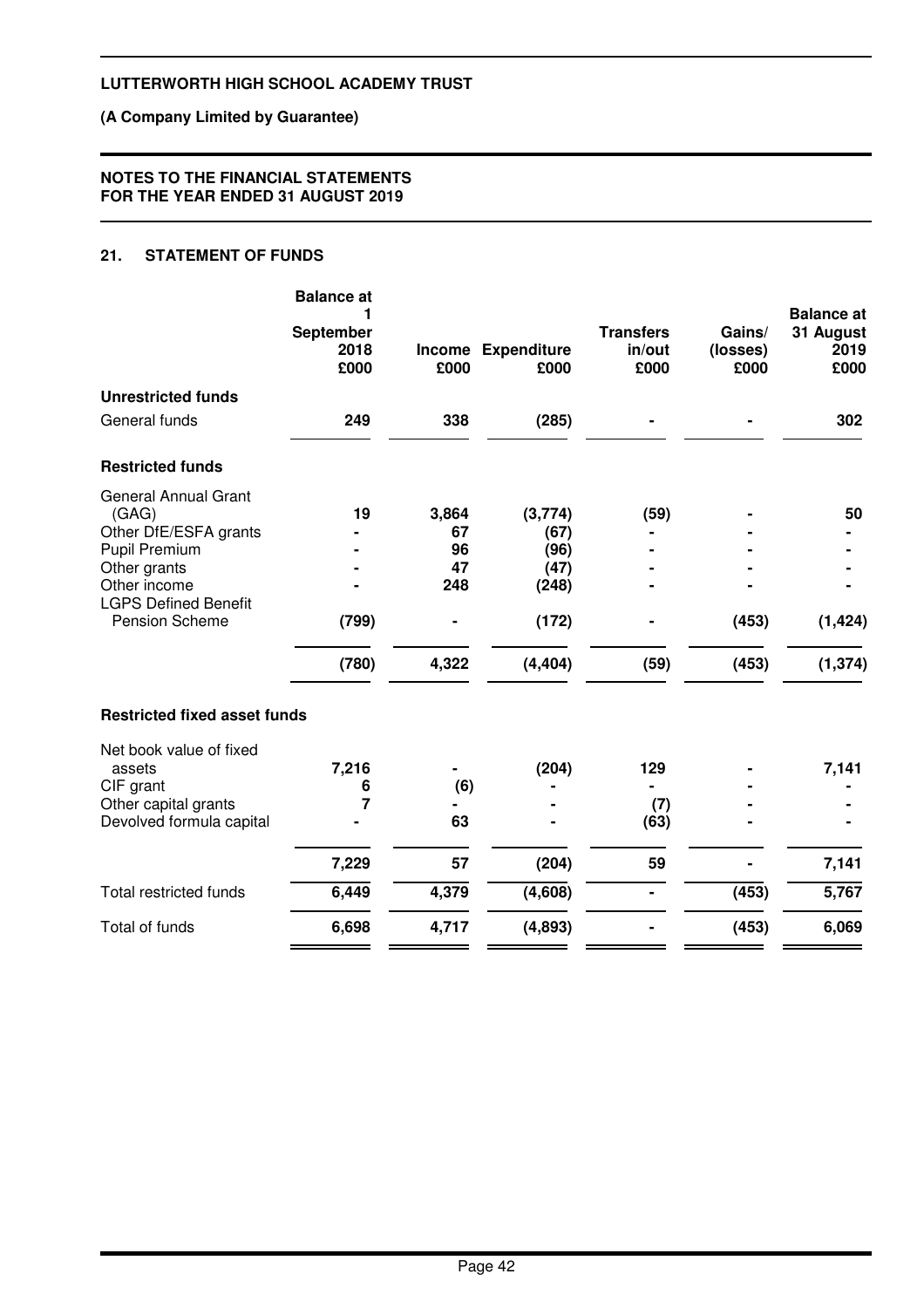### **(A Company Limited by Guarantee)**

#### **NOTES TO THE FINANCIAL STATEMENTS FOR THE YEAR ENDED 31 AUGUST 2019**

### **21. STATEMENT OF FUNDS (continued)**

The specific purposes for which the funds are to be applied are as follows:

### **Unrestricted funds**

Unrestricted funds are to be used towards meeting any of the charitable objectives of the Academy at the discretion of the Trustees.

### **General Annual Grant (GAG)**

Funds from the Education and Skills Funding Agency for the provision of education, in line with the funding agreement. Transfers of £59,000 from General Annual Grant funds to the restricted fixed asset fund represents allocations from General Annual Grant funds towards plant and equipment, computer equipment and property improvements.

Under the funding agreement with the Secretary of State, the Academy was not subject to a limit on the amount of GAG that it could carry forward at 31 August 2019.

#### **Pupil Premium**

Additional funds from the Education and Skills Funding Agency to support their disadvantaged pupils and close the attainment gap between them and their peers. This is allocated for every pupil who receives free school meals.

#### **Other DfE/ESFA grants**

Other funds provided by the DfE/ESFA for particular purposes within the Academy's educational operations.

#### **Other grants**

These are funds and grants received from the Local Authority and other institutions for use on specific educational projects.

#### **Other income**

These consist of income from all other sources to be used primarily for the Academy's educational operations.

#### **Pension reserve**

Being the fund in relation to the defined benefit pension scheme liability included in the Balance Sheet. The fund is in deficit given the nature of the liability, however, this is not payable immediately. Plans are in place to address the deficit.

#### **Restricted fixed asset fund**

The restricted fixed asset fund was funded predominately by the funds inherited on conversion to an Academy from Local Authority following the transfer of assets. It included further amounts invested in fixed assets.

### **Capital grants**

This consists of Devolved Formula Capital (DFC) and other capital funding from the Education and Skills Funding Agency. The DFC is to be used for ICT items, improvements to buildings and other facilities or capital repairs and refurbishments and minor works. Other capital grants are to be used as per the individual terms of the agreement and for the specific capital projects as applied for.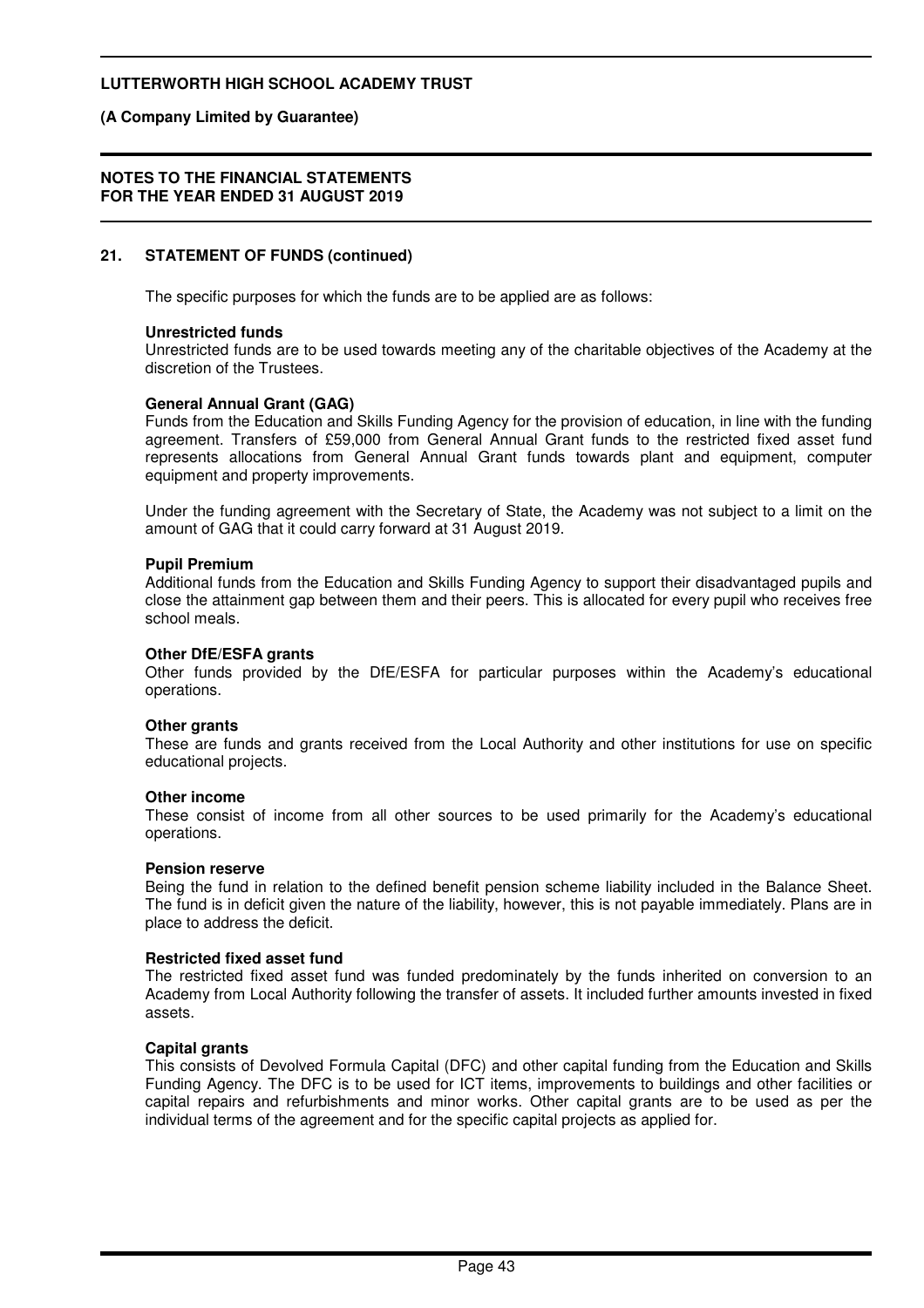### **(A Company Limited by Guarantee)**

### **NOTES TO THE FINANCIAL STATEMENTS FOR THE YEAR ENDED 31 AUGUST 2019**

# **21. STATEMENT OF FUNDS (continued)**

### **STATEMENT OF FUNDS - PRIOR YEAR**

|                                                                                                                                                                          | Balance at<br>1 September<br>2017<br>£000 | Income<br>£000                          | Expenditure<br>£000                                           | <b>Transfers</b><br>in/out<br>£000 | Gains/<br>(losses)<br>£000 | Balance at<br>31 August<br>2018<br>£000 |
|--------------------------------------------------------------------------------------------------------------------------------------------------------------------------|-------------------------------------------|-----------------------------------------|---------------------------------------------------------------|------------------------------------|----------------------------|-----------------------------------------|
| <b>Unrestricted funds</b>                                                                                                                                                |                                           |                                         |                                                               |                                    |                            |                                         |
| General funds                                                                                                                                                            | 185                                       | 312                                     | (248)                                                         |                                    |                            | 249                                     |
| <b>Restricted funds</b>                                                                                                                                                  |                                           |                                         |                                                               |                                    |                            |                                         |
| <b>General Annual Grant</b><br>(GAG)<br>Other DfE/ESFA grants<br><b>Pupil Premium</b><br>Capital grants<br>Other grants<br><b>LGPS Defined Benefit</b><br>Pension Scheme | 322<br>(864)<br>(542)                     | 3,417<br>23<br>83<br>31<br>238<br>3,792 | (3,613)<br>(23)<br>(83)<br>(31)<br>(238)<br>(157)<br>(4, 145) | (107)<br>(107)                     | 222<br>222                 | 19<br>(799)<br>(780)                    |
| <b>Restricted fixed asset funds</b>                                                                                                                                      |                                           |                                         |                                                               |                                    |                            |                                         |
| Net book value of fixed<br>assets<br>CIF grant<br>Other capital grants<br>Devolved formula capital                                                                       | 6,982<br>261                              | 66<br>19                                | (206)                                                         | 440<br>(255)<br>(59)<br>(19)       |                            | 7,216<br>6<br>$\overline{7}$            |
|                                                                                                                                                                          | 7,243                                     | 85                                      | (206)                                                         | 107                                |                            | 7,229                                   |
| <b>Total restricted funds</b>                                                                                                                                            | 6,701                                     | 3,877                                   | (4, 351)                                                      |                                    | 222                        | 6,449                                   |
| Total of funds                                                                                                                                                           | 6,886                                     | 4,189                                   | (4, 599)                                                      |                                    | 222                        | 6,698                                   |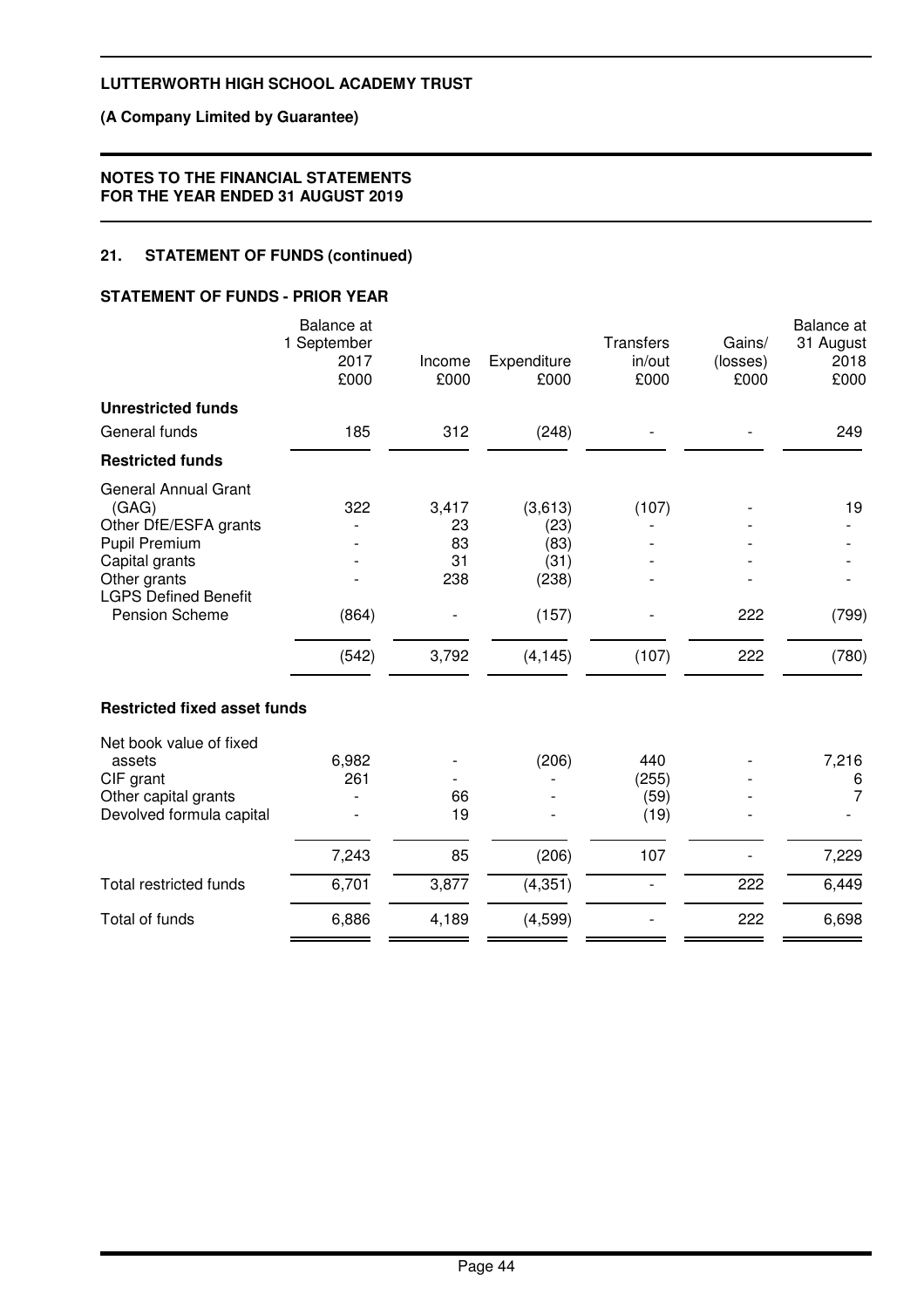### **(A Company Limited by Guarantee)**

### **NOTES TO THE FINANCIAL STATEMENTS FOR THE YEAR ENDED 31 AUGUST 2019**

## **22. ANALYSIS OF NET ASSETS BETWEEN FUNDS**

|                               | <b>Unrestricted</b><br>funds<br>2019<br>£000 | <b>Restricted</b><br>funds<br>2019<br>£000 | <b>Restricted</b><br>fixed asset<br>funds<br>2019<br>£000 | Total<br>funds<br>2019<br>£000 |
|-------------------------------|----------------------------------------------|--------------------------------------------|-----------------------------------------------------------|--------------------------------|
| Tangible fixed assets         | ٠                                            | $\blacksquare$                             | 7,141                                                     | 7,141                          |
| Current assets                | 302                                          | 368                                        | -                                                         | 670                            |
| Creditors due within one year | $\blacksquare$                               | (318)                                      | $\blacksquare$                                            | (318)                          |
| Pension reserve               | $\blacksquare$                               | (1, 424)                                   |                                                           | (1, 424)                       |
|                               | 302                                          | (1, 374)                                   | 7,141                                                     | 6,069                          |
|                               |                                              |                                            |                                                           |                                |

### **ANALYSIS OF NET ASSETS BETWEEN FUNDS - PRIOR YEAR**

|                               | Unrestricted<br>funds | Restricted<br>funds | Restricted<br>fixed asset<br>funds | Total<br>funds |
|-------------------------------|-----------------------|---------------------|------------------------------------|----------------|
|                               | 2018<br>£000          | 2018<br>£000        | 2018<br>£000                       | 2018<br>£000   |
| Tangible fixed assets         |                       |                     | 7,216                              | 7,216          |
| Current assets                | 249                   | 407                 | 13                                 | 669            |
| Creditors due within one year |                       | (388)               |                                    | (388)          |
| Pension reserve               |                       | (799)               |                                    | (799)          |
|                               | 249                   | (780)               | 7,229                              | 6,698          |

### **23. RECONCILIATION OF NET MOVEMENT IN FUNDS TO NET CASH FLOW FROM OPERATING ACTIVITIES**

|                                                                |              | Restated |
|----------------------------------------------------------------|--------------|----------|
|                                                                | 2019         | 2018     |
|                                                                | £000         | £000     |
| Net (expenditure)/income for the year                          | (176)        | (410)    |
| <b>Adjustment for:</b>                                         |              |          |
| Depreciation charges                                           | 204          | 206      |
| Interest receivable                                            | (3)          | (2)      |
| Decrease in stocks                                             | $\mathbf{2}$ |          |
| Decrease/(increase) in debtors                                 | 41           | (15)     |
| Decrease in creditors                                          | (70)         | (71)     |
| Capital grants from DfE and other capital income               |              | (85)     |
| Defined benefit pension scheme cost less contributions payable | 148          | 133      |
| Defined benefit pension scheme finance cost (note 15)          | 24           | 24       |
| Net cash provided by/(used in) operating activities            | 170          | (220)    |
|                                                                |              |          |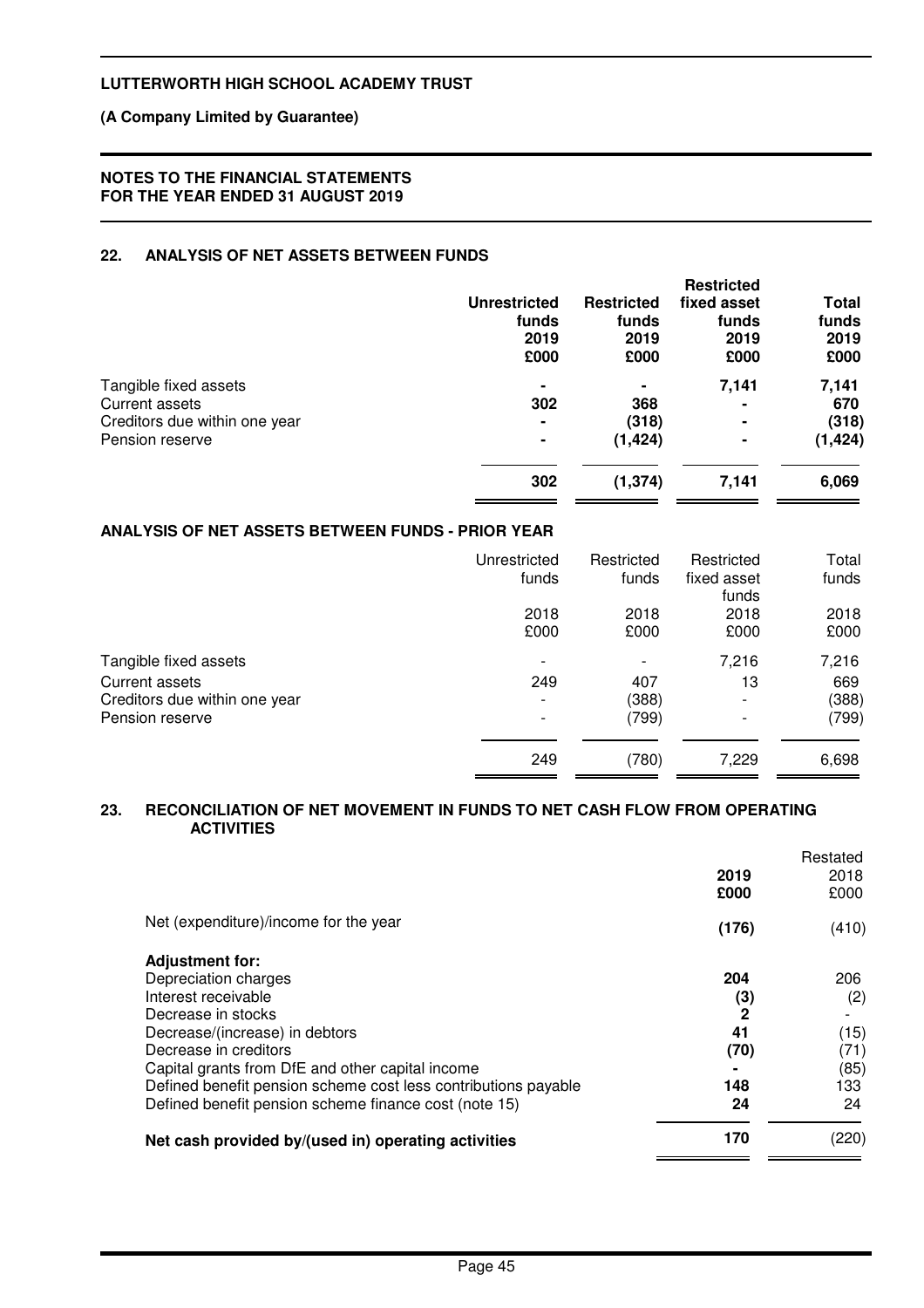### **(A Company Limited by Guarantee)**

### **NOTES TO THE FINANCIAL STATEMENTS FOR THE YEAR ENDED 31 AUGUST 2019**

## **24. ANALYSIS OF CASH AND CASH EQUIVALENTS**

|              |      | Restated |
|--------------|------|----------|
|              | 2019 | 2018     |
|              | £000 | £000     |
| Cash in hand | 244  | 250      |
| Total        | 244  | 250      |

In the prior year the cash flow figures have been restated to split out cash investments from cash at bank and in hand.

### **25. CASH FLOWS FROM INVESTING ACTIVITIES**

|                                                                                                 | 2019<br>£000 | 2018<br>£000      |
|-------------------------------------------------------------------------------------------------|--------------|-------------------|
| Interest from investments<br>Purchase of tangible fixed assets<br>Capital grants from DfE Group | 3<br>(129)   | 2<br>(440)<br>227 |
| Increase in current asset investments                                                           | (50)         | (250)             |
|                                                                                                 | (176)        | (461)             |

### **26. PENSION COMMITMENTS**

The Academy's employees belong to two principal pension schemes: the Teacher's Pension Scheme for England and Wales (TPS) for academic and related staff; and the Local Government Pension Scheme (LGPS) for non-teaching staff, which is managed by Leicestershire County Council. Both are Multi-Employer Defined Benefit Pension Schemes.

The latest actuarial valuation of the TPS related to the period ended 31 March 2012 and of the LGPS 31 March 2016.

Contributions amounting to £56,379 were payable to the schemes at 31 August 2019 (2018 - 55,575) and are included within creditors.

### **Teachers' Pension Scheme**

#### **Introduction**

The Teachers' Pension Scheme (TPS or scheme) is a statutory, unfunded, defined benefit occupational scheme, governed by the Teachers' Pensions Regulations 2010 (as amended), and the Teachers' Pension Scheme Regulations 2014 (as amended). These regulations apply to teachers in schools and other educational establishments, including academies, in England and Wales that are maintained by local authorities. In addition, teachers in many independent and voluntary-aided schools and teachers and lecturers in some establishments of further and higher education may be eligible for membership. Membership is automatic for full-time teachers and lecturers and, from 1 January 2007, automatic too for teachers and lecturers in part-time employment following appointment or a change of contract. Teachers and lecturers are able to opt out of the TPS.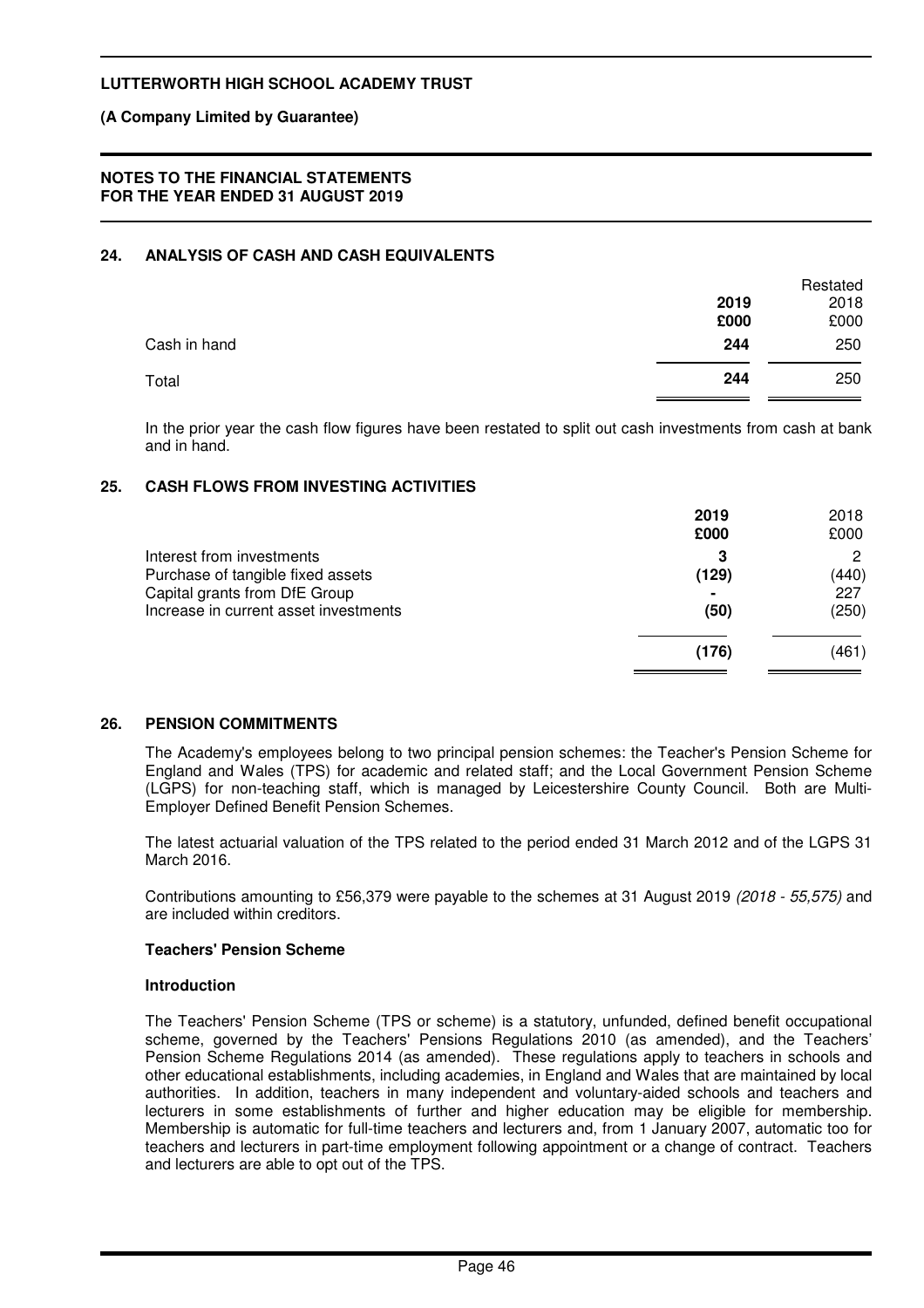**(A Company Limited by Guarantee)**

#### **NOTES TO THE FINANCIAL STATEMENTS FOR THE YEAR ENDED 31 AUGUST 2019**

### **26. PENSION COMMITMENTS (continued)**

### **The Teachers' Pension Budgeting and Valuation Account**

Although members may be employed by various bodies, their retirement and other pension benefits are set out in regulations made under the Superannuation Act (1972) and Public Service Pensions Act (2013) and are paid by public funds provided by Parliament. The TPS is an unfunded scheme and members contribute on a 'pay as you go 'basis – contributions from members, along with those made by employers, are credited to the Exchequer under arrangements governed by the above Acts.

The Teachers' Pensions Regulations 2010 require an annual account, the Teachers' Pension Budgeting and Valuation Account, to be kept of receipts and expenditure (including the cost of pension increases). From 1 April 2001, the Account has been credited with a real rate of return, which is equivalent to assuming that the balance in the Account is invested in notional investments that produce that real rate of return.

#### **Valuation of Teachers' Pension Scheme**

The latest valuation of the Teachers' Pension Scheme has now taken place, in line with directions issued by HM Treasury and using membership data as at 31 March 2016. As a result of this valuation TPS employers will pay an increased contribution rate of 23.68% from September 2019 (this includes the administration levy of 0.8%). The timing of the implementation is to align its introduction with employers' budget planning cycles. Until then, employers will pay the current rate of 16.48%.

The employer's pension costs paid to the Teachers' Pension Scheme in the year amounted to £291,000 (2018: £291,000).

A copy of the latest valuation report can be found by following this link to the Teachers' Pension Scheme website:

https://www.teacherspensions.co.uk/news/employers/2019/04/teachers-pensions-valuation-report.aspx.

### **Scheme Changes**

The arrangements for a reformed Teachers' Pension Scheme, in line with the recommendations made by Lord Hutton, in particular the introduction of a Career Average Revalued Earnings (CARE) scheme, were implemented from 1 April 2015.

In December 2018, the Court of Appeal held that transitional protection provisions contained in the reformed judicial and firefighter pension schemes, introduced as part of public service pension reforms in 2015, gave rise to direct age discrimination and were therefore unlawful. The Supreme Court, in a decision made in June 2019, have rejected the Government's application for permission to appeal the Court of Appeal's ruling. The case will now be referred to an Employment Tribunal for a decision regarding the remedy which will need to be offered to those members of the two schemes who were subject of the age discrimination.

HM Treasury are clear that the ruling has implications for the other public service schemes, including the Teachers' Pension Scheme. Those implications are currently being considered and any impact on scheme costs is expected to be looked at within the next scheme valuation, which is currently scheduled to be based on April 2020 data and implemented in April 2023.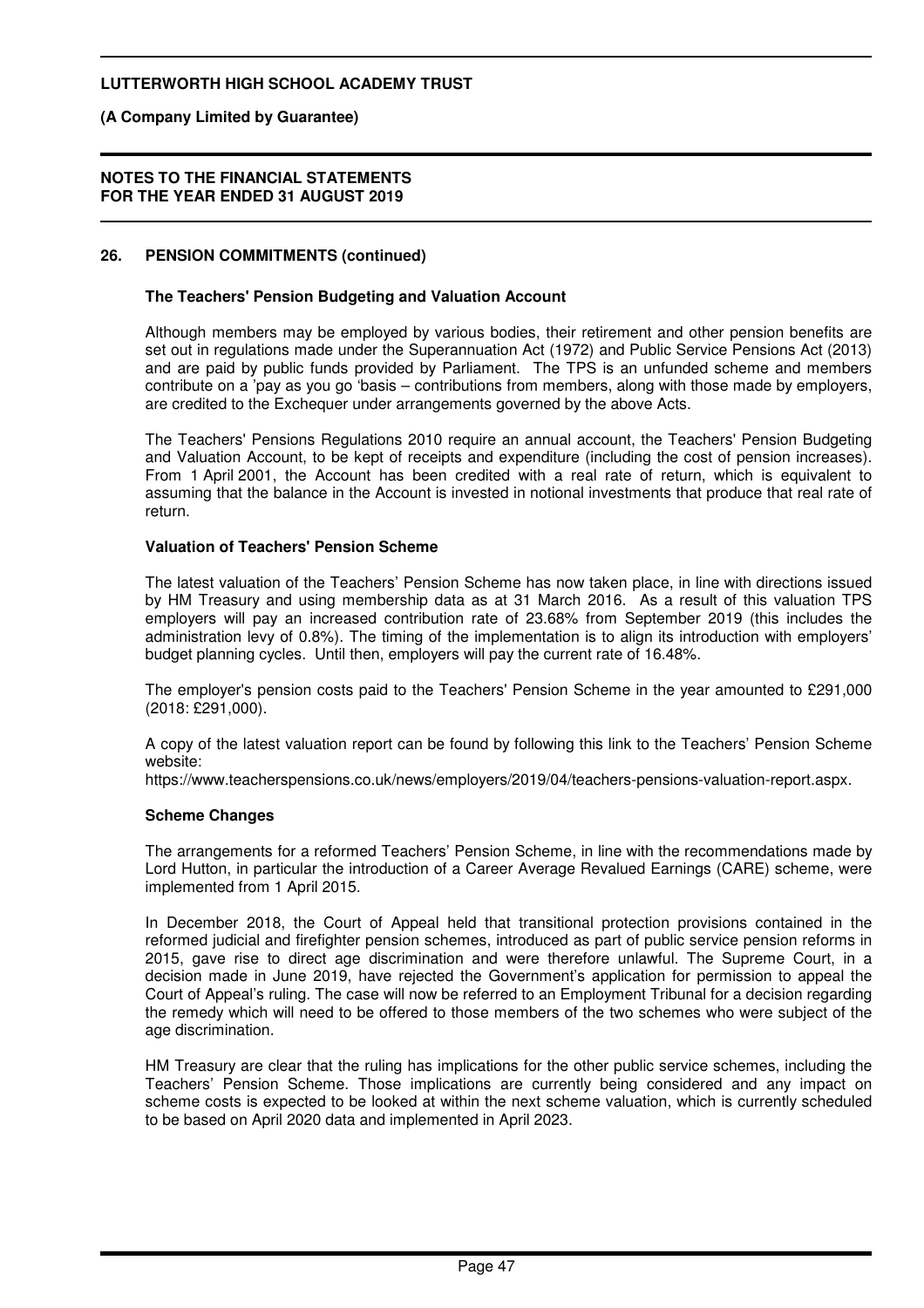### **(A Company Limited by Guarantee)**

#### **NOTES TO THE FINANCIAL STATEMENTS FOR THE YEAR ENDED 31 AUGUST 2019**

### **26. PENSION COMMITMENTS (continued)**

### **Local Government Pension Scheme**

The LGPS is a funded defined benefit scheme, with assets held in separate trustee-administered funds. The total contribution made for the year ended 31 August 2019 was £215,000 (2018 - £189,000), of which employer's contributions totalled £172,000 (2018 - £150,000) and employees' contributions totalled £43,000 (2018 - £39,000). The agreed contribution rates for future years are 25.3% for employers and 5.5% and 12.5% for employees.

Parliament has agreed, at the request of the Secretary of State for Education, to a guarantee that, in the event of Academy closure, outstanding Local Government Pension Scheme liabilities would be met by the Department for Education. The guarantee came into force on 18 July 2013.

Principal actuarial assumptions:

|                                          | 2019     | 2018       |
|------------------------------------------|----------|------------|
| Discount rate for scheme liabilities     | 1.80 $%$ | 2.80%      |
| Rate of increase in salaries             | 3.30%    | 3.40%      |
| Rate of increase for pensions in payment | 2.30%    | 2.40%      |
| Inflation assumption (CPI)               | 2.30%    | 2.40%      |
| Commutation of pensions to lump sums     | 50.00%   | $50.00 \%$ |

The current mortality assumptions include sufficient allowance for future improvements in mortality rates. The assumed life expectations on retirement age 65 are:

|                      | 2019 | 2018 |
|----------------------|------|------|
| Retiring today       |      |      |
| Males                | 21.2 | 22.1 |
| Females              | 23.4 | 24.3 |
| Retiring in 20 years |      |      |
| Males                | 22.2 | 23.8 |
| Females              | 24.7 | 26.2 |

| <b>Sensitivity analysis</b>                   | At 31 August<br>2019<br>£000 | At 31 August<br>2018<br>£000 |
|-----------------------------------------------|------------------------------|------------------------------|
| Discount rate $+0.1\%$<br>Discount rate -0.1% | (90)<br>90                   | (63)<br>63                   |
| Mortality assumption - 1 year increase        | 137                          | 100                          |
| Mortality assumption - 1 year decrease        | (137)                        | (100)                        |
| CPI rate $+0.1\%$                             | 77                           | 53                           |
| CPI rate $-0.1\%$                             | (77)                         | (53)                         |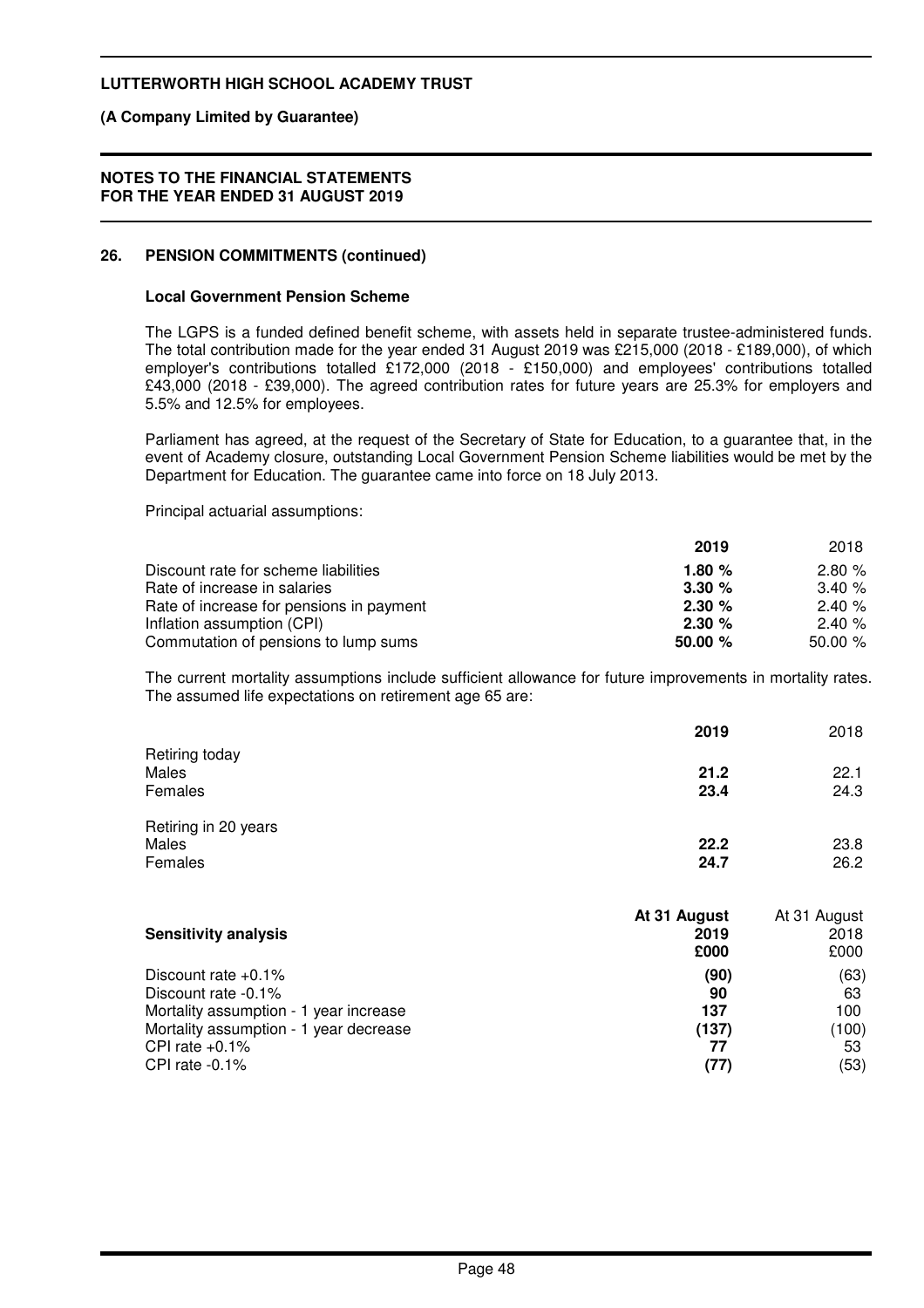### **(A Company Limited by Guarantee)**

### **NOTES TO THE FINANCIAL STATEMENTS FOR THE YEAR ENDED 31 AUGUST 2019**

### **26. PENSION COMMITMENTS (continued)**

The Academy's share of the assets in the scheme was:

|                                                                          | Fair value at<br>31 August<br>2019<br>£000 | Fair value at<br>31 August<br>2018<br>£000 |
|--------------------------------------------------------------------------|--------------------------------------------|--------------------------------------------|
| Equities<br>Debt instruments<br>Property<br>Cash and other liquid assets | 1,156<br>618<br>159<br>60                  | 1,047<br>456<br>152<br>34                  |
| Total market value of assets                                             | 1,993                                      | 1,689                                      |

The actual return on scheme assets was £115,000 (2018 - £72,000).

The amounts recognised in the Statement of Financial Activities Incorporating Income and Expenditure Account are as follows:

|                                                          | 2019<br>£000        | 2018<br>£000        |
|----------------------------------------------------------|---------------------|---------------------|
| Current service cost<br>Interest income<br>Interest cost | (320)<br>50<br>(74) | (283)<br>38<br>(62) |
| Total                                                    | (344)               | (307)               |
| Actual return on scheme assets                           | 115                 | 72                  |

The Academy expects to contribute £183,000 to its defined benefit pension scheme in 2020.

Movements in the present value of the defined benefit obligation were as follows:

|                                                                                                                                                    | 2019<br>£000                            | 2018<br>£000                              |
|----------------------------------------------------------------------------------------------------------------------------------------------------|-----------------------------------------|-------------------------------------------|
| Opening defined benefit obligation<br>Current service cost<br>Interest cost<br>Employee contributions<br>Actuarial losses/(gains)<br>Benefits paid | 2,488<br>320<br>74<br>43<br>518<br>(26) | 2,318<br>283<br>62<br>39<br>(188)<br>(26) |
| Closing defined benefit obligation                                                                                                                 | 3,417                                   | 2,488                                     |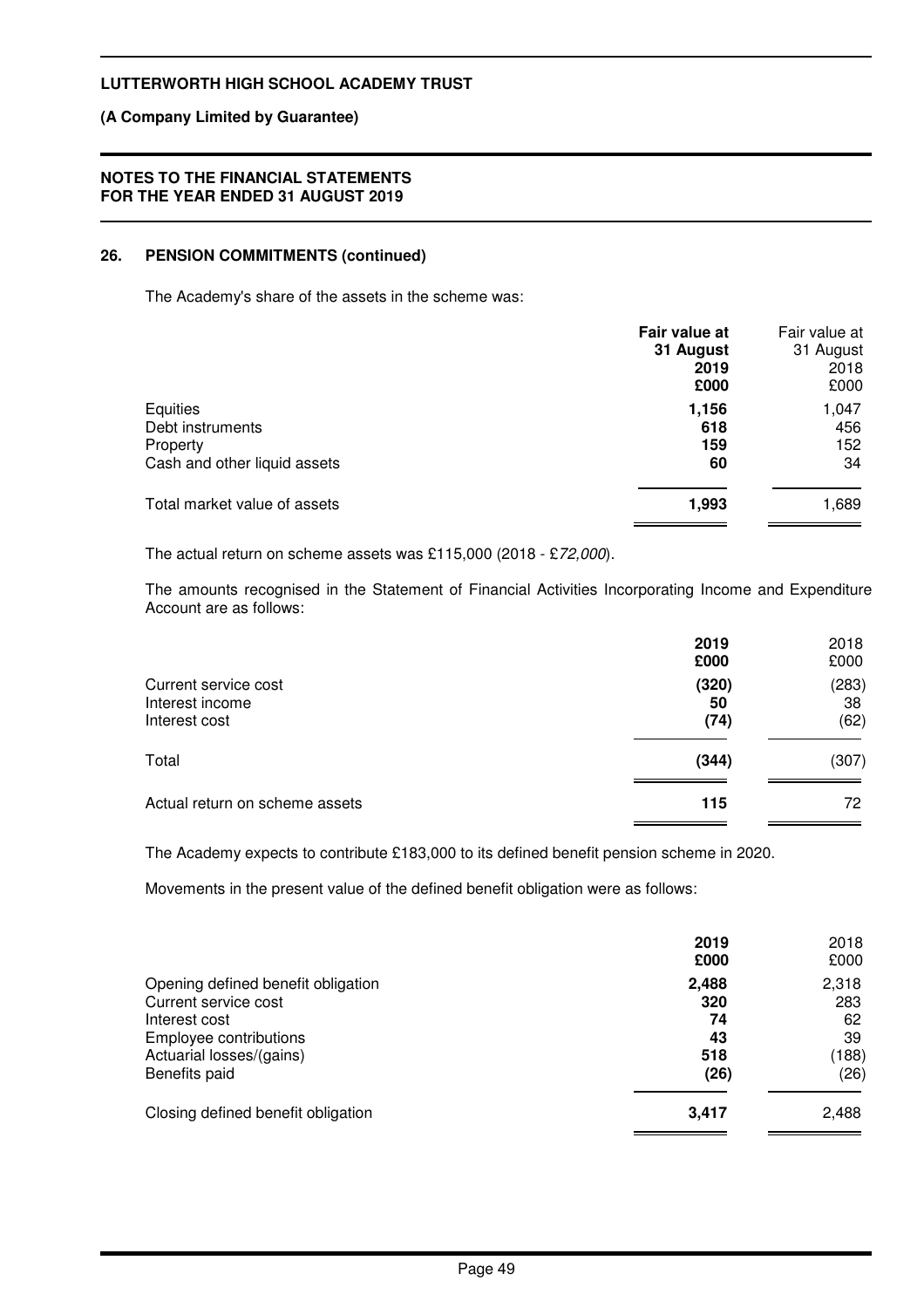### **(A Company Limited by Guarantee)**

### **NOTES TO THE FINANCIAL STATEMENTS FOR THE YEAR ENDED 31 AUGUST 2019**

### **26. PENSION COMMITMENTS (continued)**

Movements in the fair value of the Academy's share of scheme assets:

|                                                                                                                                                       | 2019<br>£000                           | 2018<br>£000                           |
|-------------------------------------------------------------------------------------------------------------------------------------------------------|----------------------------------------|----------------------------------------|
| Opening fair value of scheme assets<br>Interest income<br>Actuarial gains<br><b>Employer contributions</b><br>Employee contributions<br>Benefits paid | 1,689<br>50<br>65<br>172<br>43<br>(26) | 1,454<br>38<br>34<br>150<br>39<br>(26) |
| Closing fair value of scheme assets                                                                                                                   | 1,993                                  | 1,689                                  |

## **27. OPERATING LEASE COMMITMENTS**

At 31 August 2019 the total of the Academy Trust's future minimum lease payments under noncancellable operating leases was:

|                                        | 2019<br>£000 | 2018<br>£000           |
|----------------------------------------|--------------|------------------------|
| <b>Amounts payable:</b>                |              |                        |
| Within 1 year<br>Between 2 and 5 years | 15<br>17     | 12 <sup>12</sup><br>14 |
| Total                                  | 32           | 26                     |

### **28. RELATED PARTY TRANSACTIONS**

Owing to the nature of the Academy Trust and the composition of the Board of Trustees being drawn from local public and private sector organisations, transactions may take place with organisations in which the Trustees have an interest. All transactions involving such organisations are conducted in accordance with the requirements of the Academies Financial Handbook and with the Trust's financial regulations and normal procurement procedures relating to connected and related party transactions.

No related party transactions took place in the period of account, other than certain Trustees' remuneration and expenses already disclosed in note 13.

### **29. CONTROLLING PARTY**

The Academy is ultimately controlled by the Board of Trustees, which includes the Headteacher.

### **30. COMPANY LIMITED BY GUARANTEE**

The Academy Trust is a company limited by guarantee and does not have share capital.